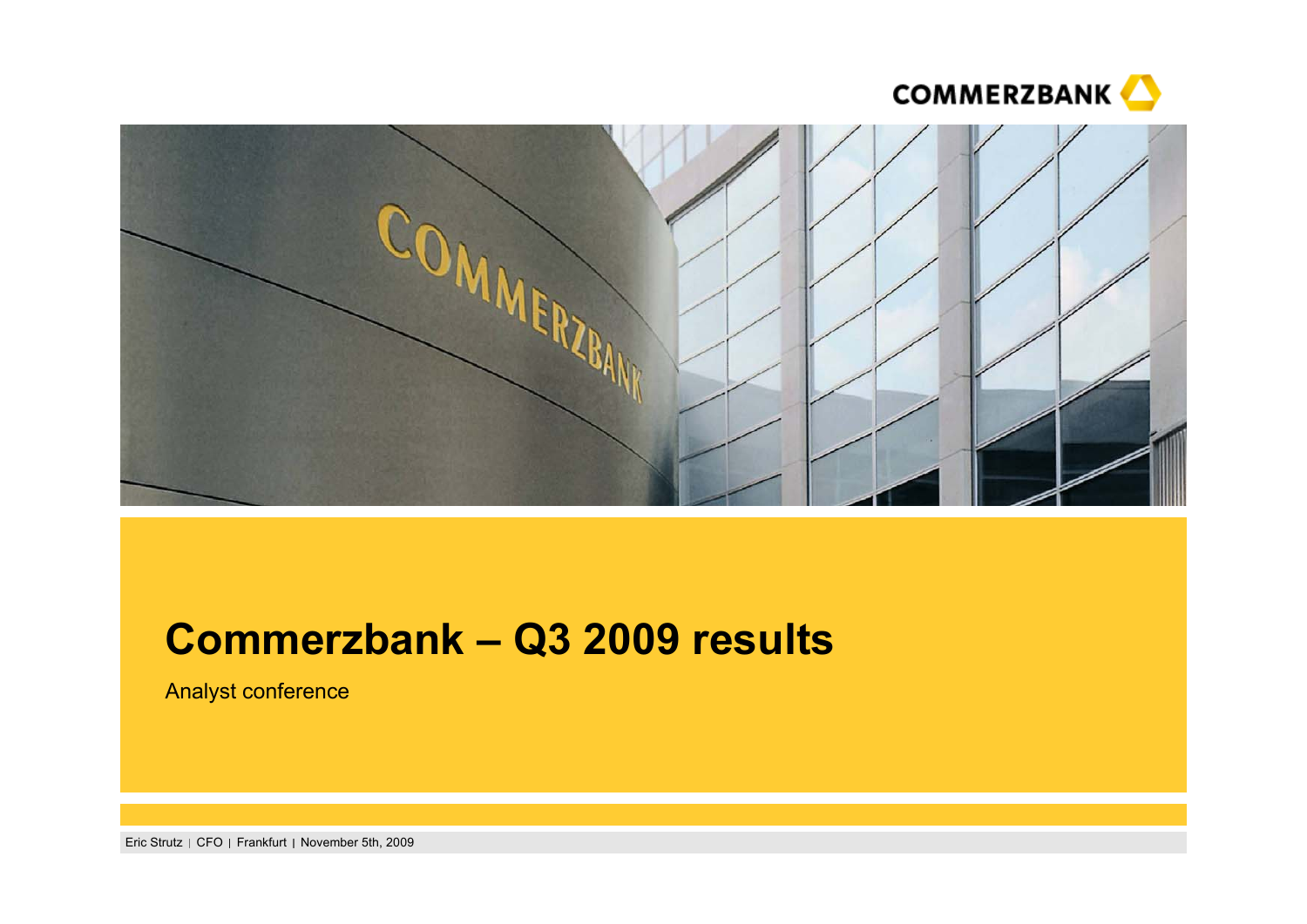

### **General remarks for Q3 2009**

- Ongoing de-risking: further reduction in balance sheet, risk weighted assets and ABS-portfolio **1.**
- **2.**PC and MSB with positive operating profit despite challenging markets

- **3.**PRU benefited from improving markets and realized gains
- Forecast on charges against earnings (LLP/impairments) below original guidance **4.**
- Restructuring charges and goodwill impairment burdened pre-tax profit **5.**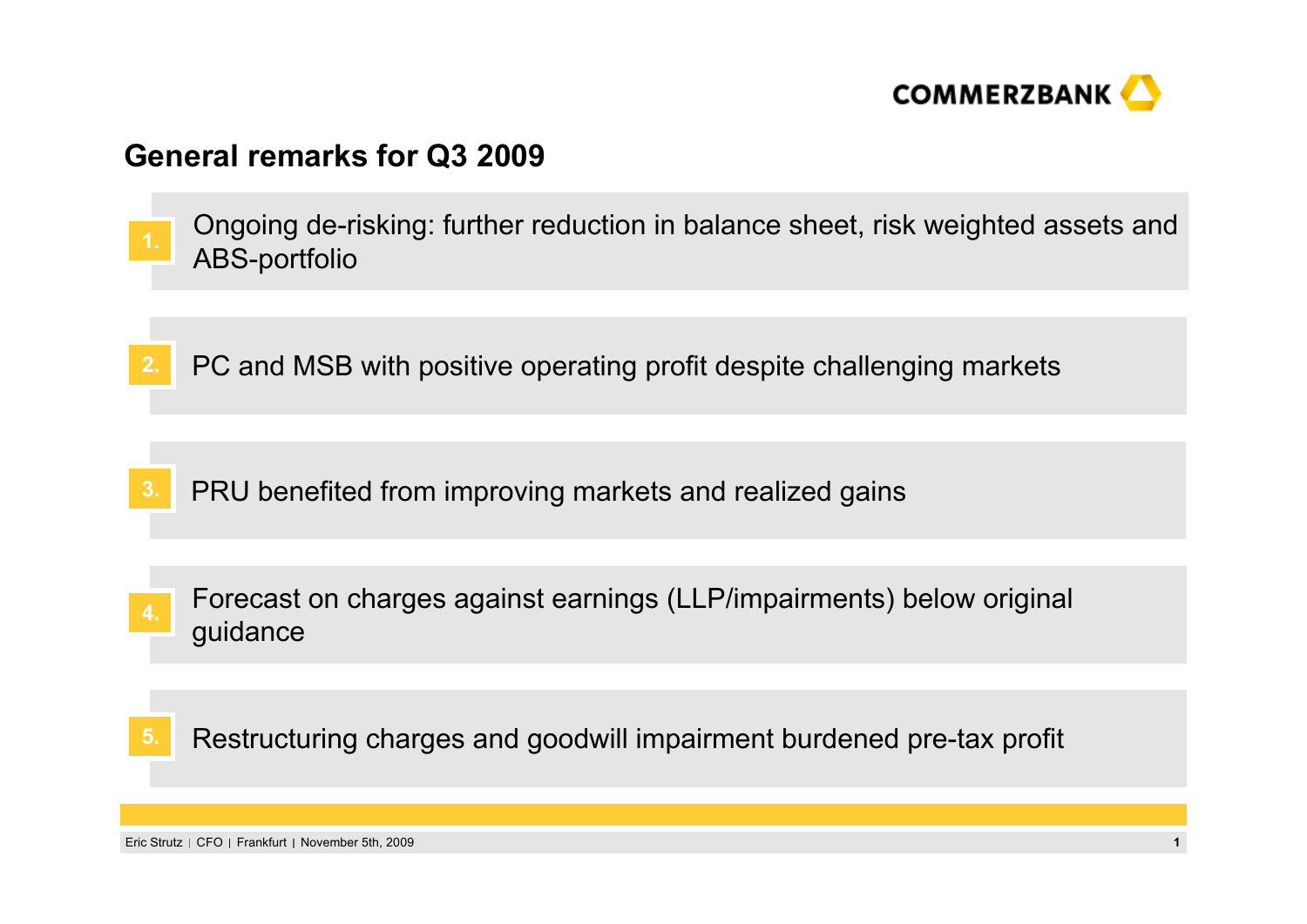

## **Operating performance affected by challenging market conditions**

|                         |                 | Q3 2009  | vs Q3 2008* | <b>vs Q2 2009</b> |
|-------------------------|-----------------|----------|-------------|-------------------|
| <b>Revenues</b>         | in $\epsilon$ m | 3,439    | $+1,497$    | $+406$            |
| <b>Operating profit</b> | in $\epsilon$ m | 122      | $+1,569$    | $+345$            |
| Net profit              | in $\epsilon$ m | $-1,055$ | +467        | $-294$            |
| <b>Operating ROE</b>    |                 | 1.4%     | $+41$ ppt   | +5ppt             |

> Net interest income slightly decreased, small improvement in net commission income

- > Trading income significantly up
- Loan loss provisions remain on high levels due to single events and the ongoing economic crisis
- Operating expenses affected by integration costs
- Non-operating result suffered from restructuring charges and goodwill write-down
- \* pro-forma <sup>1</sup> before LLP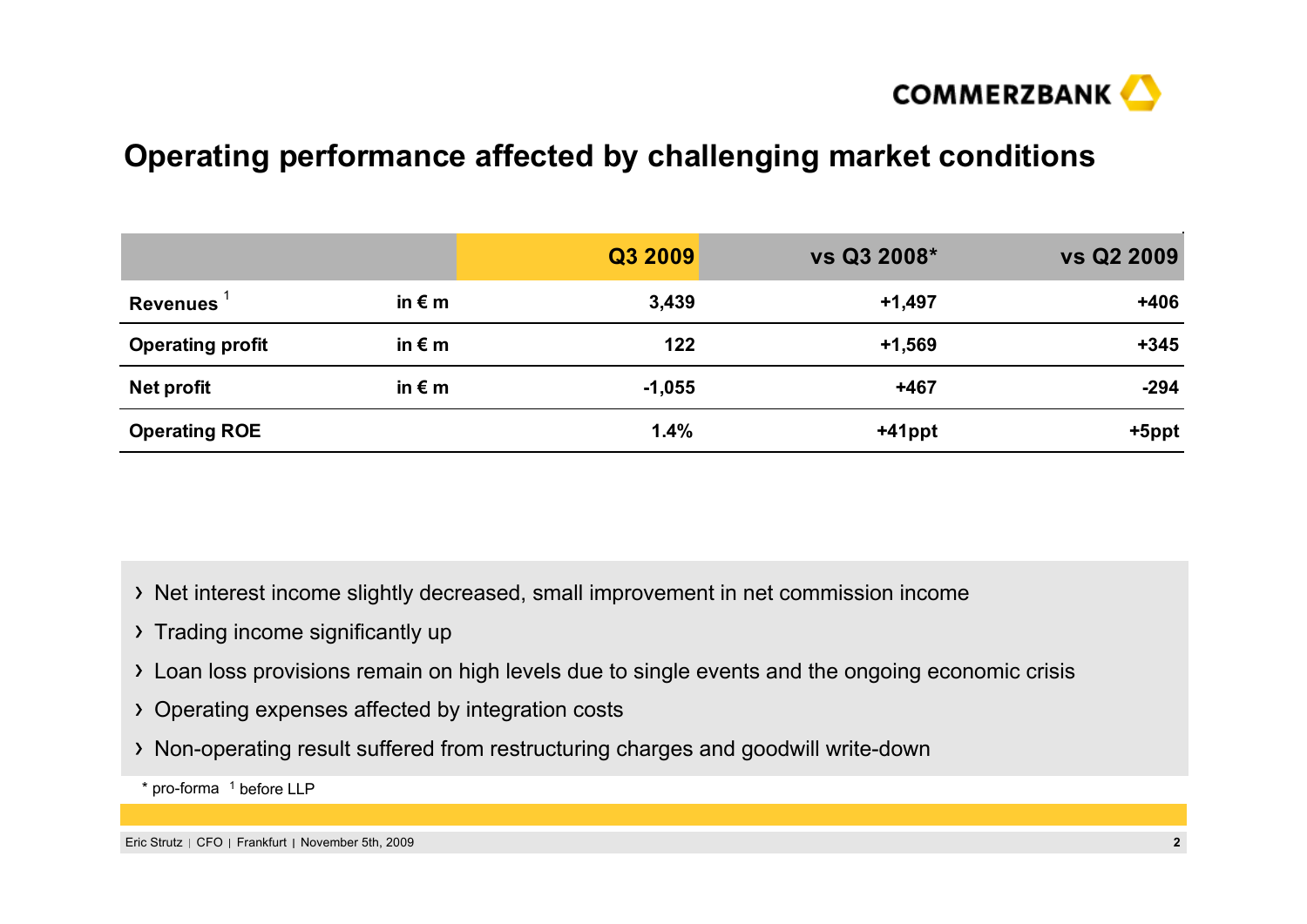

## **Successful de-risking**

### **Balance sheet**in € bn



### **Risk weighted assets** in € bn



#### \* 2008 pro-forma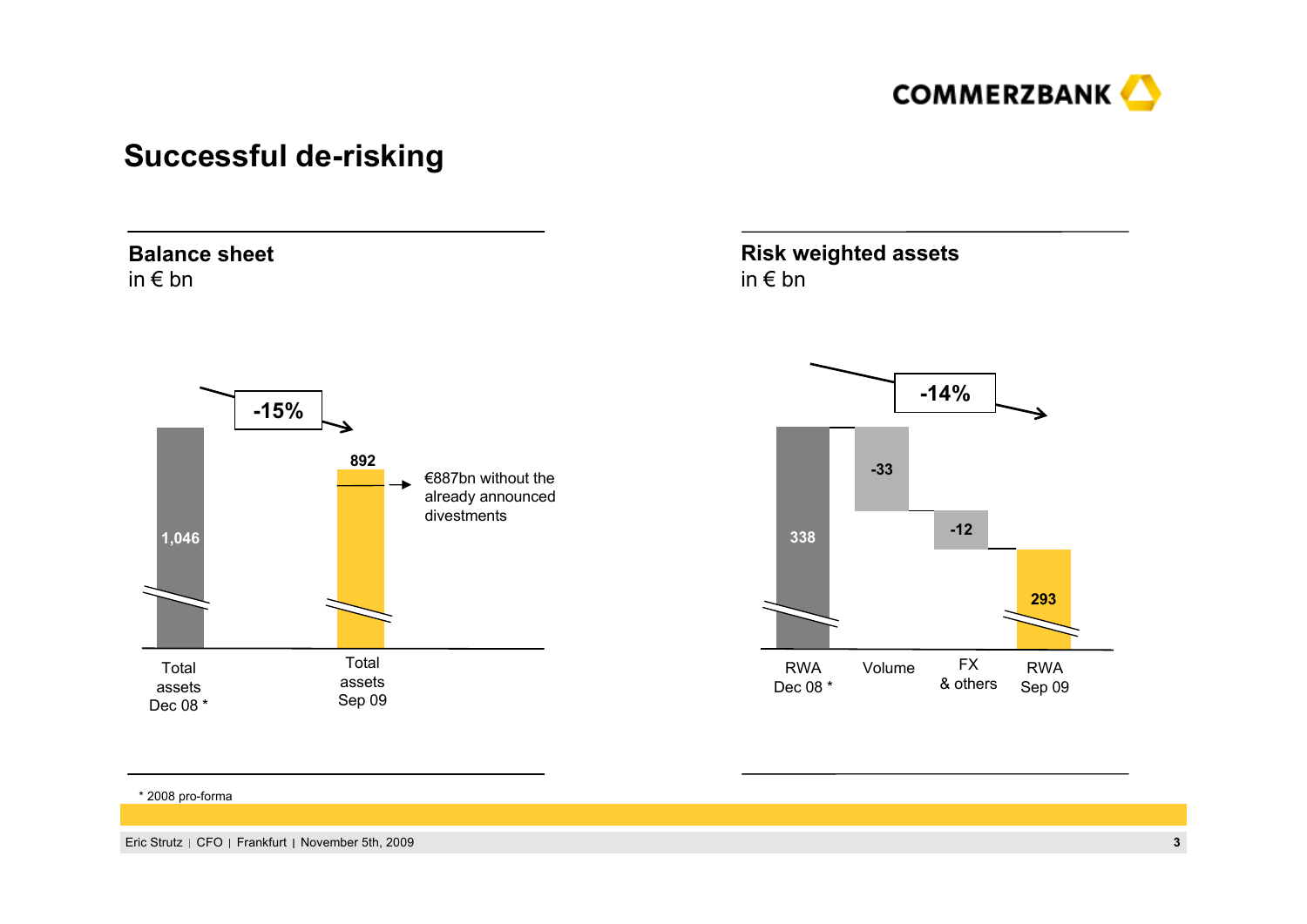

### **Net interest income remained on high level**



NII rose by 3% y-o-y

 $\rightarrow$  but down 4% q-o-q

- lending margins remained on high levels
- deposit margins and volumes affected by low interest rate level
- - ABF suffered from high funding costs

<sup>\* 2008</sup> pro-forma \*\* first 12 days result of Dresdner Bank is not accounted but included in PPA (€80m) \*\*\* €361m from capital gain and dissolution of interest accruals on own hybrids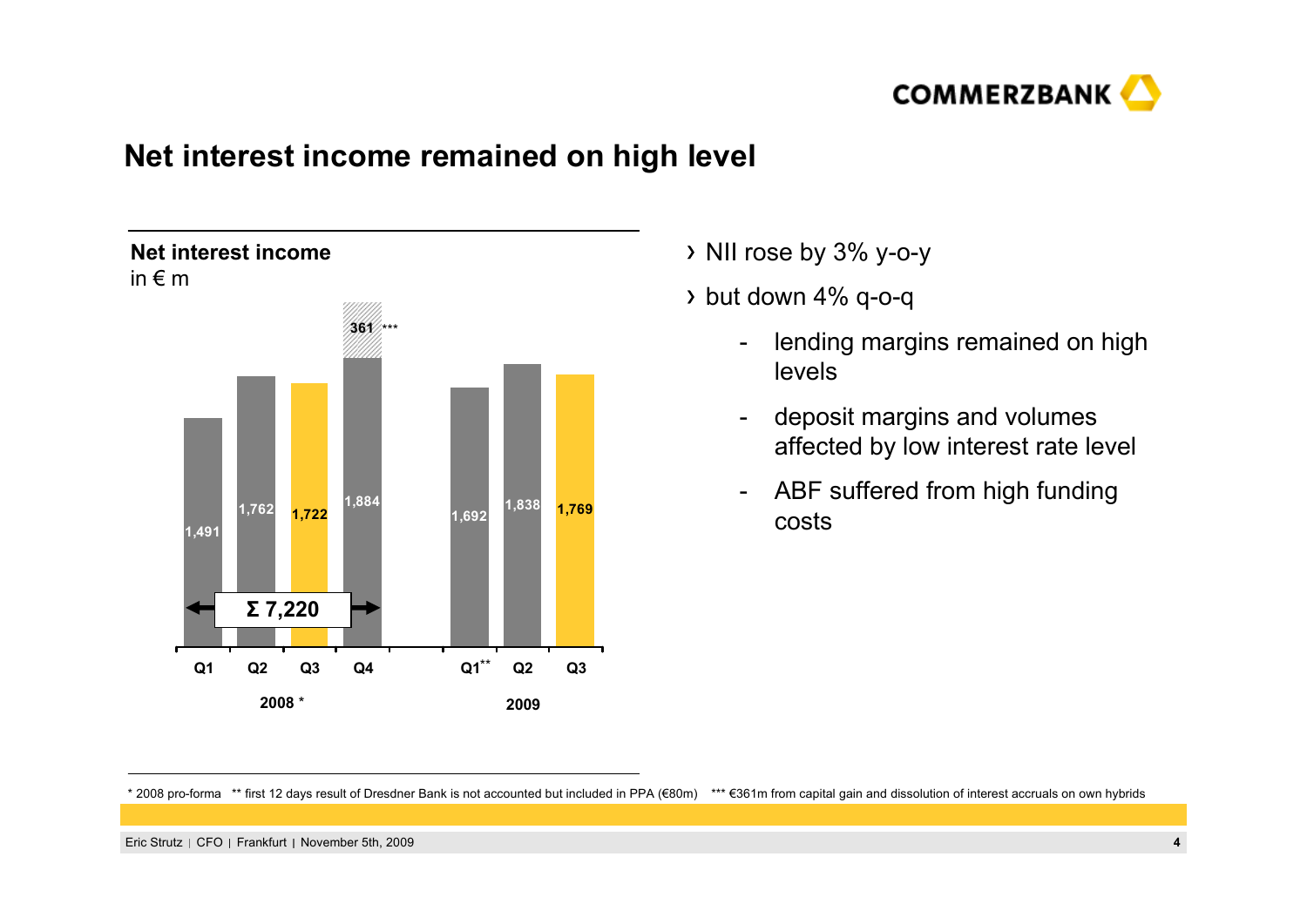

## **Commission income recovered from low level**

### **Commission income**in € m



- Commission income increased slightly q-o-q but down 22% y-o-y
- Improvements in PC and Mittelstandsbank q-o-q
- Securities related commissions up 4% q-o-q
- ABF suffered from lack of syndication business and marginal new loan commitments

\* 2008 pro-forma \*\* first 12 days result of Dresdner Bank is not accounted but included in PPA (€51m)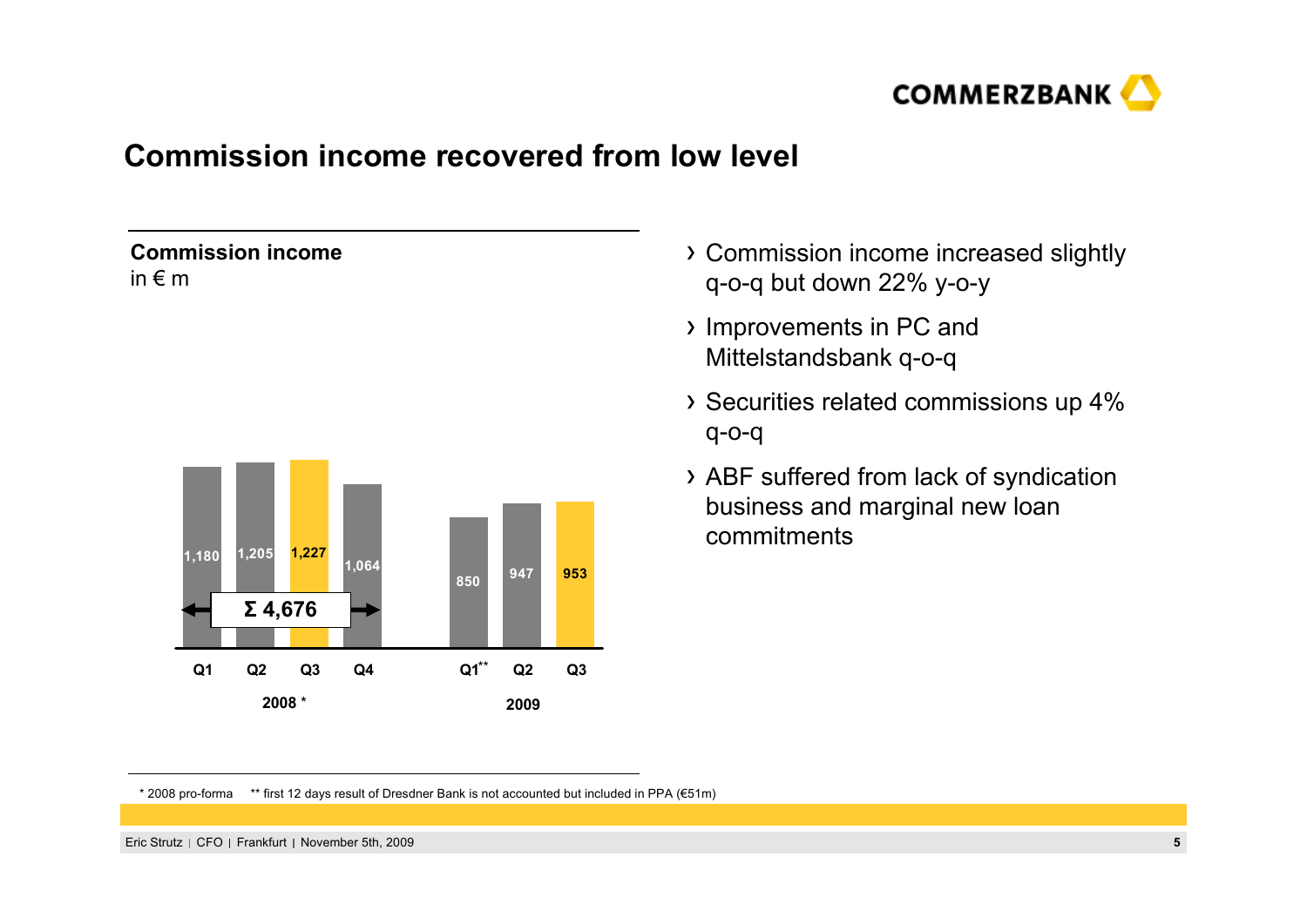

## **Trading profit supported by rising markets**



- > Trading profit benefited from market improvement in structured assets (PRU)
- De-risking of defined portfolios continued in C&M
	- Execution  $Q1 - 6135m$ effects Q2 -€70m Q3 -€133m
- IAS 39 effects
	- positive in ABF
	- negative in MSB and C&M

<sup>\* 2008</sup> pro-forma \*\* first 12 days result of Dresdner Bank is not accounted but included in PPA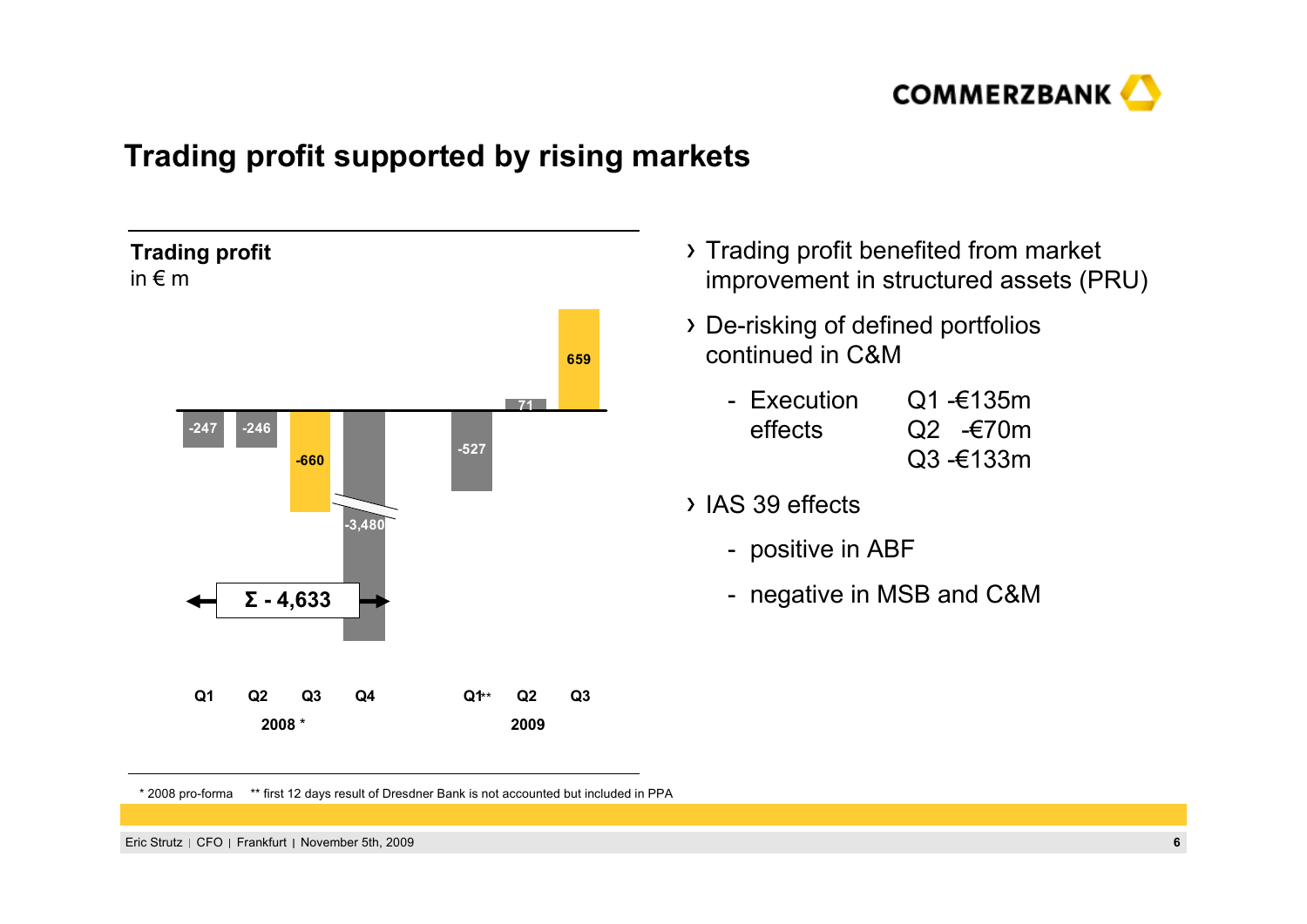

## **Net investment income burdened by further write-downs**



- Q3 2009 result suffered from writedowns in ABS-Portfolios amounting to €111m (PRU)
- Positive contribution from the sale of stake in GEA (€58m) in Q3

\* 2008 pro-forma \*\* first 12 days result of Dresdner Bank is not accounted but included in PPA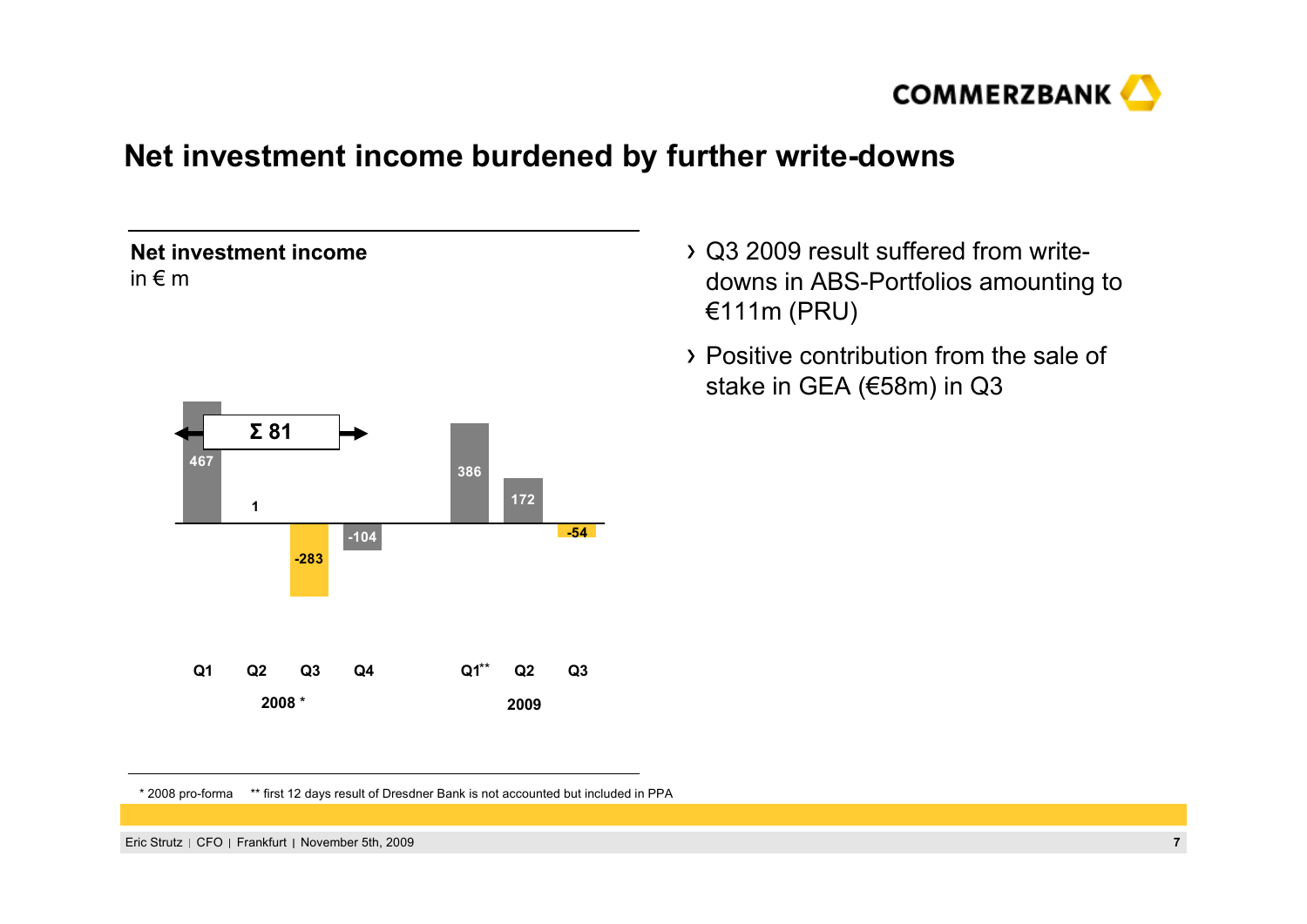

## **Loan loss provisions reflected the progressive crisis**



- Strong increase in several segments in Q3
	- MSB suffered from exposure to international Financial Institutions
	- but Corporates Germany flat q-o-q
	- ABF remains at high level in hot spots (i.e. Spain and US)

<sup>\* 2008</sup> pro-forma \*\* first 12 days result of Dresdner Bank is not accounted but included in PPA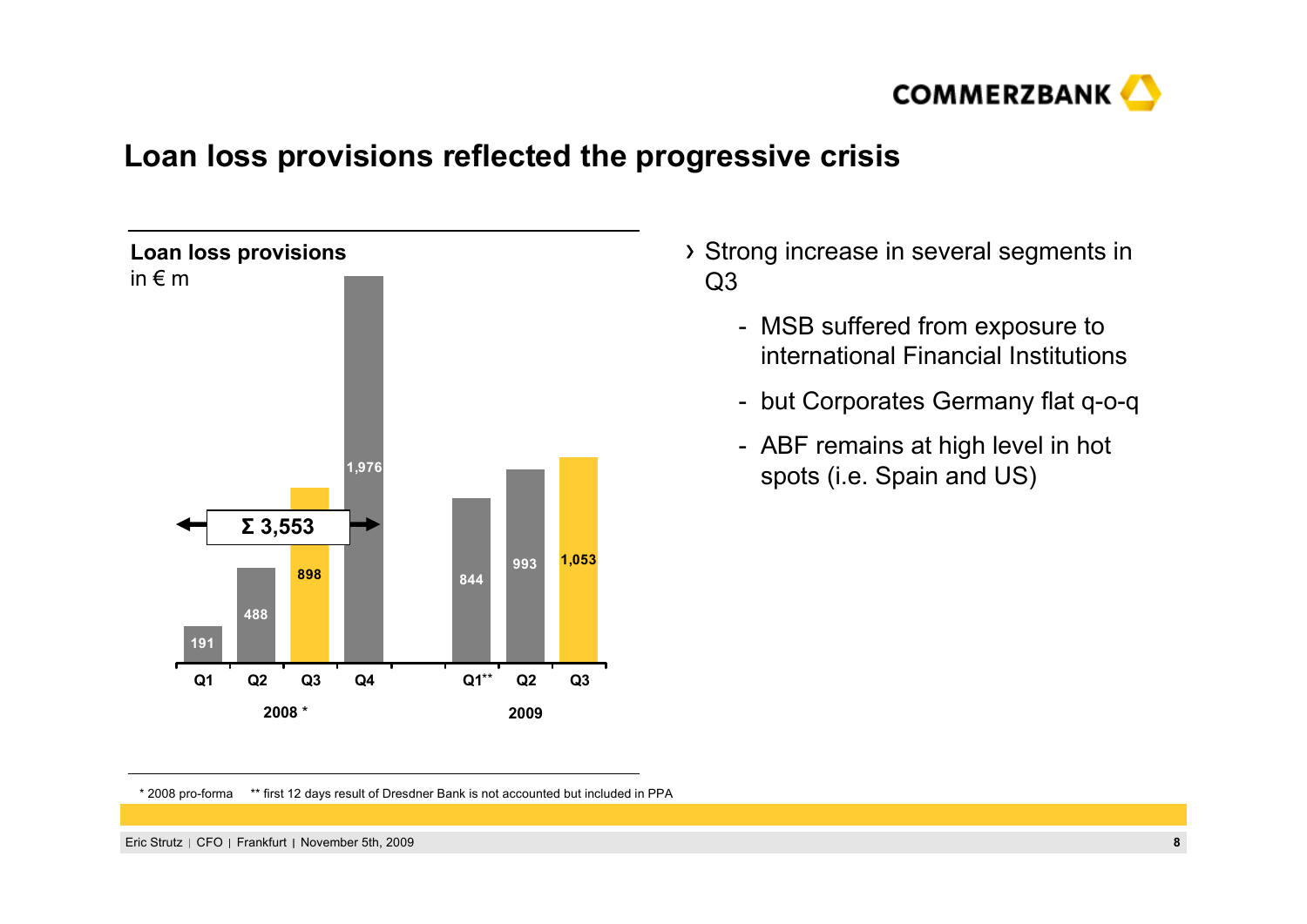

## **Charges against earnings below previous guidance**



- Negative earning effects from the financial crisis are significantly below the announced guidance at the beginning of 2009
- Expected loan loss provisions in 2009 increase vs. 2008 due to
	- higher bulk risks (mainly ABF)
	- higher charges due to Financial Institutions exposure (MSB)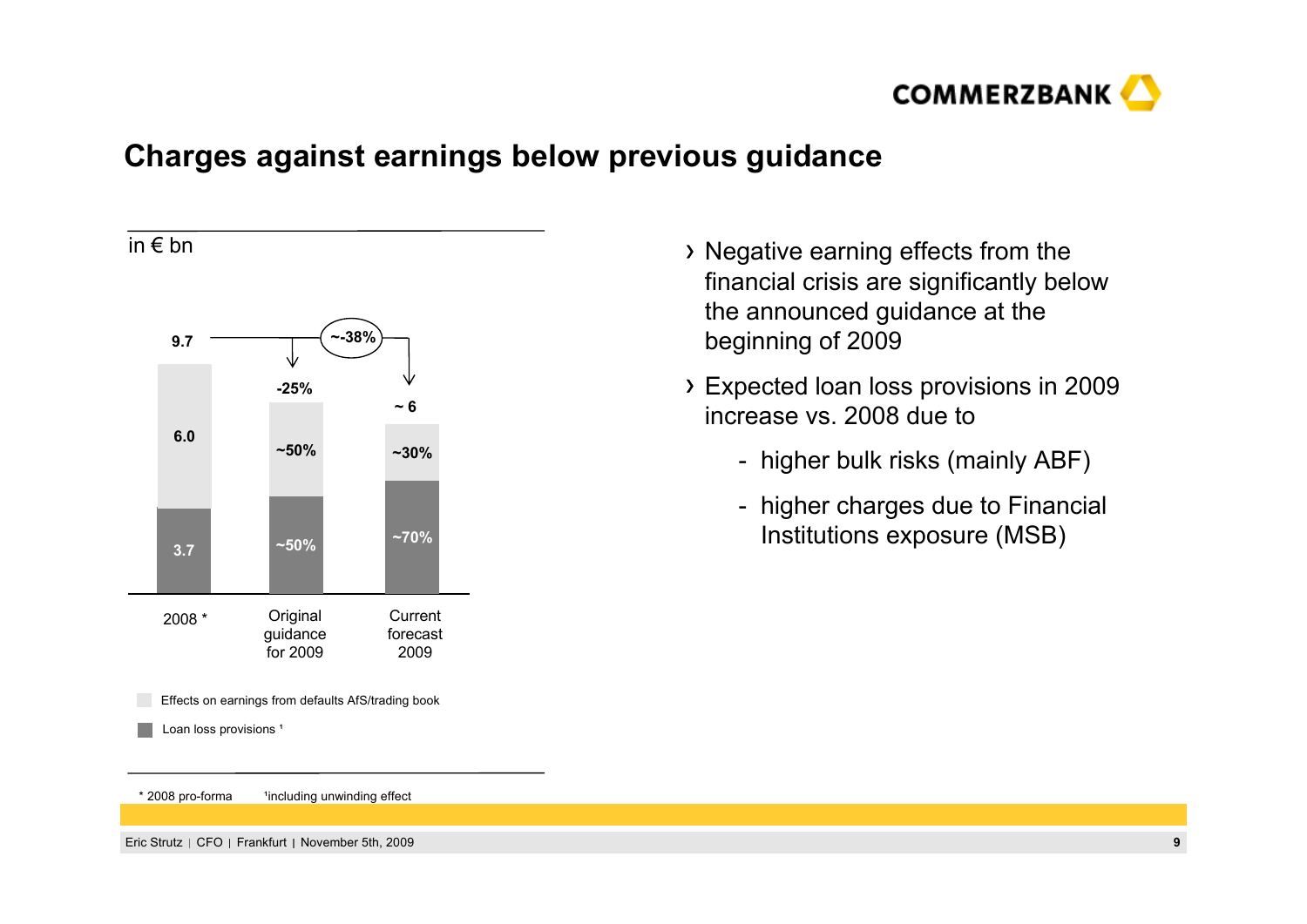

## **Operating expenses in Q3 affected by integration expenses**



- Operating expenses reduced by 9% y-o-y but flat q-o-q
- Personnel costs down due to continued staff reduction
- Other expenses higher due to merger related expenses (mainly IT integration)

<sup>\* 2008</sup> pro-forma \*\* first 12 days result of Dresdner Bank is not accounted but included in PPA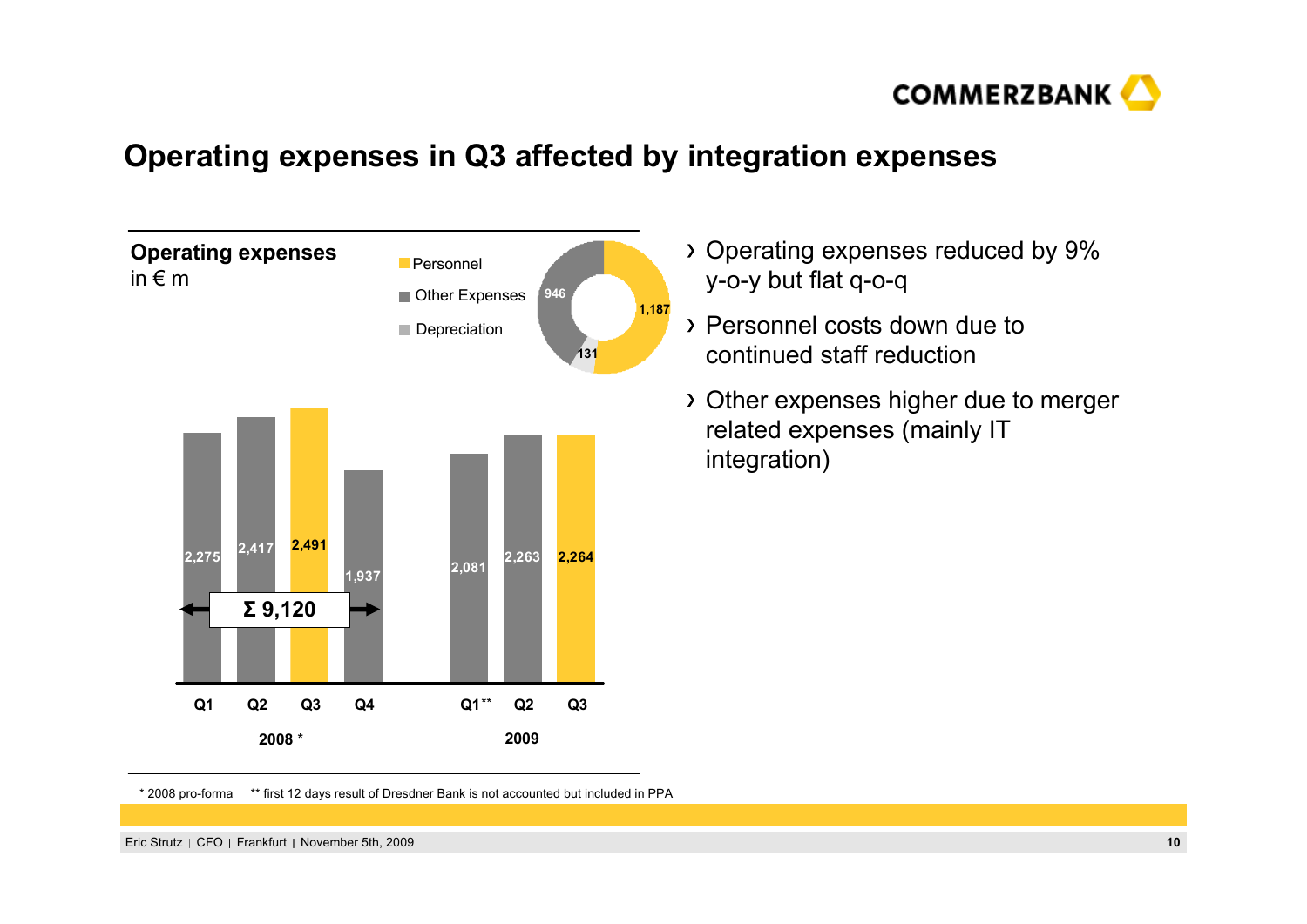

## **Cost synergies offset by integration expenses**

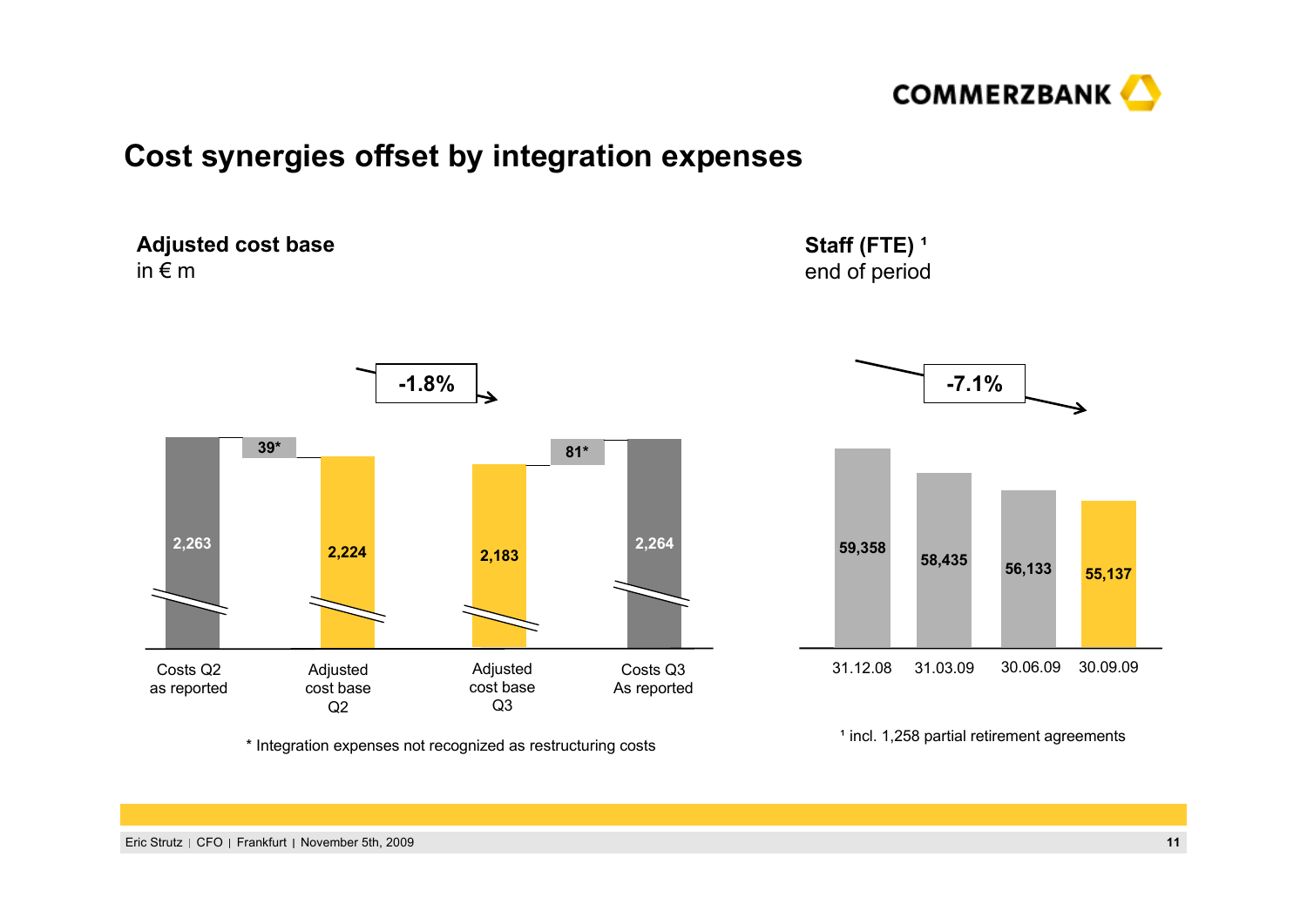

## **Positive operating profit**

### **Operating profit & Net profit** in  $\epsilon$  m



### Q3 operating profit €122m

- Pre-tax profit of -€1,428m, affected by
	- Restructuring expenses (€904m)
	- Goodwill fully impaired on all ABF units (€624m)
- Net profit of -€1,055m in Q3 benefited from tax effect

■ Operating profit ■ Net profit attributable to Commerzbank shareholders and SoFFin

\* 2008 pro-forma \*\* first 12 days result of Dresdner Bank is not accounted but included in PPA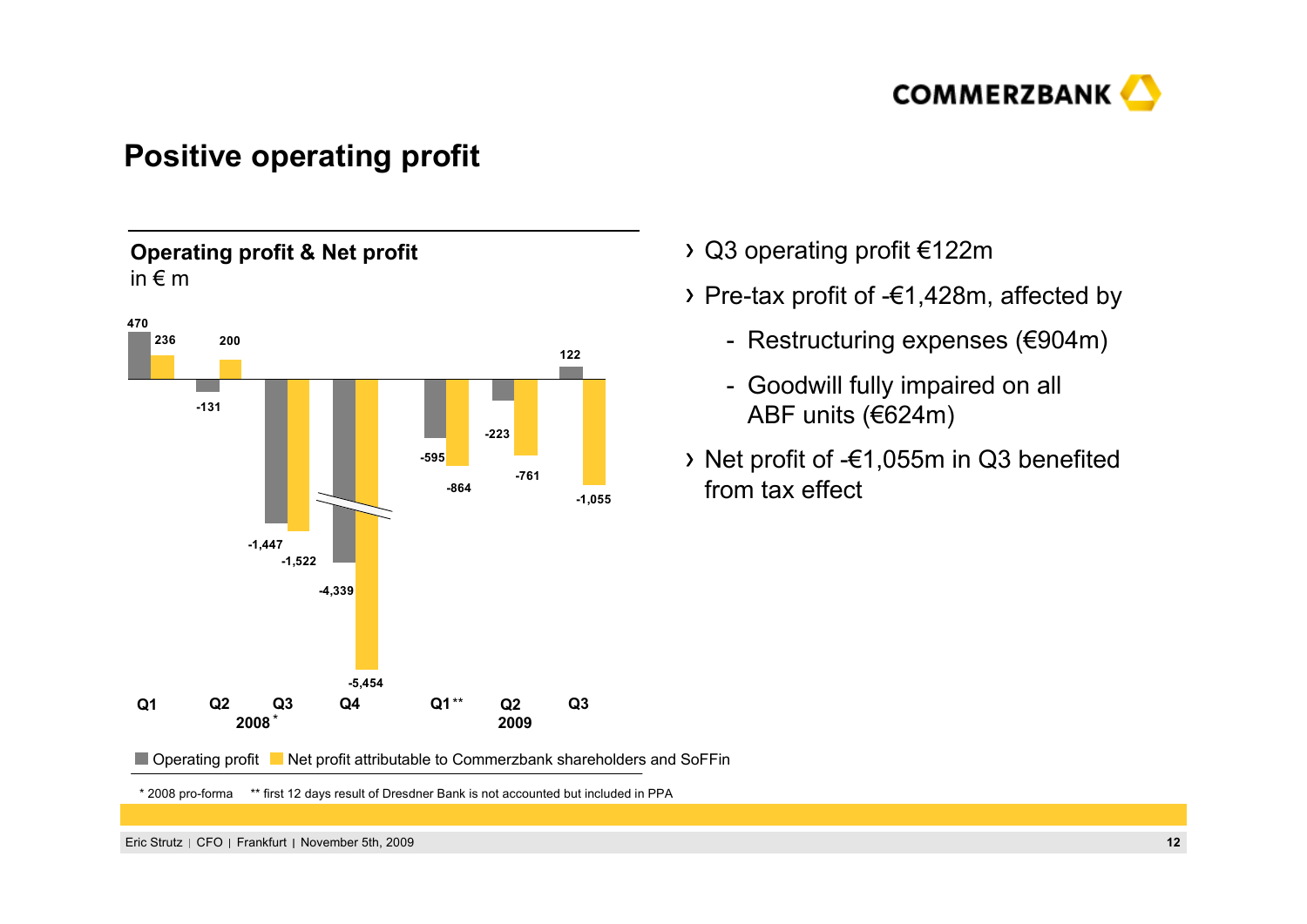

## **Sound capital ratio**



- Confirmation of high capital ratios
- RWA decreased due to ongoing de-risking measures
- Tier-1 capital affected by quarterly loss

|                                     | <b>Mar '09</b> | <b>Jun'09</b> | <b>Sep'09</b> |
|-------------------------------------|----------------|---------------|---------------|
| Risk weighted assets ( $\notin$ bn) | 316            | 297           | 293           |
| Tier I capital $(\epsilon m)$       | 21,346         | 33,410        | 32,008        |
|                                     |                |               |               |
| Revaluation reserve $(\epsilon m)$  | $-2,852$       | $-2,543$      | $-1,724$      |
|                                     |                |               |               |

Revaluation reserve benefited from improved market conditions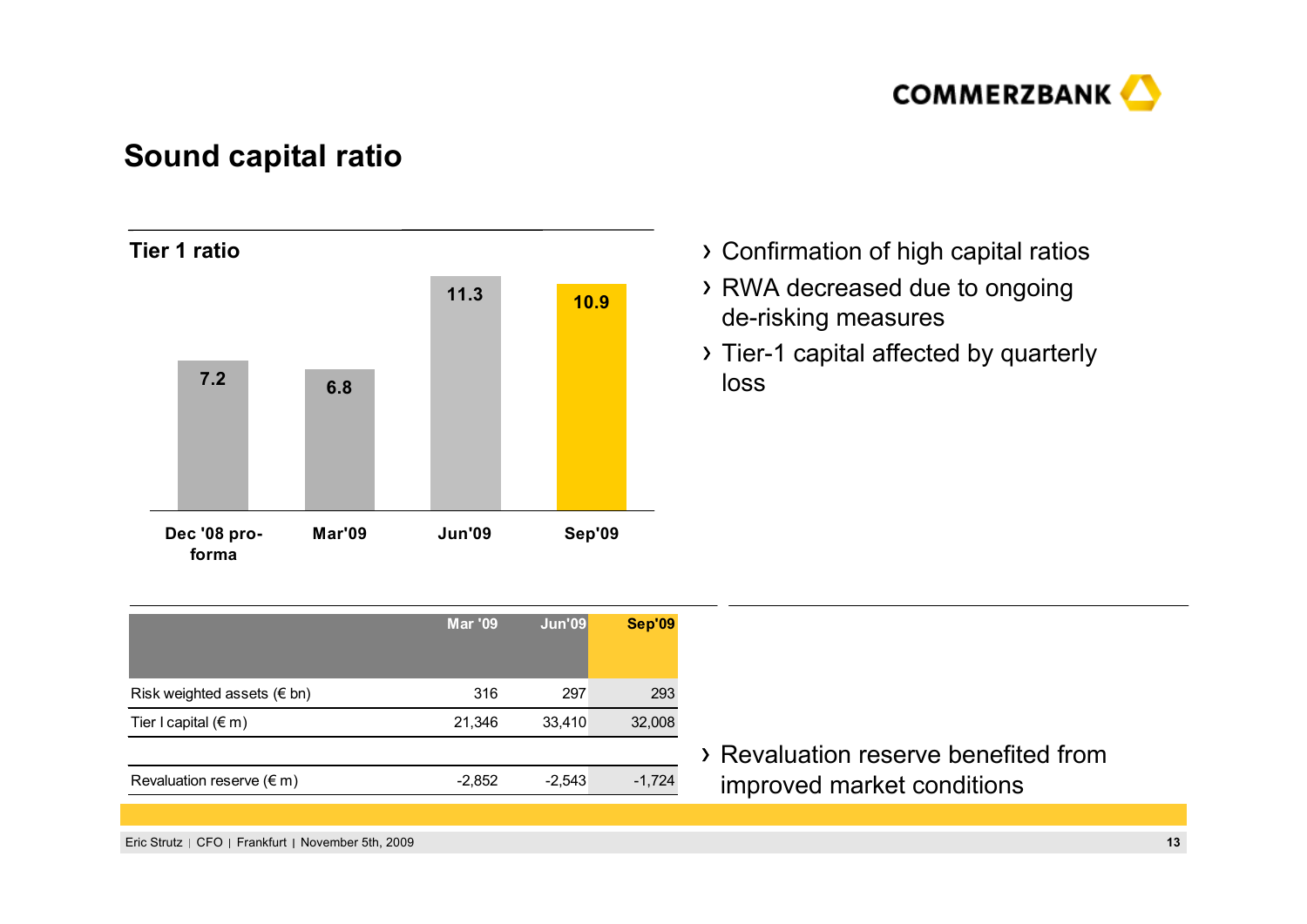

## **Balance Sheet Leverage Ratio**

| $(in \in m)$                         | 31.12.2008 pro-forma | 30.09.2009 |
|--------------------------------------|----------------------|------------|
| <b>Equity</b>                        | 21,122               | 28,537     |
|                                      |                      |            |
| <b>Total Assets</b>                  | 1,045,612            | 892,307    |
| Derivatives netting                  | $-10,708$            | $-13,519$  |
| Trading assets / liabilities netting | $-256,523$           | $-209,613$ |
| Deferred taxes netting               | $-3,000$             | $-3,621$   |
| Other assets / liabilities netting   | $-8,499$             | $-9,101$   |
| <b>Total Adjusted Assets</b>         | 766,882              | 656,453    |
|                                      |                      |            |
| <b>Leverage Ratio</b>                | 36                   | 23         |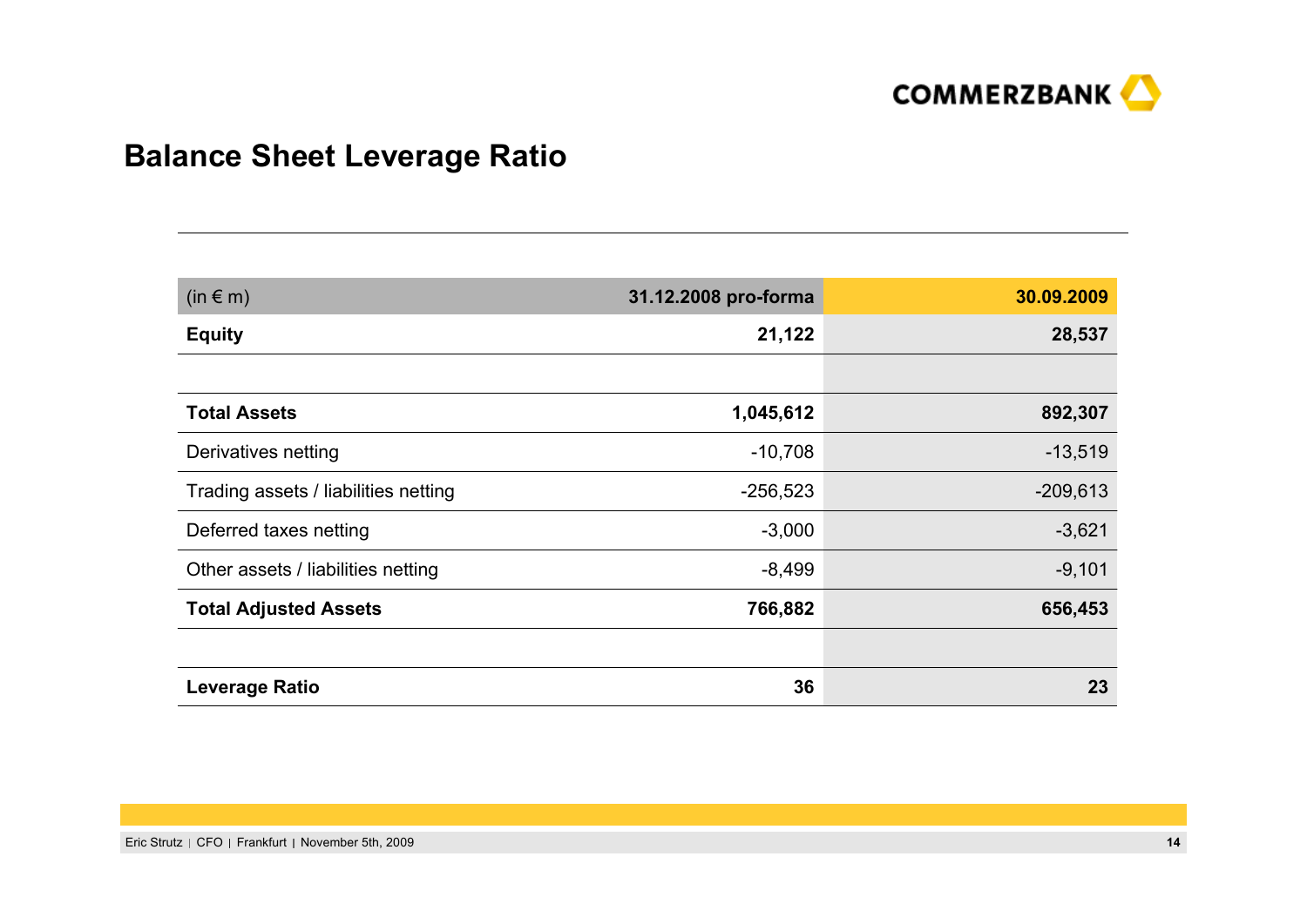

## **Full access to funding markets in 2009**



- Commerzbank successfully issued throughout the crisis. New investors attracted through Government Guarantee Bond (GGB)
- Reduction of overall new funding costs achieved through Pfandbrief funding and private placements especially into retail franchise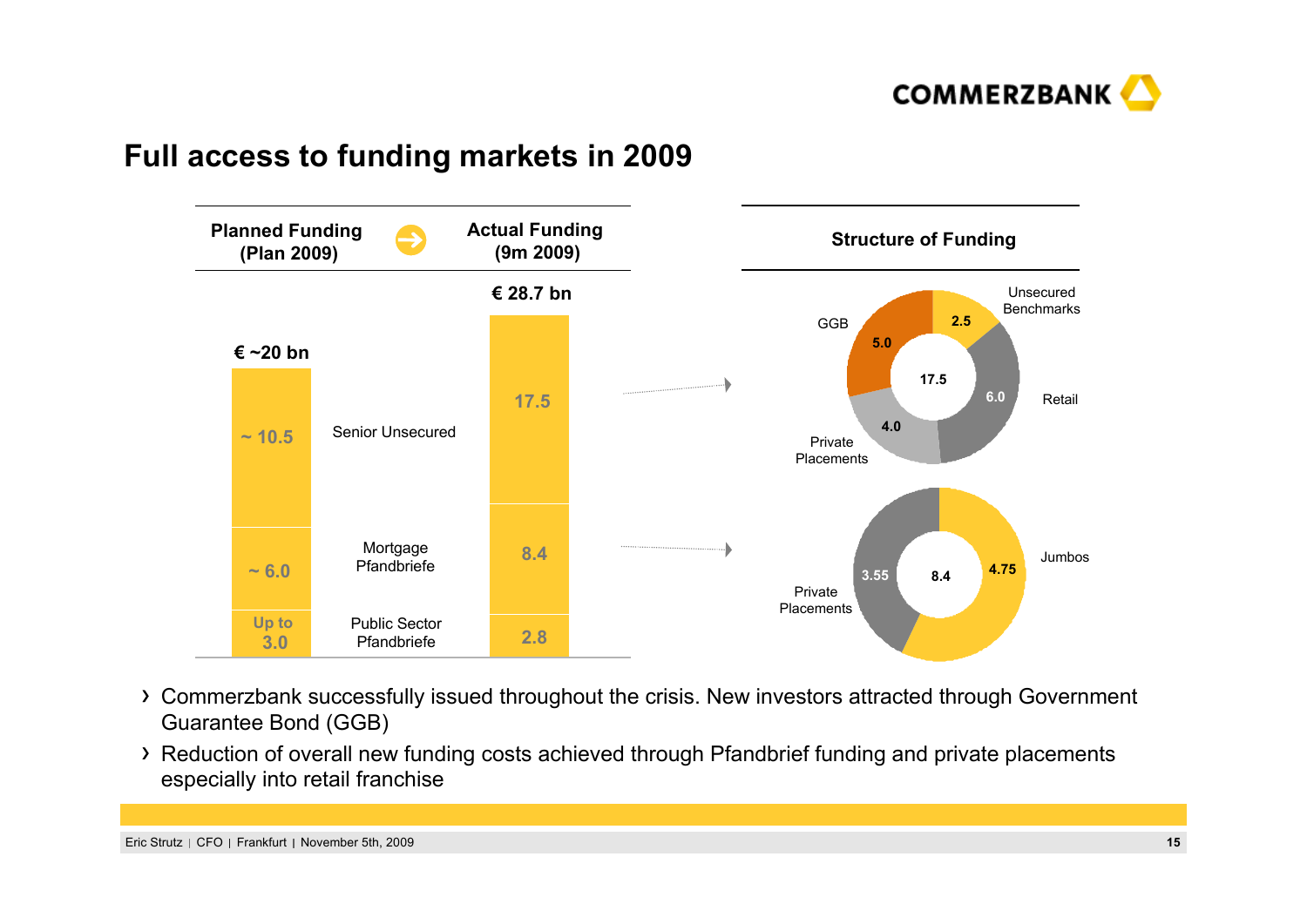

## **New Segmental Structure of Commerzbank as per Q3/2009**

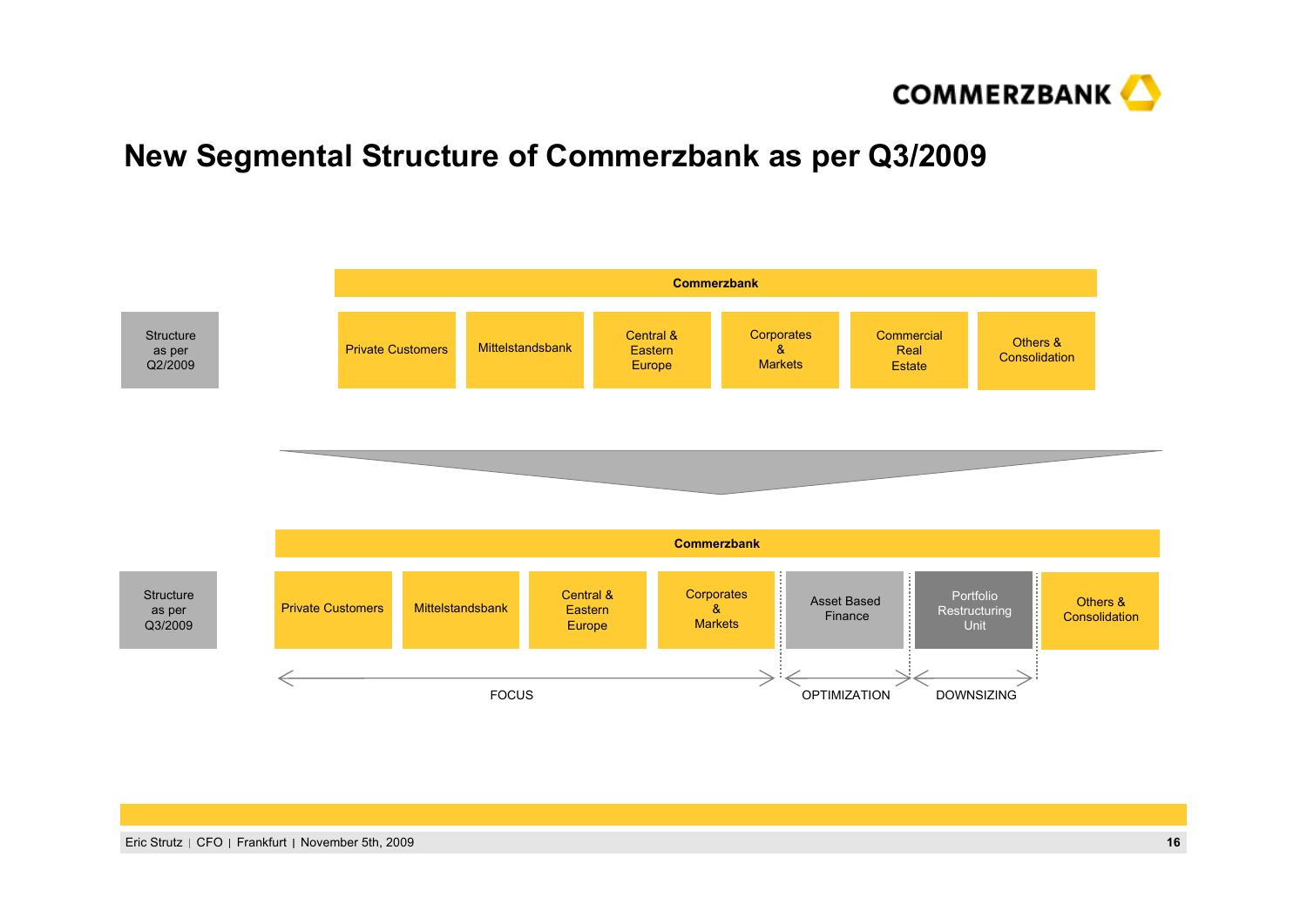

## **Solid domestic core client businesses, ABF and MSB burdened by increased LLP**



**Operating profit<sup>1</sup>, in € m**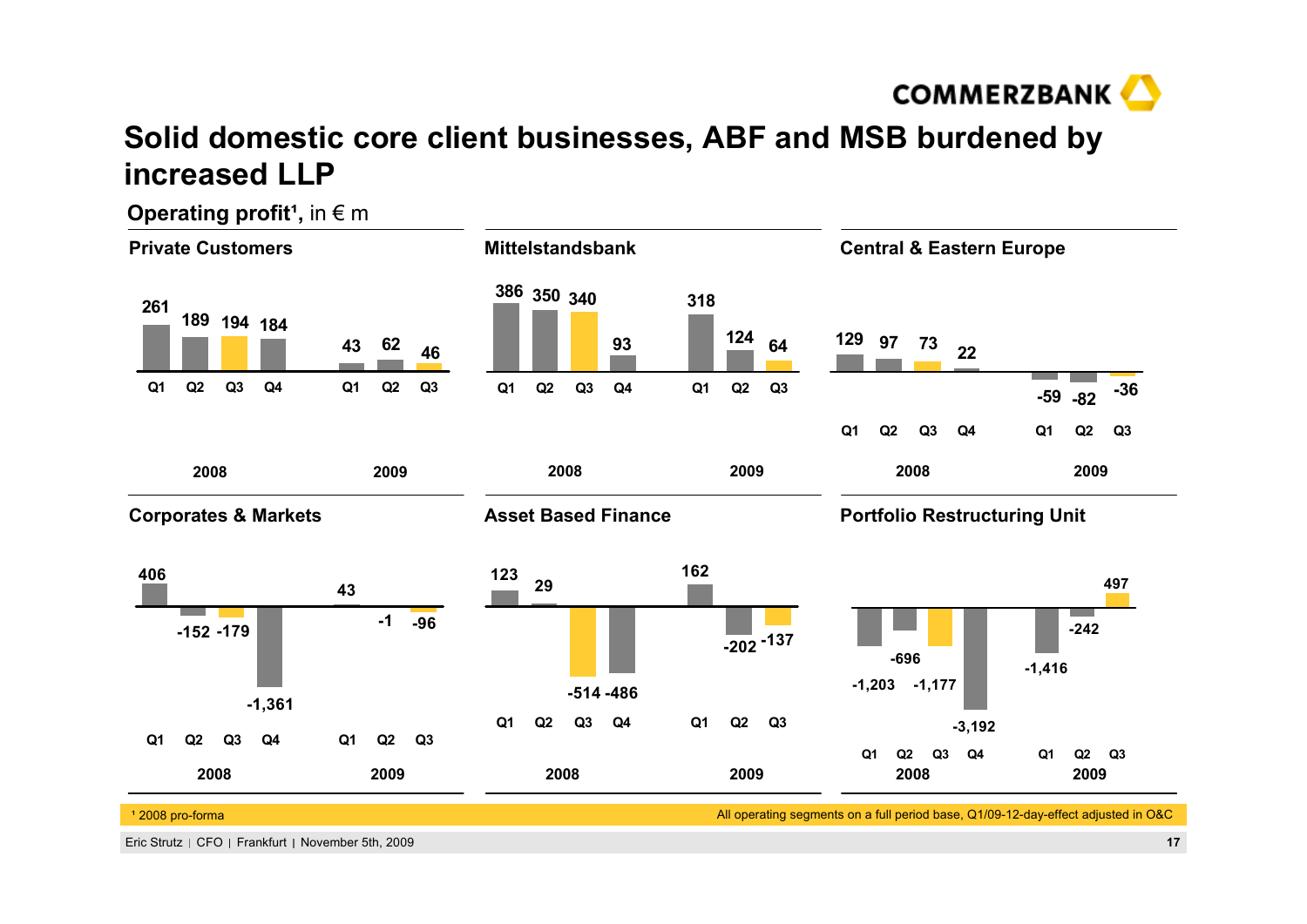

## **Private Customers with robust profitability**



| Main P&L items <sup>1</sup> |       |       |       |              |        |
|-----------------------------|-------|-------|-------|--------------|--------|
| in $\notin$ m               | Q3`08 | Q2'09 | Q3`09 | <b>9M'08</b> | 9M'09  |
| Net interest income         | 575   | 566   | 543   | 1,711        | 1,676  |
| Risk provisioning           |       | $-54$ | $-70$ | $-73$        | $-174$ |
| Commission income           | 629   | 537   | 562   | 2,037        | 1,606  |
| Trading profit              | -4    | $-3$  | 6     | $-2$         | 6      |
| Net investment income       | $-13$ | $-7$  | 13    | $-18$        | 5      |
| Operating expenses          | 980   | 962   | 950   | 2,990        | 2,892  |
| <b>Operating profit</b>     | 194   | 62    | 46    | 644          | 151    |

- > Stable revenues q-o-q, no seasonal dip
- $\rightarrow$  NII down due to low interest rate level and deposit volume decrease
- > Increased risk provisioning reflects market environment
- Commission income continued to improve following higher security market activities
- Operating expenses down

All operating segments on a full period base, Q1/09-12-day-effect adjusted in O&C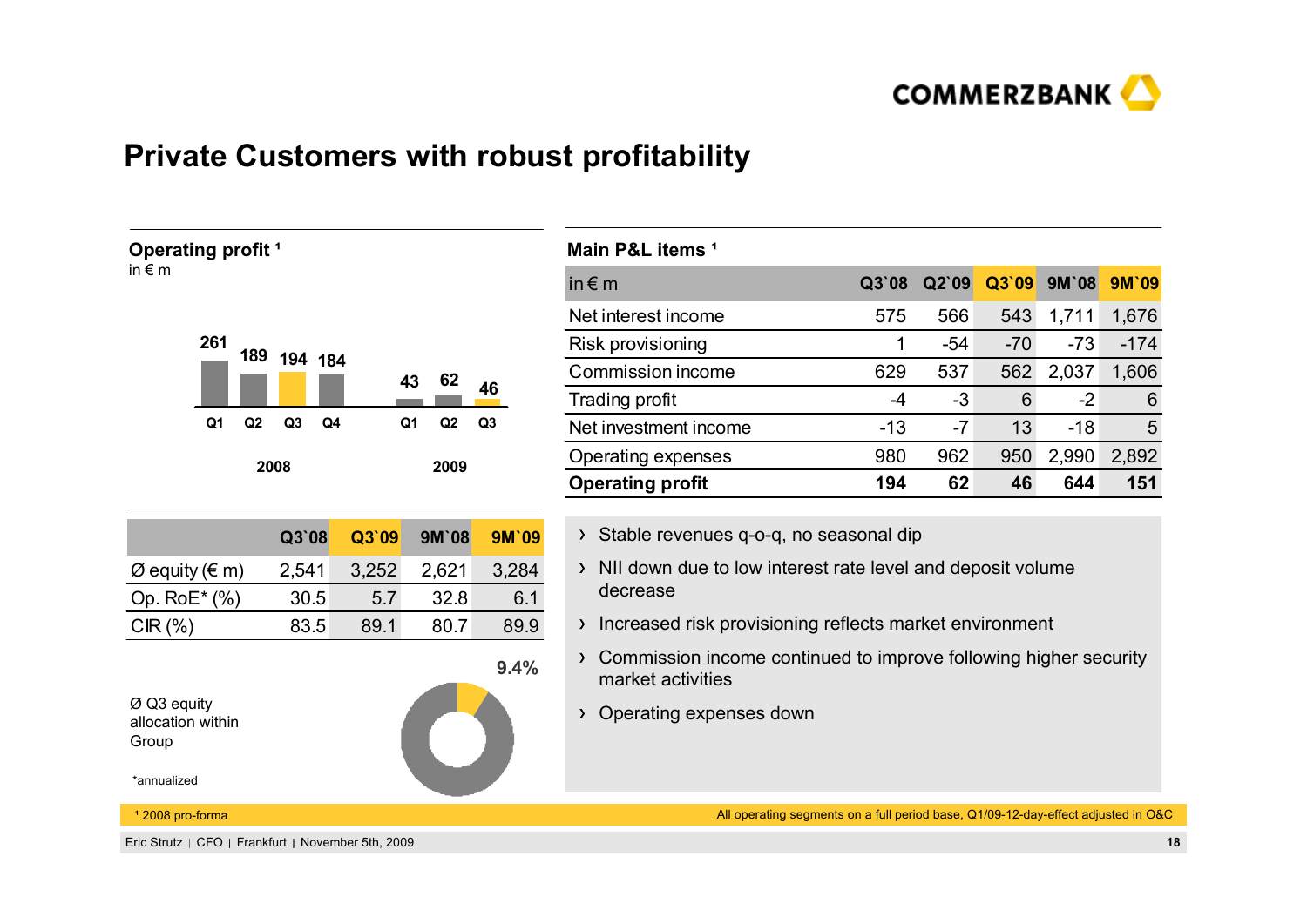

## **MSB: Operating profit in Corporate Germany up 9% q-o-q**



| Main P&L items <sup>1</sup> |       |          |        |              |        |
|-----------------------------|-------|----------|--------|--------------|--------|
| in $\notin$ m               | Q3'08 | Q2'09    | Q3`09  | <b>9M'08</b> | 9M'09  |
| Net interest income         | 511   | 542      | 502    | 1,411        | 1,589  |
| Risk provisioning           | $-89$ | $-236^2$ | $-330$ | $-132$       | $-656$ |
| Commission income           | 221   | 210      | 215    | 717          | 663    |
| <b>Trading profit</b>       | 19    | $-42$    | $-55$  | 54           | $-87$  |
| Net investment income       | 0     | $-1$     | 7      | $-10$        | 6      |
| <b>Operating expenses</b>   | 325   | 342      | 339    | 976          | 1,013  |
| <b>Operating profit</b>     | 340   | 124      | 64     | 1,076        | 506    |

- NII decreased due to low interest rate levels and reduced business with international corporates and Financial Institutions
- Loan loss provision increased in Q3 predominantly driven by Financial Institutions and international corporates
- Operating expenses flat
- Corporate Germany contributed an operating profit of €113m in Q3 (€104m Q2)

1 2008 pro-forma <sup>2</sup> change vs. previously restated figures due to LLP transfer between MSB and C&M All operating segments on a full period base, Q1/09-12-day-effect adjusted in O&C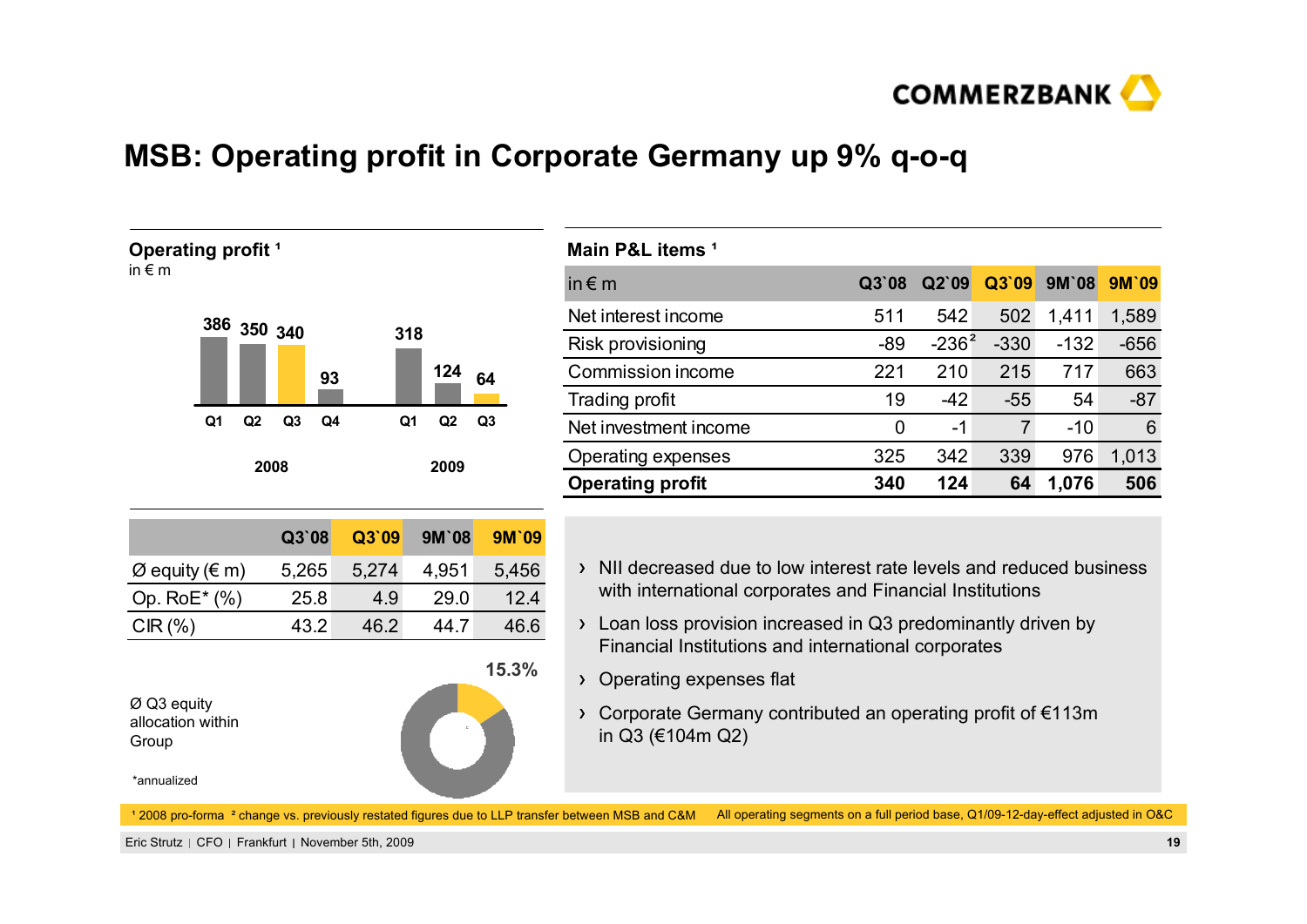

## **CEE: Continuing difficulties in Ukraine and Russia**

| Operating profit <sup>1</sup>                |                      |        |            |                | Main P&L items <sup>1</sup>         |
|----------------------------------------------|----------------------|--------|------------|----------------|-------------------------------------|
| in $\epsilon$ m                              |                      |        |            |                | in $\notin$ m                       |
|                                              |                      |        |            |                | Net interest income                 |
| 129<br>97                                    | 73<br>22             |        |            |                | Risk provisioning                   |
|                                              |                      |        |            | $-36$          | Commission income                   |
|                                              |                      |        | $-59 - 82$ |                | Trading profit                      |
| Q1<br>Q2                                     | Q <sub>3</sub><br>Q4 |        | Q1<br>Q2   | Q <sub>3</sub> | Net investment incom                |
|                                              | 2008                 |        | 2009       |                | Operating expenses                  |
|                                              |                      |        |            |                | <b>Operating profit</b>             |
|                                              |                      |        |            |                |                                     |
|                                              | Q3`08                | Q3`09  | 9M'08      | 9M'09          |                                     |
| $\varnothing$ equity ( $\in$ m)              | 1,990                | 1,621  | 1,802      | 1,621          | NII flat q-o-q<br>እ                 |
| Op. RoE* (%)                                 | 14.7                 | $-8.9$ | 22.1       | $-14.6$        | Loan loss provisi<br>≻              |
| CIR(%)                                       | 50.5                 | 53.1   | 49.1       | 50.8           | conditions in Eas                   |
|                                              |                      |        |            | 4.7%           | Operating expen<br>$\lambda$        |
|                                              |                      |        |            |                | <b>BRE Bank contri</b><br>$\lambda$ |
| $\varnothing$ Q3 equity<br>allocation within |                      |        |            |                | Number of custo<br>$\lambda$        |
| Group                                        |                      |        |            |                | 3.6 million in Q3                   |
| *annualized                                  |                      |        |            |                |                                     |
| <sup>1</sup> 2008 pro-forma                  |                      |        |            |                | All                                 |

| Main P&L items '        |       |        |        |              |        |
|-------------------------|-------|--------|--------|--------------|--------|
| in $\epsilon$ m         | Q3'08 | Q2'09  | Q3`09  | <b>9M'08</b> | 9M'09  |
| Net interest income     | 210   | 166    | 165    | 487          | 497    |
| Risk provisioning       | $-70$ | $-202$ | $-141$ | $-113$       | $-516$ |
| Commission income       | 50    | 47     | 47     | 154          | 127    |
| Trading profit          | 31    | 19     | 15     | 104          | 63     |
| Net investment income   | 1     | -1     | -3     | 61           | $-9$   |
| Operating expenses      | 147   | 116    | 119    | 398          | 350    |
| <b>Operating profit</b> | 73    | -82    | $-36$  | 299          | $-177$ |

- ion keeps high level due to weak market stern Europe
- opes in Q3 almost flat
- ibuted a positive result in Q3 ( $€17m$ )
- Number of customers at BRE Bank and Bank Forum increased to

operating segments on a full period base, Q1/09-12-day-effect adjusted in O&C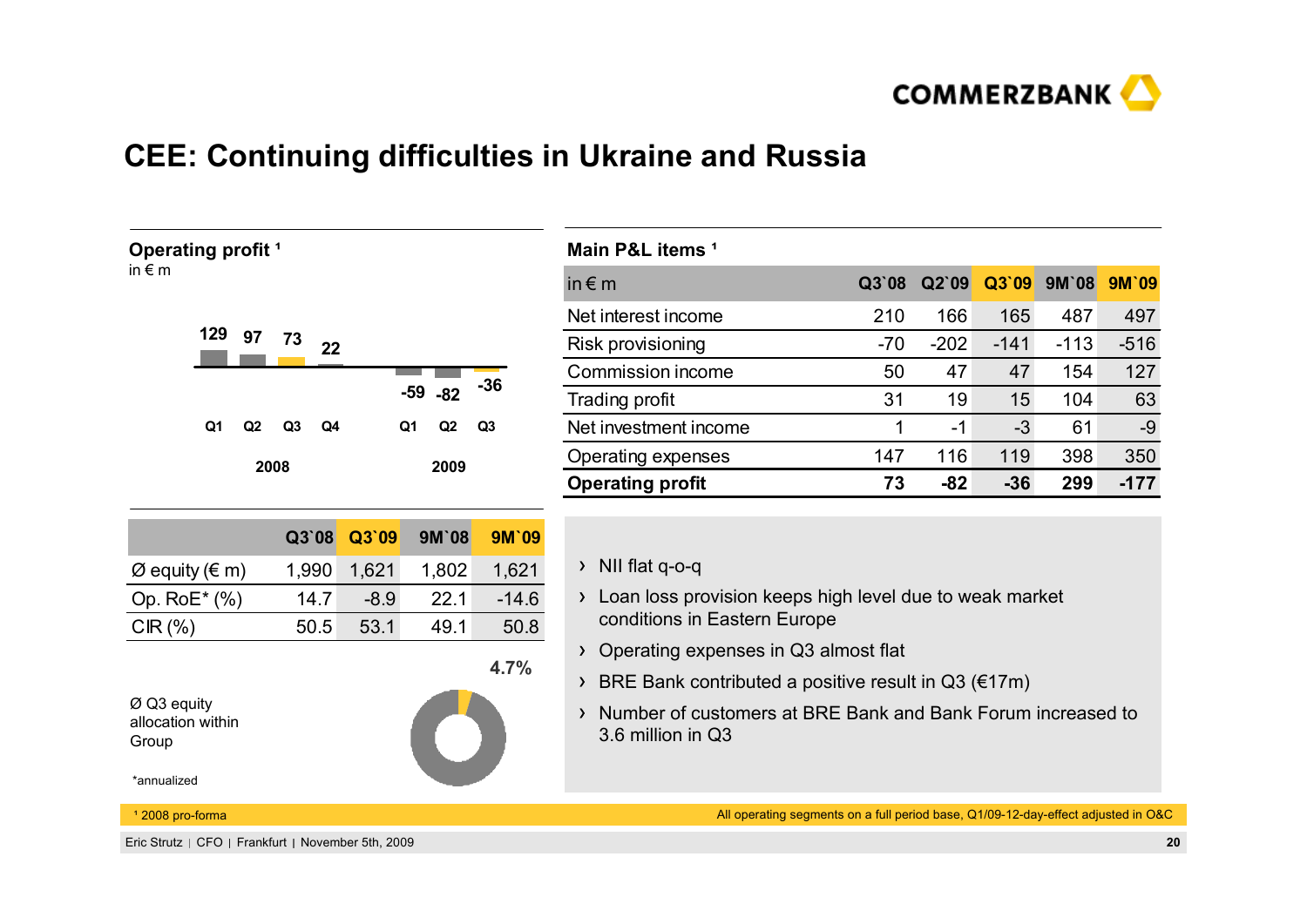

## **De-risking books affected results in Corporates & Markets**



| Main P&L items <sup>1</sup> |        |                 |       |        |        |
|-----------------------------|--------|-----------------|-------|--------|--------|
| in $\epsilon$ m             | Q3`08  | Q2`09           | Q3`09 | 9M'08  | 9M'09  |
| Net interest income         | 183    | 197             | 265   | 599    | 641    |
| Risk provisioning           | $-440$ | 33 <sup>2</sup> | $-43$ | $-556$ | $-264$ |
| Commission income           | 208    | 92              | 93    | 466    | 264    |
| Trading profit              | 604    | 186             | 48    | 1,558  | 808    |
| Net investment income       | -5     | -6              | 28    | $-2$   | 3      |
| Operating expenses          | 727    | 520             | 493   | 1,989  | 1,515  |
| <b>Operating profit</b>     | -179   | -1              | -96   | 75     | -54    |
|                             |        |                 |       |        |        |

- > NII up due to Structured Finance result
- Weak trading profit due to de-risking measures and IAS 39 effects
- Reduced operating expenses (-€27m q-o-q) due to synergy effects
- Operating profit in Q3 burdened by significant charges on the derisking books (impact on Trading profit -€133m and -€63m on LLP)
- Core business with operating profit of €94m in Q3 driven by Corporate Finance (CF) and Equity Markets & Commodities (EMC)

All operating segments on a full period base, Q1/09-12-day-effect adjusted in O&C <sup>1</sup> 2008 pro-forma <sup>2</sup> change vs. previously restated figures due to LLP transfer between MSB and C&M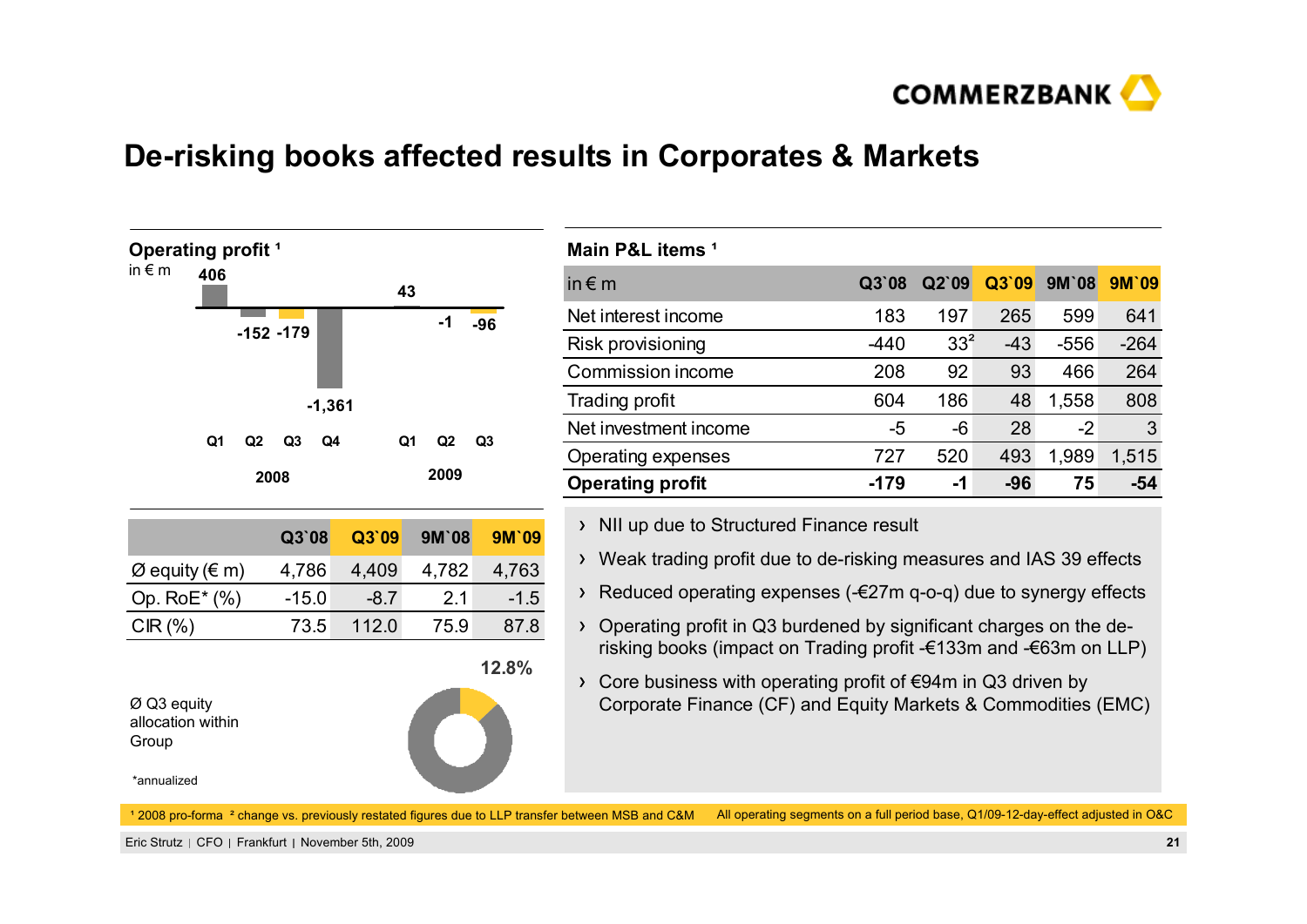

## **ABF continues to be burdened by difficult market environment**



| Main P&L items <sup>1</sup> |        |        |        |              |        |
|-----------------------------|--------|--------|--------|--------------|--------|
| in $\notin$ m               | Q3'08  | Q2'09  | Q3`09  | <b>9M'08</b> | 9M'09  |
| Net interest income         | 346    | 321    | 242    | 1,020        | 815    |
| Risk provisioning           | $-268$ | $-358$ | $-367$ | $-669$       | $-932$ |
| Commission income           | 121    | 75     | 66     | 322          | 204    |
| Trading profit              | $-388$ | $-72$  | 69     | $-384$       | 258    |
| Net investment income       | $-140$ | 3      | $-2$   | $-135$       | $-42$  |
| Operating expenses          | 175    | 168    | 160    | 560          | 496    |
| <b>Operating profit</b>     | $-514$ | $-202$ | $-137$ | $-362$       | -177   |

- $\rightarrow$  NII suffered from lower new business and higher funding costs
- > LLP remains on high level
- > Commission income down due to strongly reduced new business and lack of syndication business
- Operating costs slightly down

All operating segments on a full period base, Q1/09-12-day-effect adjusted in O&C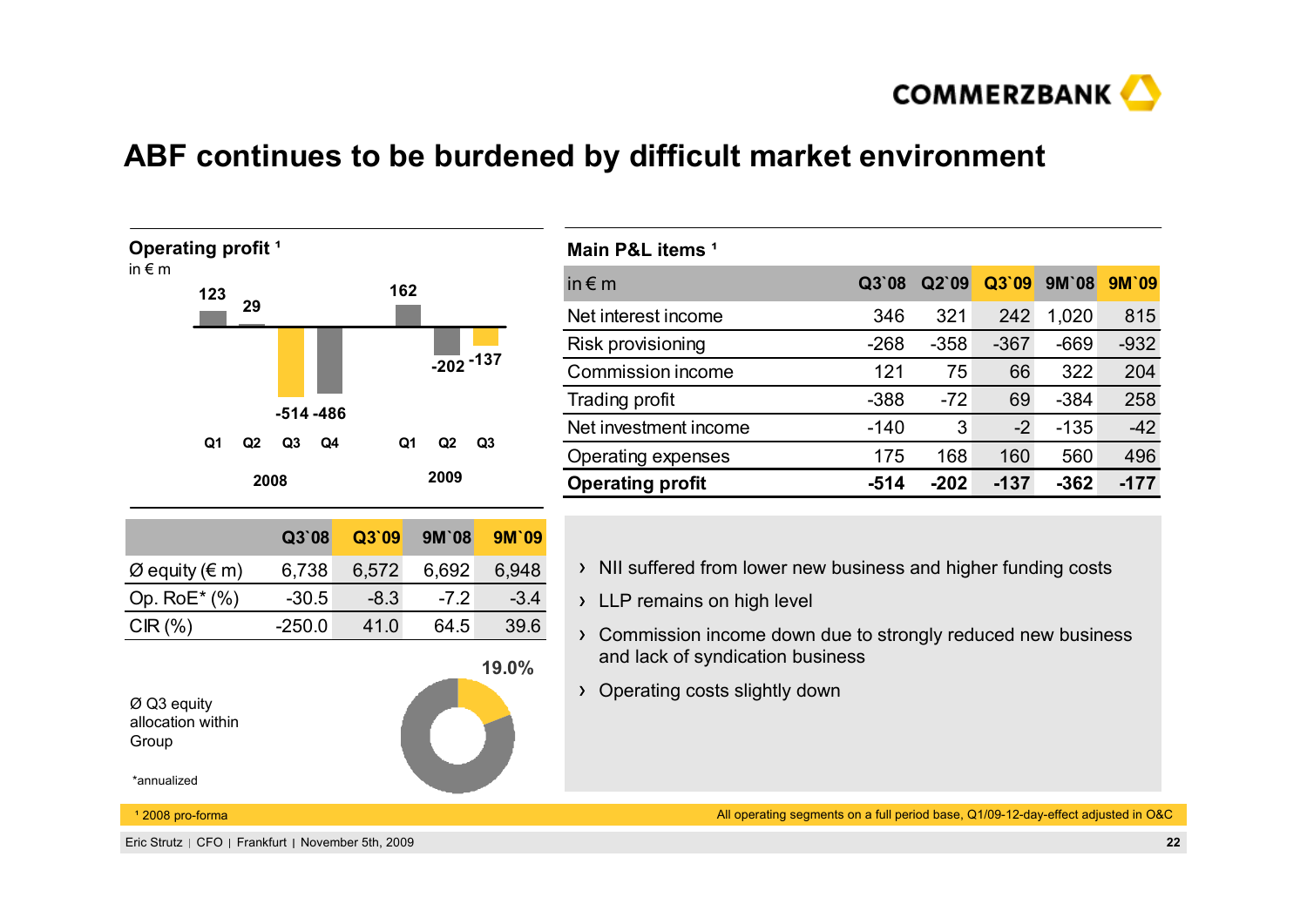

## **Portfolio Restructuring Unit (PRU) with pleasing performance in Q3 09**



| Main P&L items <sup>1</sup> |                |        |        |              |          |
|-----------------------------|----------------|--------|--------|--------------|----------|
| in $\notin$ m               | Q3'08          | Q2`09  | Q3`09  | <b>9M'08</b> | 9M'09    |
| Net interest income         | 61             | 65     | 52     | 173          | 189      |
| Risk provisioning           | 0              | $-170$ | $-98$  | $-7$         | $-338$   |
| Commission income           | $\overline{2}$ | 1      | $-2$   | 12           | 10       |
| Trading profit              | $-950$         | 23     | 696    | $-2,502$     | $-541$   |
| Net investment income       | $-251$         | $-130$ | $-111$ | $-630$       | $-376$   |
| Operating expenses          | 39             | 31     | 40     | 120          | 105      |
| <b>Operating profit</b>     | $-1,177$       | $-242$ | 497    | $-3,076$     | $-1,161$ |

- > PRU benefited from write-backs and realized gains
- Positive operating revenue contribution of €746m, thereof
	- -€311m realized gains from proactive de-risking
	- €435m unrealized m-t-m
- > Negative operating revenue contribution from impairments and LLP of  $\epsilon$ 209m
- $\rightarrow$  Additional gains of  $\epsilon$ 287m in revaluation reserve (pre-tax)
- Actively managed and downsized credit trading book

Adjusted operating profit <sup>1</sup> 2008 pro-forma **All operating segments on a full period base**, Q1/09-12-day-effect will be adjusted in O&C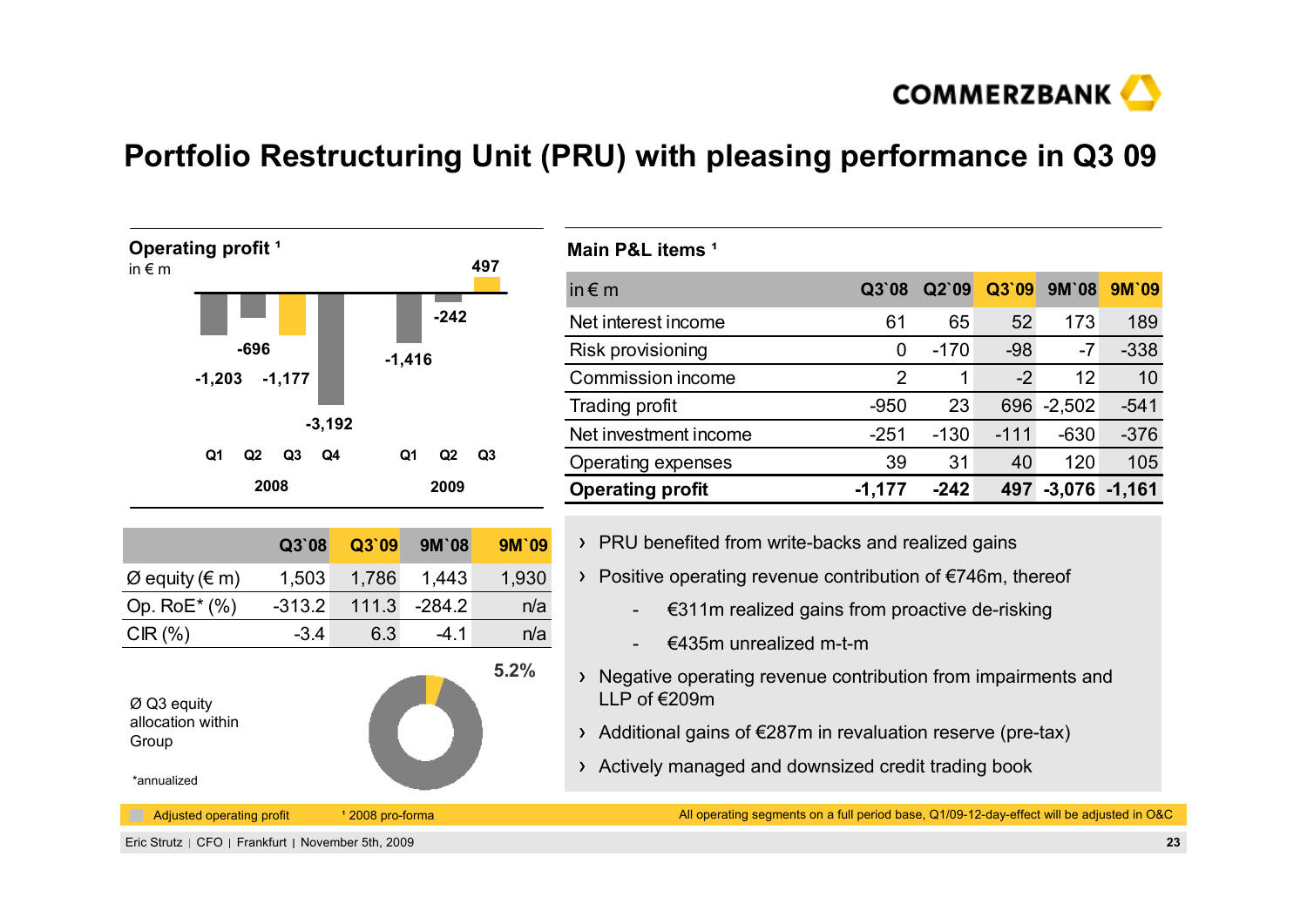

## **Significant reduction in ABS Portfolio (PRU) achieved**

### **Overview**

As of 09/2009 (y-t-d)

|                             | 12/2008                  |                         | 09/2009                  |                         |                                |                          |                                            |                          |
|-----------------------------|--------------------------|-------------------------|--------------------------|-------------------------|--------------------------------|--------------------------|--------------------------------------------|--------------------------|
| $(in \in m)$                | <b>Nominal</b><br>values | <b>Market</b><br>values | <b>Nominal</b><br>values | <b>Market</b><br>values | <b>Total</b><br><b>Charges</b> | <b>P&amp;L</b><br>effect | <b>Effect on</b><br>revaluation<br>reserve | Mark-<br>down-<br>Ratio* |
| <b>Secondary Market ABS</b> | 19,420                   | 12,149                  | 16,665                   | 9,541                   | $-804$                         | $-865$                   | 61                                         | 43%                      |
| Conduits**                  | 4,720                    | 4,720                   | 2,906                    | 2,906                   | $-37$                          | $-37$                    | 0                                          | 0%                       |
| ABS Hedge book              | 13,700                   | 10,300                  | 12,886                   | 9,976                   | $-202$                         | $-202$                   | 0                                          | 23%                      |
| CIRC***                     | 1,100                    | 1,200                   | 446                      | 516                     | -8                             | $-8$                     | 0                                          | N/A                      |
| Others (incl. Term Struct.) | 755                      | 747                     | 651                      | 617                     | -39                            | $-42$                    | 3                                          | 5%                       |
| <b>Total</b>                | 39,695                   | 29,116                  | 33,554                   | 23,556                  | $-1,090$                       | $-1,154$                 | 64                                         | 30%                      |



\* Markdown-Ratio = 1-(Market Value / Nominal Value)

\*\* Includes drawn and undrawn back-up lines of which €270m are not drawn in Q3 2009

\*\*\* The nominal value solely refers to risk positions of Commerzbank (second loss position)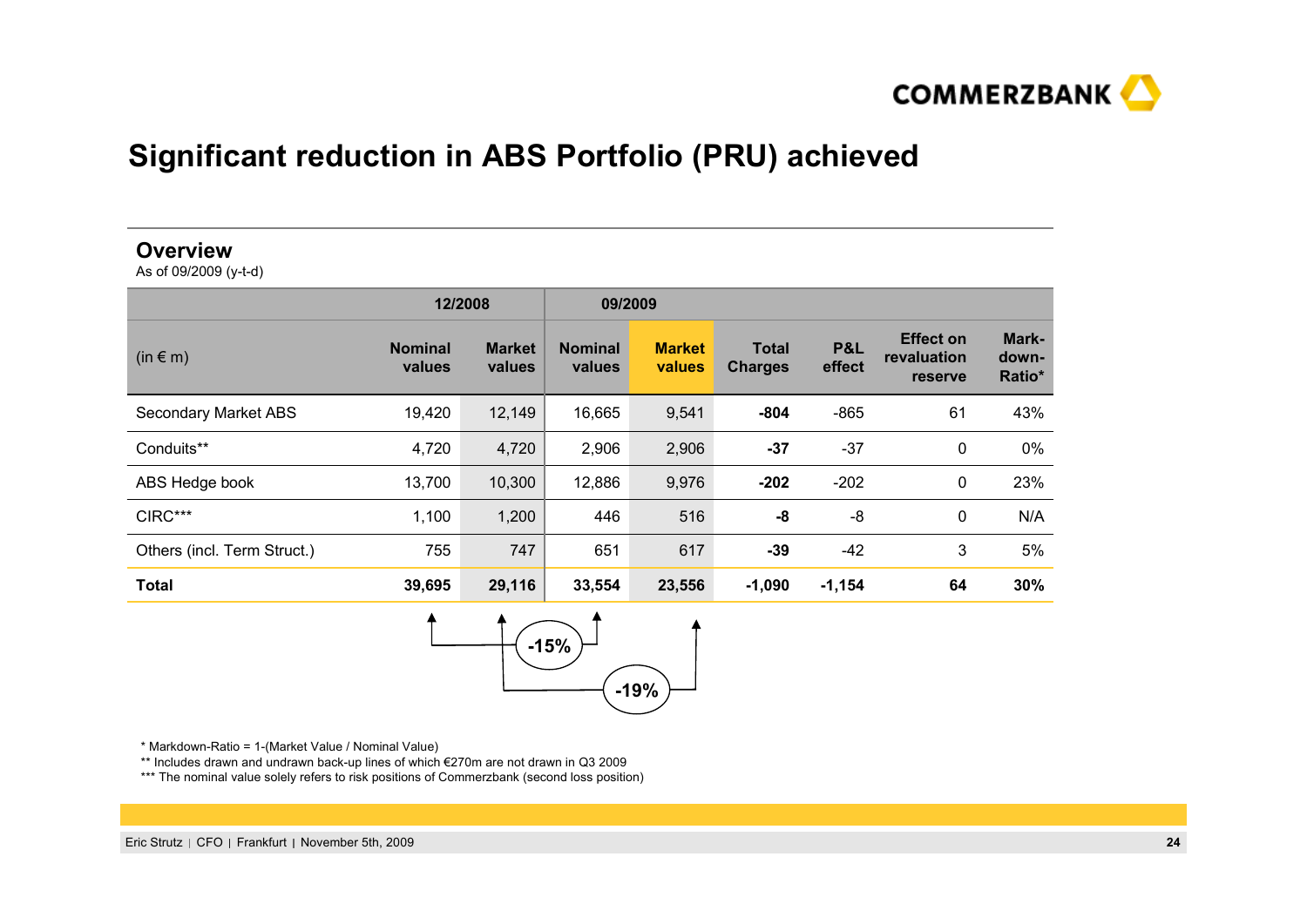

### **Others & Consolidation**



| Main P&L items <sup>1</sup> |        |       |        |              |        |
|-----------------------------|--------|-------|--------|--------------|--------|
| in $\notin$ m               | Q3'08  | Q2'09 | Q3`09  | <b>9M'08</b> | 9M'09  |
| Net interest income         | $-164$ | $-19$ | 0      | $-426$       | $-108$ |
| Risk provisioning           | $-31$  | -6    | $-4$   | $-26$        | $-10$  |
| Commission income           | -4     | $-15$ | $-28$  | $-97$        | $-124$ |
| Trading profit              | 29     | $-40$ | $-120$ | 20           | $-304$ |
| Net investment income       | 126    | 314   | 14     | 919          | 917    |
| Operating expenses          | 98     | 124   | 163    | 150          | 237    |
| <b>Operating profit</b>     | $-183$ | 118   | $-216$ | 237          | 216    |

- Commission income charged with SoFFin guaranty fees
- > Trading profit hit by consolidation effects
- Operating expenses up due to integration costs (€50m Q3)

<sup>1</sup> 2008 pro-forma

All operating segments on a full period base, Q1/09-12-day-effect adjusted in O&C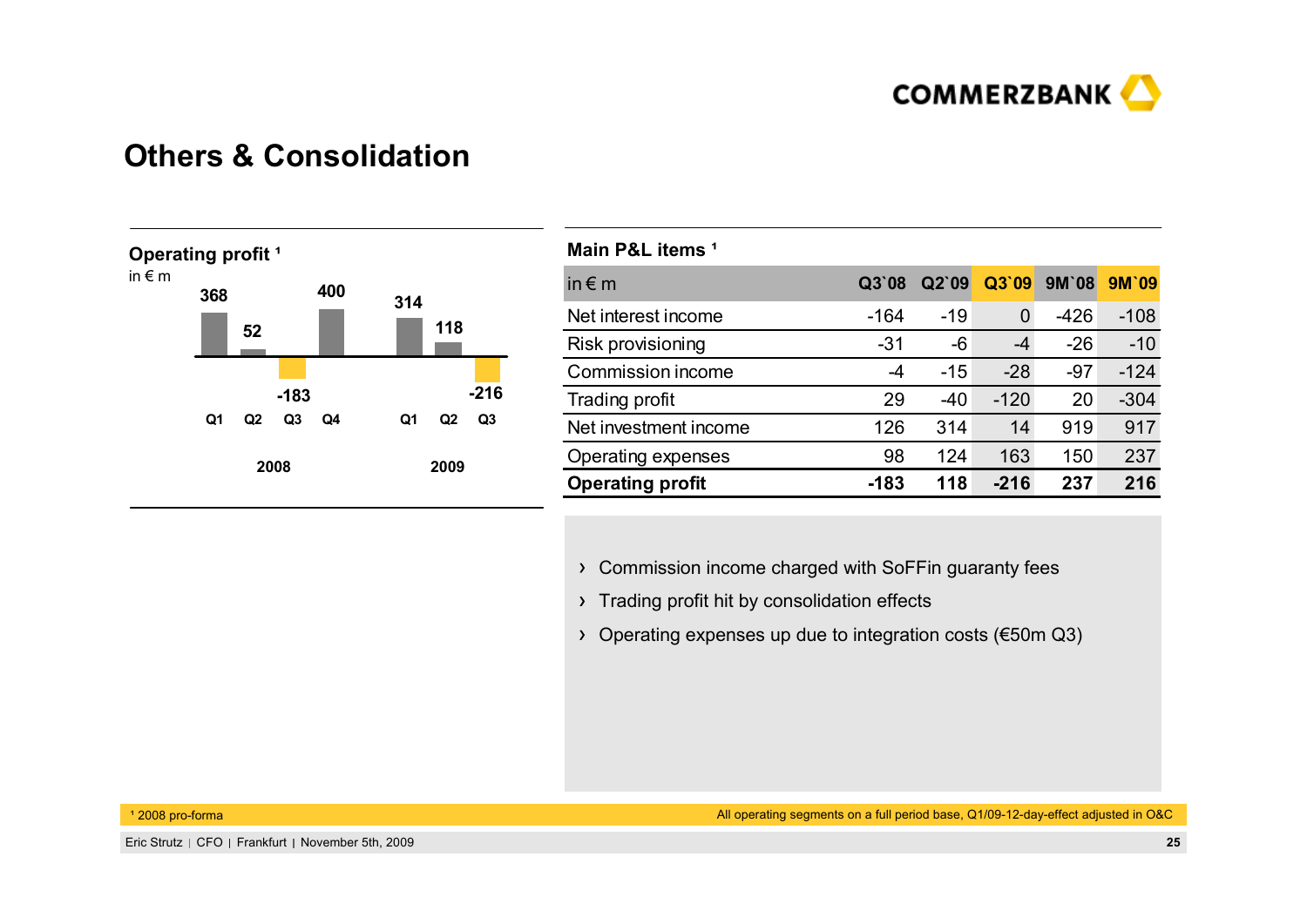

## **Outlook Q4**



More strategic information on our Investors Day, November 25th 2009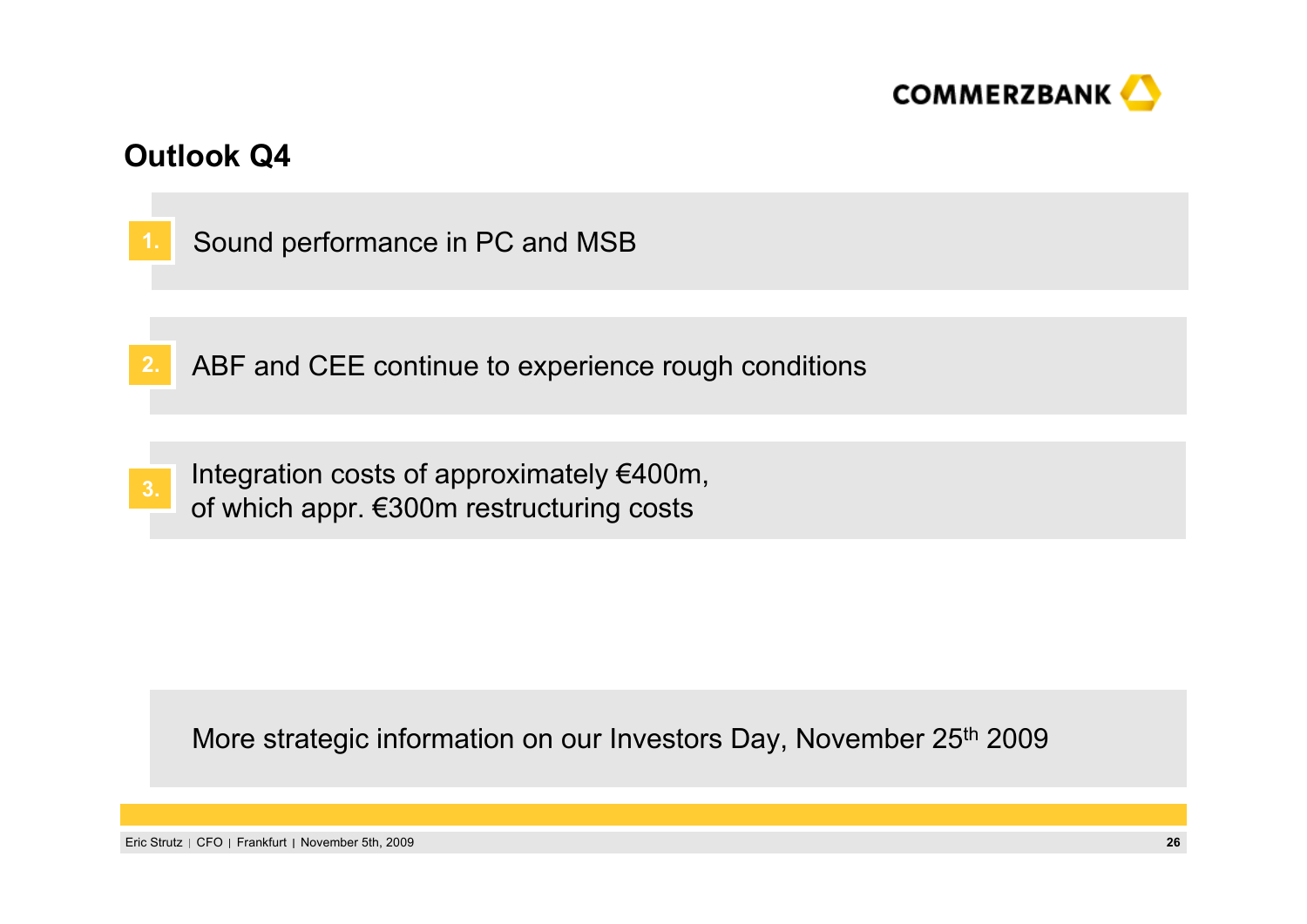

## **Appendix 1: Segmental reporting**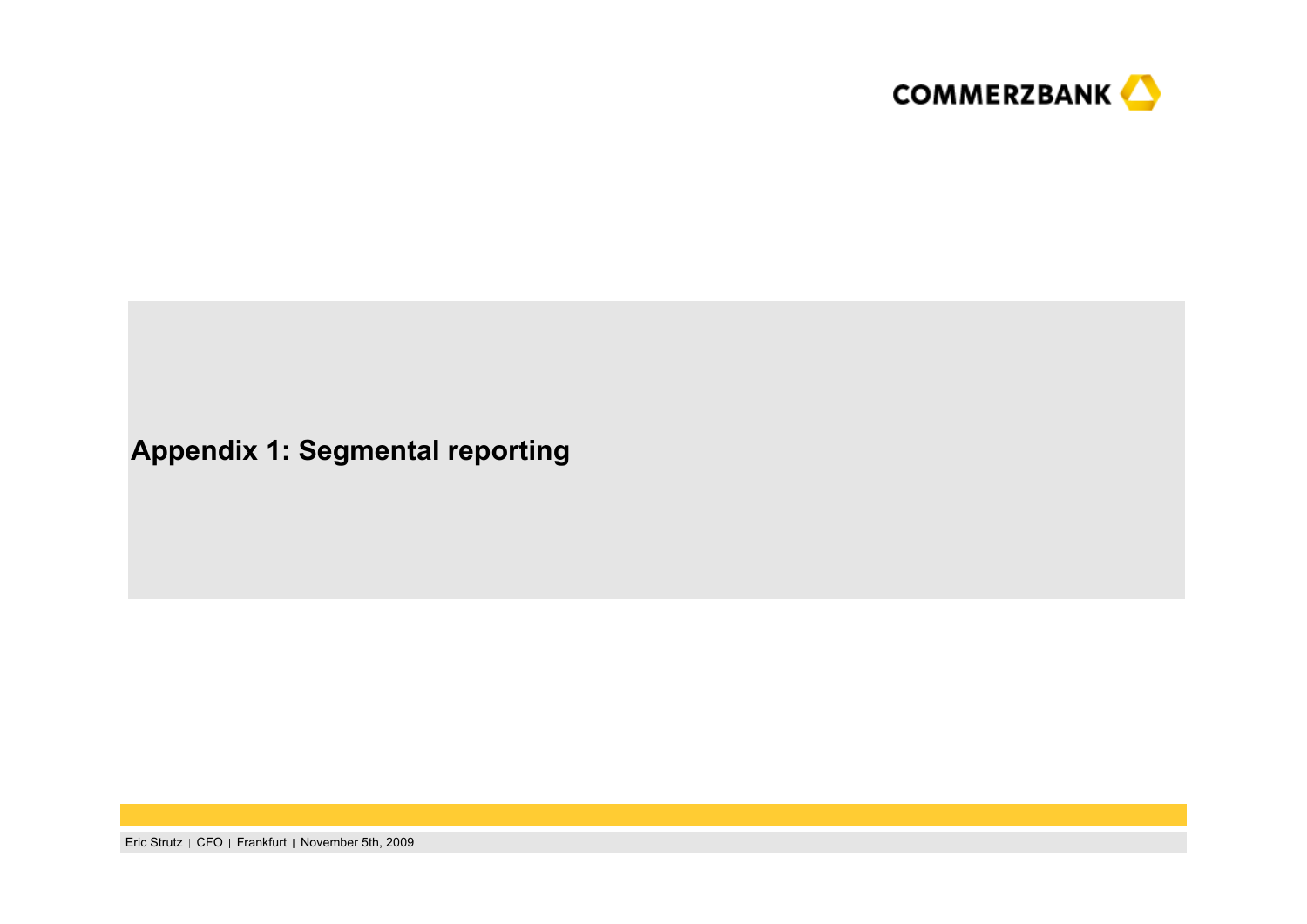

## **Commerzbank Group**

| in $\epsilon$ m                             | Q1 2008 | Q2 2008 | Q3 2008  | 9M 2008  | Q4 2008                  | Q1 2009  | Q2 2009 | H1 2009  | Q3 2009  | 9M 2009  |
|---------------------------------------------|---------|---------|----------|----------|--------------------------|----------|---------|----------|----------|----------|
| Net interest income                         | 1.491   | 1,762   | 1,722    | 4,975    | 2,245                    | 1.692    | 1,838   | 3,530    | 1,769    | 5,299    |
| Provision for possible loan losses          | $-191$  | $-488$  | $-898$   | $-1,577$ | $-1,976$                 | $-844$   | $-993$  | $-1,837$ | $-1,053$ | $-2,890$ |
| Net interest income after provisioning      | 1,300   | 1,274   | 824      | 3,398    | 269                      | 848      | 845     | 1,693    | 716      | 2,409    |
| Net commission income                       | 1,180   | 1,205   | 1,227    | 3,612    | 1,064                    | 850      | 947     | 1,797    | 953      | 2,750    |
| Trading profit                              | $-247$  | $-246$  | $-660$   | $-1,153$ | $-3,480$                 | $-527$   | 71      | $-456$   | 659      | 203      |
| Net investment income                       | 467     |         | $-283$   | 185      | $-104$                   | 386      | 172     | 558      | $-54$    | 504      |
| Other result                                | 45      | 52      | $-64$    | 33       | $-151$                   | $-71$    | 5       | $-66$    | 112      | 46       |
| Revenue before LLP                          | 2,936   | 2,774   | 1,942    | 7,652    | $-426$                   | 2,330    | 3,033   | 5,363    | 3,439    | 8,802    |
| Revenue after LLP                           | 2.745   | 2,286   | 1,044    | 6.075    | $-2,402$                 | 1,486    | 2,040   | 3,526    | 2,386    | 5,912    |
| Operating expenses                          | 2,275   | 2,417   | 2,491    | 7,183    | 1,937                    | 2,081    | 2,263   | 4,344    | 2,264    | 6,608    |
| Operating profit                            | 470     | $-131$  | $-1,447$ | $-1,108$ | $-4,339$                 | $-595$   | -223    | $-818$   | 122      | -696     |
| Impairments of goodwill                     | 0       | 0       | 0        | 0        | 39                       | 0        | 70      | 70       | 646      | 716      |
| Restructuring expenses                      | 25      | 0       | 0        | 25       | 0                        | 289      | 216     | 505      | 904      | 1,409    |
| Pre-tax profit                              | 445     | $-131$  | $-1,447$ | $-1,133$ | $-4,378$                 | $-884$   | $-509$  | $-1,393$ | $-1,428$ | $-2,821$ |
|                                             |         |         |          |          |                          |          |         |          |          |          |
| <b>Investors Capital</b>                    | 14,418  | 14,548  | 14,804   | 14,590   | 15,066                   | 23,608   | 26,738  | 25,173   | 34,539   | 28,295   |
| Operating return on equity (%)              | 13.0%   | $-3.6%$ | $-39.1%$ | $-10.1%$ | $\overline{\phantom{a}}$ | $-10.1%$ | $-3.3%$ | $-6.5%$  | 1.4%     | $-3.3%$  |
| Cost/income ratio in operating business (%) | 77.5%   | 87.1%   | 128.3%   | 93.9%    | $-454.7%$                | 89.3%    | 74.6%   | 81.0%    | 65.8%    | 75.1%    |
| Return on equity of pre-tax profit (%)      | 12.3%   | $-3.6%$ | $-39.1%$ | $-10.4%$ | $-116.2%$                | $-15.0%$ | $-7.6%$ | $-11.1%$ | $-16.5%$ | $-13.3%$ |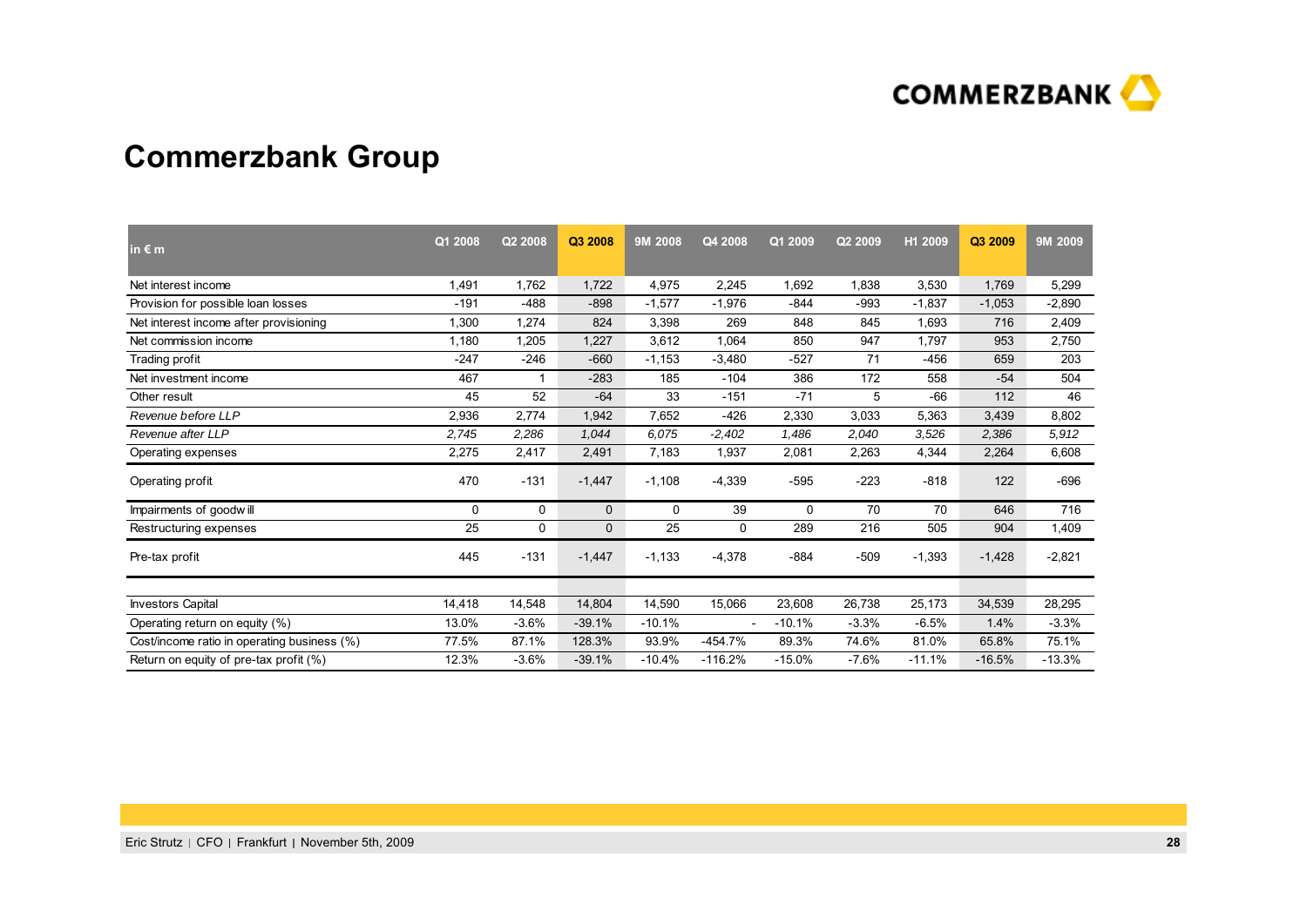

### **Private Customers**

| in $\epsilon$ m                             | Q1 2008 | Q2 2008     | Q3 2008      | 9M 2008 | Q4 2008 | Q1 2009 | Q2 2009 | Q3 2009  | 9M 2009 |
|---------------------------------------------|---------|-------------|--------------|---------|---------|---------|---------|----------|---------|
| Net interest income                         | 561     | 575         | 575          | 1,711   | 604     | 567     | 566     | 543      | 1,676   |
| Provision for possible loan losses          | $-33$   | $-41$       | 1            | $-73$   | 5       | $-50$   | $-54$   | $-70$    | $-174$  |
| Net interest income after provisioning      | 528     | 534         | 576          | 1,638   | 609     | 517     | 512     | 473      | 1,502   |
| Net commission income                       | 723     | 685         | 629          | 2,037   | 519     | 507     | 537     | 562      | 1,606   |
| Trading profit                              | 1       | 1           | $-4$         | $-2$    | 34      | 3       | $-3$    | 6        | 6       |
| Net investment income                       | 0       | $-5$        | $-13$        | $-18$   | $-13$   | $-1$    | $-7$    | 13       | 5       |
| Other result                                | $-2$    | -6          | $-14$        | $-22$   | $-44$   | $-3$    | $-15$   | $-58$    | $-76$   |
| Revenue before LLP                          | 1.283   | 1.250       | 1,173        | 3,706   | 1,100   | 1,073   | 1,078   | 1,066    | 3,217   |
| Revenue after LLP                           | 1,249   | 1,209       | 1,174        | 3,634   | 1,105   | 1,023   | 1,024   | 996      | 3,043   |
| Operating expenses                          | 987     | 1,023       | 980          | 2,990   | 920     | 980     | 962     | 950      | 2,892   |
| Operating profit                            | 261     | 189         | 194          | 644     | 184     | 43      | 62      | 46       | 151     |
| Impairments of goodwill                     | 0       | $\mathbf 0$ | $\mathbf{0}$ | 0       | 0       | 0       | 0       | $\Omega$ | 0       |
| Restructuring expenses                      | $-6$    | 1           | $-3$         | -8      | $-14$   | 51      | 43      | 191      | 285     |
| Pre-tax profit                              | 267     | 188         | 196          | 651     | 199     | -8      | 19      | $-145$   | $-134$  |
|                                             |         |             |              |         |         |         |         |          |         |
| Average equity tied up                      | 2,672   | 2,650       | 2,541        | 2,621   | 2,405   | 3,332   | 3,268   | 3,252    | 3,284   |
| Operating return on equity (%)              | 39.1%   | 28.5%       | 30.5%        | 32.8%   | 30.6%   | 5.2%    | 7.6%    | 5.7%     | 6.1%    |
| Cost/income ratio in operating business (%) | 76.9%   | 81.8%       | 83.5%        | 80.7%   | 83.6%   | 91.3%   | 89.2%   | 89.1%    | 89.9%   |
| Return on equity of pre-tax profit (%)      | 40.0%   | 28.4%       | 30.9%        | 33.1%   | 33.1%   | $-1.0%$ | 2.3%    | $-17.8%$ | $-5.4%$ |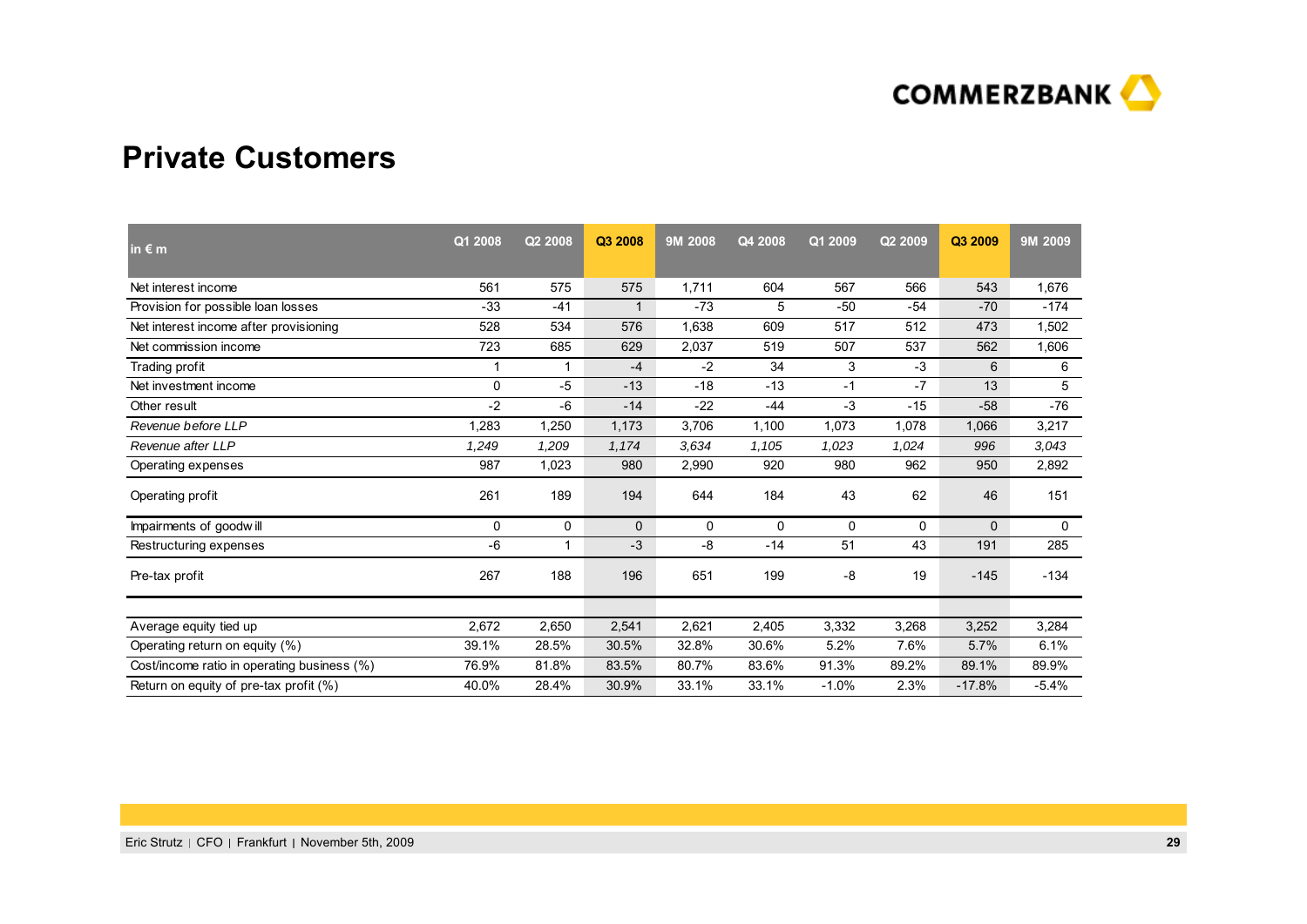

### **Mittelstandsbank**

| in $\epsilon$ m                             | Q1 2008 | Q2 2008      | Q3 2008      | 9M 2008 | Q4 2008 | Q1 2009  | Q2 2009 | Q3 2009        | 9M 2009 |
|---------------------------------------------|---------|--------------|--------------|---------|---------|----------|---------|----------------|---------|
| Net interest income                         | 446     | 454          | 511          | 1,411   | 536     | 545      | 542     | 502            | 1,589   |
| Provision for possible loan losses          | $-10$   | $-33$        | $-89$        | $-132$  | $-423$  | $-90$    | $-2361$ | $-330$         | $-656$  |
| Net interest income after provisioning      | 436     | 421          | 422          | 1,279   | 113     | 455      | 306     | 172            | 933     |
| Net commission income                       | 240     | 256          | 221          | 717     | 284     | 238      | 210     | 215            | 663     |
| Trading profit                              | 43      | -8           | 19           | 54      | 62      | 10       | $-42$   | $-55$          | $-87$   |
| Net investment income                       | $-2$    | -8           | $\mathbf{0}$ | $-10$   | $-2$    | $\Omega$ | $-1$    | $\overline{7}$ | 6       |
| Other result                                | 0       | 9            | 2            | 11      | $-104$  | $-53$    | $-7$    | 64             | 4       |
| Revenue before LLP                          | 727     | 703          | 753          | 2,183   | 776     | 740      | 702     | 733            | 2,175   |
| Revenue after LLP                           | 718     | 670          | 664          | 2,052   | 353     | 650      | 466     | 403            | 1,519   |
| Operating expenses                          | 332     | 319          | 325          | 976     | 259     | 332      | 342     | 339            | 1,013   |
| Operating profit                            | 386     | 350          | 340          | 1,076   | 93      | 318      | 124     | 64             | 506     |
| Impairments of goodwill                     | 0       | 0            | $\mathbf{0}$ | 0       | 0       | 0        | 0       | $\Omega$       | 0       |
| Restructuring expenses                      | 0       | $\mathbf{0}$ | $\mathbf{0}$ | 0       | $-2$    | 17       | 8       | 51             | 76      |
| Pre-tax profit                              | 386     | 350          | 340          | 1,076   | 95      | 301      | 116     | 13             | 430     |
|                                             |         |              |              |         |         |          |         |                |         |
| Average equity tied up                      | 4,887   | 4,701        | 5,265        | 4,951   | 4,991   | 5,711    | 5,383   | 5,274          | 5,456   |
| Operating return on equity (%)              | 31.6%   | 29.8%        | 25.8%        | 29.0%   | 7.5%    | 22.3%    | 9.2%    | 4.9%           | 12.4%   |
| Cost/income ratio in operating business (%) | 45.7%   | 45.4%        | 43.2%        | 44.7%   | 33.4%   | 44.9%    | 48.7%   | 46.2%          | 46.6%   |
| Return on equity of pre-tax profit (%)      | 31.6%   | 29.8%        | 25.8%        | 29.0%   | 7.6%    | 21.1%    | 8.6%    | 1.0%           | 10.5%   |

<sup>1</sup> change vs. previously restated figures due to final transfer of corporate clients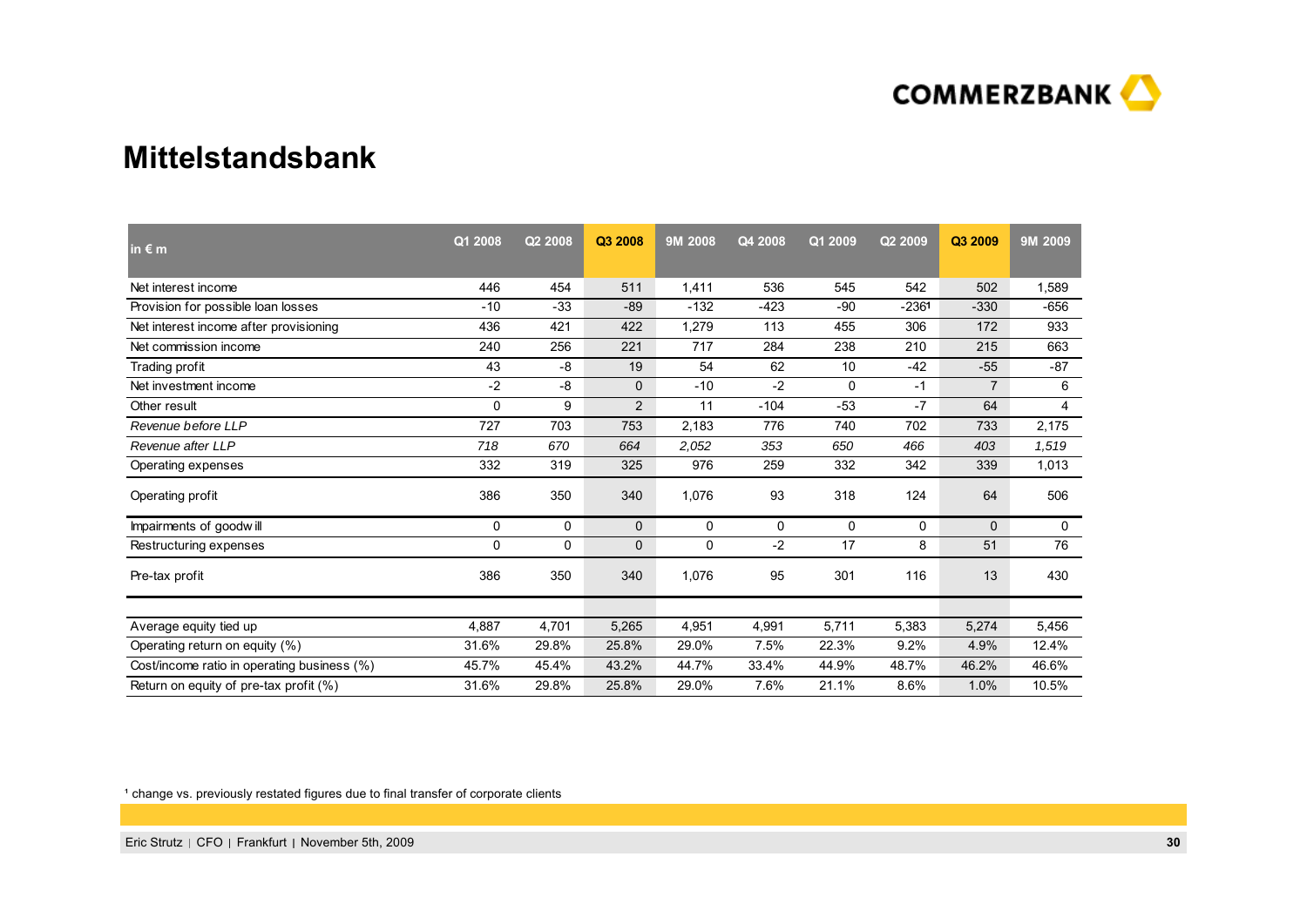

## **Central and Eastern Europe**

| in $\epsilon$ m                             | Q1 2008 | Q2 2008        | Q3 2008      | 9M 2008      | Q4 2008 | Q1 2009  | Q2 2009      | Q3 2009      | 9M 2009  |
|---------------------------------------------|---------|----------------|--------------|--------------|---------|----------|--------------|--------------|----------|
| Net interest income                         | 127     | 150            | 210          | 487          | 188     | 166      | 166          | 165          | 497      |
| Provision for possible loan losses          | $-17$   | $-26$          | $-70$        | $-113$       | $-76$   | $-173$   | $-202$       | $-141$       | $-516$   |
| Net interest income after provisioning      | 110     | 124            | 140          | 374          | 112     | $-7$     | $-36$        | 24           | $-19$    |
| Net commission income                       | 47      | 57             | 50           | 154          | 46      | 33       | 47           | 47           | 127      |
| Trading profit                              | 36      | 37             | 31           | 104          | -6      | 29       | 19           | 15           | 63       |
| Net investment income                       | 39      | 21             | $\mathbf{1}$ | 61           | 8       | $-5$     | $-1$         | $-3$         | -9       |
| Other result                                | 4       | $\overline{2}$ | $-1$         | 5            | 24      | 6        | 5            | $\Omega$     | 11       |
| Revenue before LLP                          | 253     | 267            | 291          | 811          | 260     | 229      | 236          | 224          | 689      |
| Revenue after LLP                           | 236     | 241            | 221          | 697          | 184     | 56       | 34           | 83           | 173      |
| Operating expenses                          | 107     | 144            | 147          | 398          | 162     | 115      | 116          | 119          | 350      |
| Operating profit                            | 129     | 97             | 73           | 299          | 22      | $-59$    | $-82$        | $-36$        | $-177$   |
| Impairments of goodwill                     | 0       | 0              | $\mathbf{0}$ | 0            | 0       | 0        | 0            | $\mathbf{0}$ | 0        |
| Restructuring expenses                      | 0       | 0              | $\mathbf{0}$ | $\mathbf{0}$ | 0       | $\Omega$ | $\mathbf{0}$ | 0            | 0        |
| Pre-tax profit                              | 129     | 97             | 73           | 299          | 22      | $-59$    | $-82$        | $-36$        | $-177$   |
|                                             |         |                |              |              |         |          |              |              |          |
| Average equity tied up                      | 1,544   | 1,872          | 1,990        | 1,802        | 1,874   | 1,647    | 1,595        | 1,621        | 1,621    |
| Operating return on equity (%)              | 33.4%   | 20.7%          | 14.7%        | 22.1%        | 4.7%    | $-14.3%$ | $-20.6%$     | $-8.9%$      | $-14.6%$ |
| Cost/income ratio in operating business (%) | 42.3%   | 53.9%          | 50.5%        | 49.1%        | 62.3%   | 50.2%    | 49.2%        | 53.1%        | 50.8%    |
| Return on equity of pre-tax profit (%)      | 33.4%   | 20.7%          | 14.7%        | 22.1%        | 4.7%    | $-14.3%$ | $-20.6%$     | $-8.9%$      | $-14.6%$ |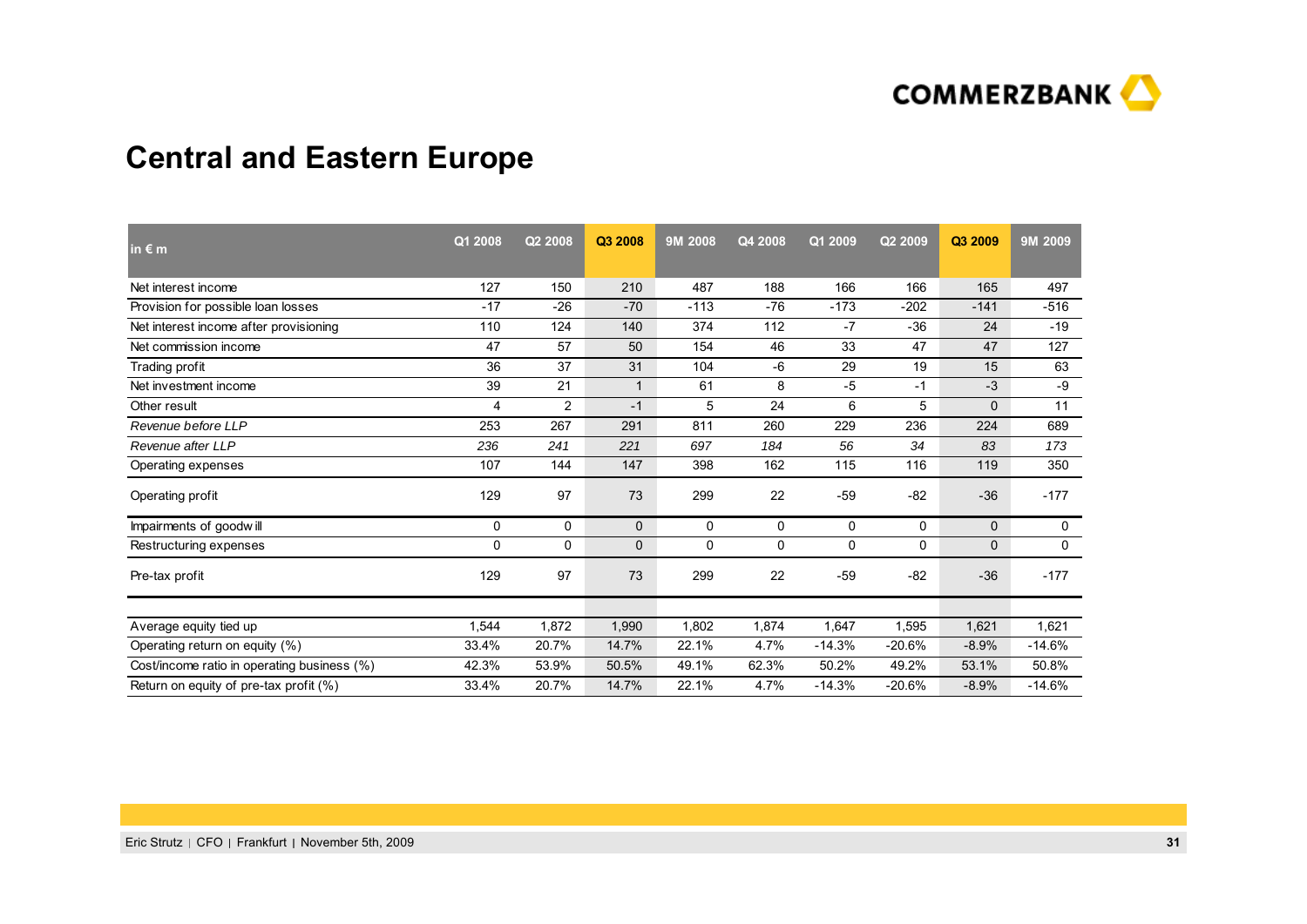

## **Corporates & Markets**

| in $\epsilon$ m                             | Q1 2008  | Q2 2008  | Q3 2008      | 9M 2008 | Q4 2008  | Q1 2009 | Q2 2009 | Q3 2009  | 9M 2009 |
|---------------------------------------------|----------|----------|--------------|---------|----------|---------|---------|----------|---------|
| Net interest income                         | 245      | 171      | 183          | 599     | 246      | 179     | 197     | 265      | 641     |
| Provision for possible loan losses          | $-52$    | $-64$    | $-440$       | $-556$  | $-963$   | $-254$  | 331     | $-43$    | $-264$  |
| Net interest income after provisioning      | 193      | 107      | $-257$       | 43      | $-717$   | $-75$   | 230     | 222      | 377     |
| Net commission income                       | 143      | 115      | 208          | 466     | 105      | 79      | 92      | 93       | 264     |
| Trading profit                              | 730      | 224      | 604          | 1,558   | $-406$   | 574     | 186     | 48       | 808     |
| Net investment income                       | $-1$     | 4        | $-5$         | $-2$    | $-60$    | $-19$   | $-6$    | 28       | 3       |
| Other result                                | $\Omega$ | $\Omega$ | $-1$         | $-1$    | 57       | $-14$   | 17      | 6        | 9       |
| Revenue before LLP                          | 1,117    | 514      | 989          | 2,620   | $-58$    | 799     | 486     | 440      | 1,725   |
| Revenue after LLP                           | 1,065    | 450      | 549          | 2,064   | $-1,021$ | 545     | 519     | 397      | 1,461   |
| Operating expenses                          | 659      | 603      | 727          | 1,989   | 340      | 502     | 520     | 493      | 1,515   |
| Operating profit                            | 406      | $-152$   | $-179$       | 75      | $-1,361$ | 43      | $-1$    | $-96$    | $-54$   |
| Impairments of goodwill                     | 0        | 0        | $\mathbf{0}$ | 0       | 27       | 0       | 0       | 21       | 21      |
| Restructuring expenses                      | $-5$     | $-1$     | $-1$         | $-7$    | $-2$     | 62      | 64      | 79       | 205     |
| Pre-tax profit                              | 411      | $-151$   | $-178$       | 82      | $-1,386$ | $-19$   | $-65$   | $-196$   | $-280$  |
|                                             |          |          |              |         |          |         |         |          |         |
| Average equity tied up                      | 4,890    | 4,670    | 4,786        | 4,782   | 6,206    | 5,066   | 4,814   | 4,409    | 4,763   |
| Operating return on equity (%)              | 33.2%    | $-13.0%$ | $-15.0%$     | 2.1%    | $-87.7%$ | 3.4%    | $-0.1%$ | $-8.7%$  | $-1.5%$ |
| Cost/income ratio in operating business (%) | 59.0%    | 117.3%   | 73.5%        | 75.9%   | -586.2%  | 62.8%   | 107.0%  | 112.0%   | 87.8%   |
| Return on equity of pre-tax profit (%)      | 33.6%    | $-12.9%$ | $-14.9%$     | 2.3%    | $-89.3%$ | $-1.5%$ | $-5.4%$ | $-17.8%$ | $-7.8%$ |

<sup>1</sup> change vs. previously restated figures due to final transfer of corporate clients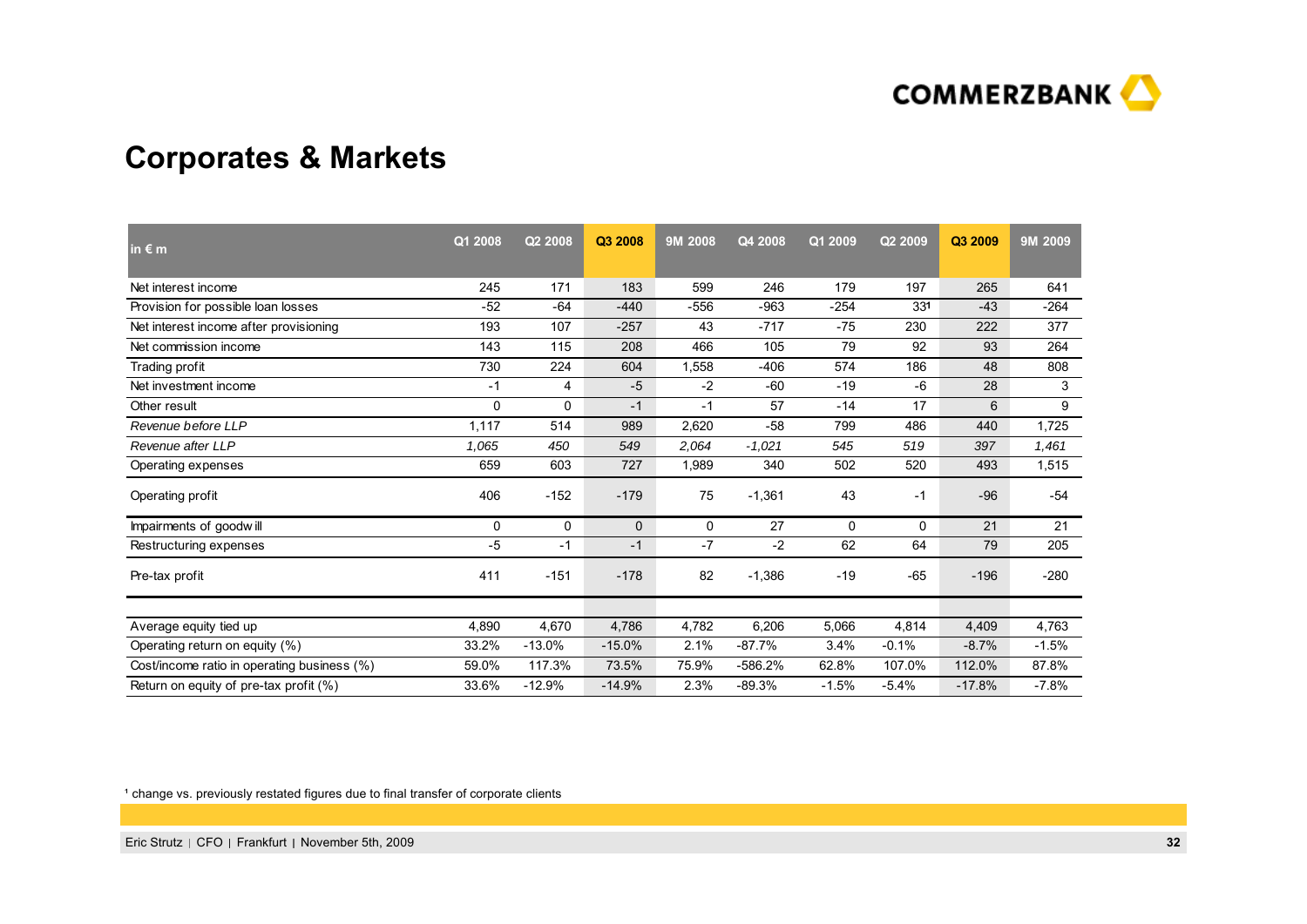

### **Asset Based Finance**

| in $\epsilon$ m                             | Q1 2008 | Q2 2008 | Q3 2008   | 9M 2008 | Q4 2008   | Q1 2009  | Q2 2009  | Q3 2009        | 9M 2009  |
|---------------------------------------------|---------|---------|-----------|---------|-----------|----------|----------|----------------|----------|
| Net interest income                         | 320     | 354     | 346       | 1,020   | 273       | 252      | 321      | 242            | 815      |
| Provision for possible loan losses          | $-79$   | $-322$  | $-268$    | $-669$  | $-274$    | $-207$   | $-358$   | $-367$         | $-932$   |
| Net interest income after provisioning      | 241     | 32      | 78        | 351     | $-1$      | 45       | $-37$    | $-125$         | $-117$   |
| Net commission income                       | 109     | 92      | 121       | 322     | 96        | 63       | 75       | 66             | 204      |
| Trading profit                              | $-70$   | 74      | $-388$    | $-384$  | $-365$    | 261      | $-72$    | 69             | 258      |
| Net investment income                       | 1       | 4       | $-140$    | $-135$  | 0         | $-43$    | 3        | $-2$           | $-42$    |
| Other result                                | 12      | 42      | $-9$      | 45      | $-96$     | 4        | $-3$     | 15             | 16       |
| Revenue before LLP                          | 372     | 566     | $-70$     | 868     | $-92$     | 537      | 324      | 390            | 1,251    |
| Revenue after LLP                           | 294     | 244     | $-338$    | 198     | $-366$    | 330      | $-34$    | 23             | 319      |
| Operating expenses                          | 171     | 214     | 175       | 560     | 120       | 168      | 168      | 160            | 496      |
| Operating profit                            | 123     | 29      | $-514$    | $-362$  | $-486$    | 162      | $-202$   | $-137$         | $-177$   |
| Impairments of goodwill                     | 0       | 0       | 0         | 0       | 0         | 0        | 70       | 624            | 694      |
| Restructuring expenses                      | 25      | 0       | 0         | 25      | 0         | $\Omega$ | 46       | $\overline{7}$ | 53       |
| Pre-tax profit                              | 98      | 29      | $-514$    | $-387$  | $-486$    | 162      | $-318$   | $-768$         | $-924$   |
|                                             |         |         |           |         |           |          |          |                |          |
| Average equity tied up                      | 6,729   | 6,609   | 6,738     | 6,692   | 7,008     | 7,420    | 6,852    | 6,572          | 6,948    |
| Operating return on equity (%)              | 7.3%    | 1.8%    | $-30.5%$  | $-7.2%$ | $-27.7%$  | 8.7%     | $-11.8%$ | $-8.3%$        | $-3.4%$  |
| Cost/income ratio in operating business (%) | 46.0%   | 37.8%   | $-250.0%$ | 64.5%   | $-130.4%$ | 31.3%    | 51.9%    | 41.0%          | 39.6%    |
| Return on equity of pre-tax profit (%)      | 5.8%    | 1.8%    | $-30.5%$  | $-7.7%$ | $-27.7%$  | 8.7%     | $-18.6%$ | $-46.7%$       | $-17.7%$ |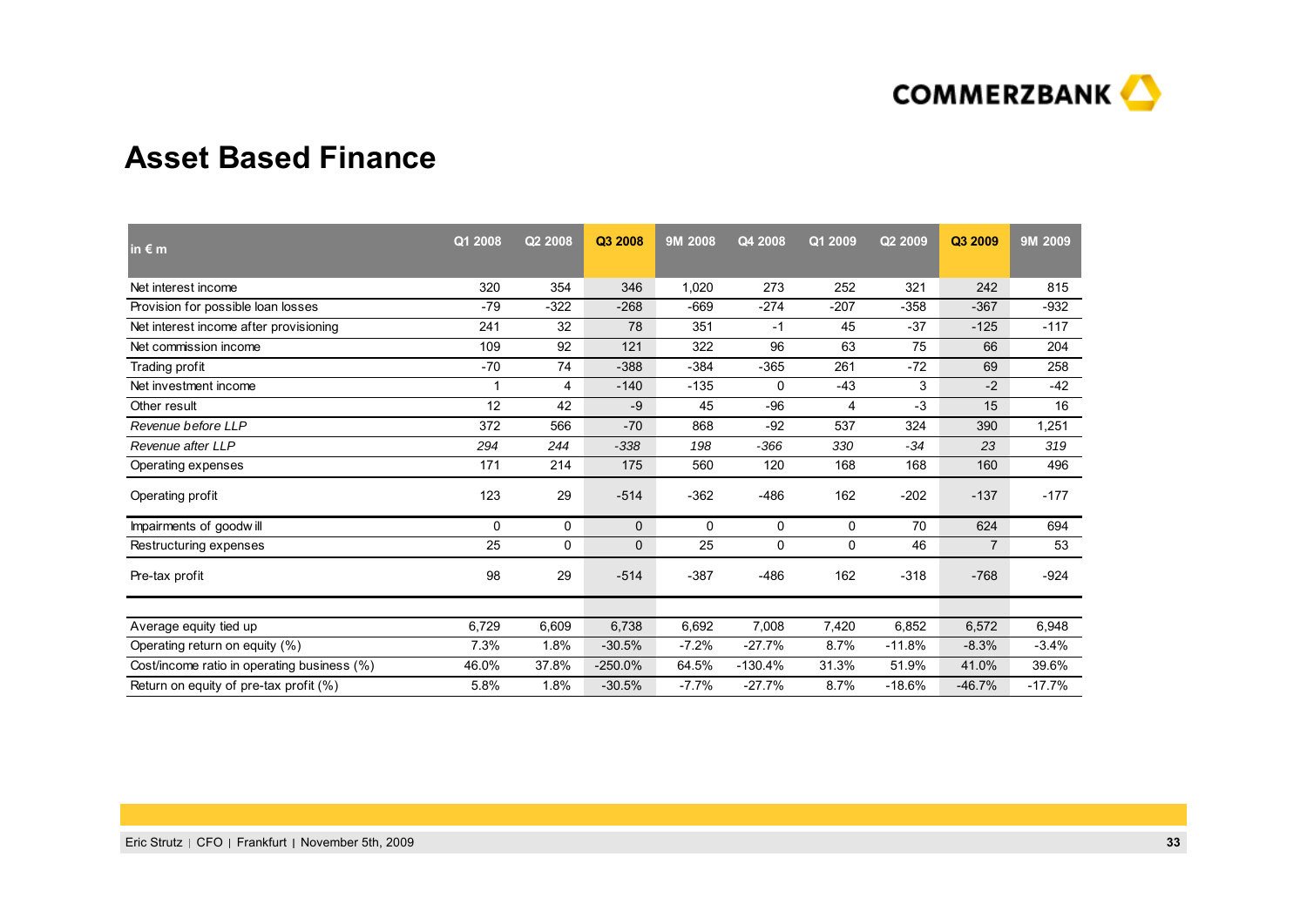

## **Portfolio Restructuring Unit**

| 189<br>$-338$<br>$-149$                                                                                                   |
|---------------------------------------------------------------------------------------------------------------------------|
|                                                                                                                           |
|                                                                                                                           |
|                                                                                                                           |
| 10 <sup>°</sup>                                                                                                           |
| $-541$                                                                                                                    |
| $-376$                                                                                                                    |
| 0                                                                                                                         |
| $-718$                                                                                                                    |
| $-1,056$                                                                                                                  |
| 105                                                                                                                       |
| $-1,161$                                                                                                                  |
| $\mathbf 0$                                                                                                               |
| $\overline{2}$                                                                                                            |
| $-1,163$                                                                                                                  |
| 1,930                                                                                                                     |
|                                                                                                                           |
|                                                                                                                           |
|                                                                                                                           |
| $-2$<br>696<br>$-111$<br>$\Omega$<br>635<br>40<br>497<br>$\mathbf{0}$<br>$-1$<br>498<br>1,786<br>111.3%<br>6.3%<br>111.5% |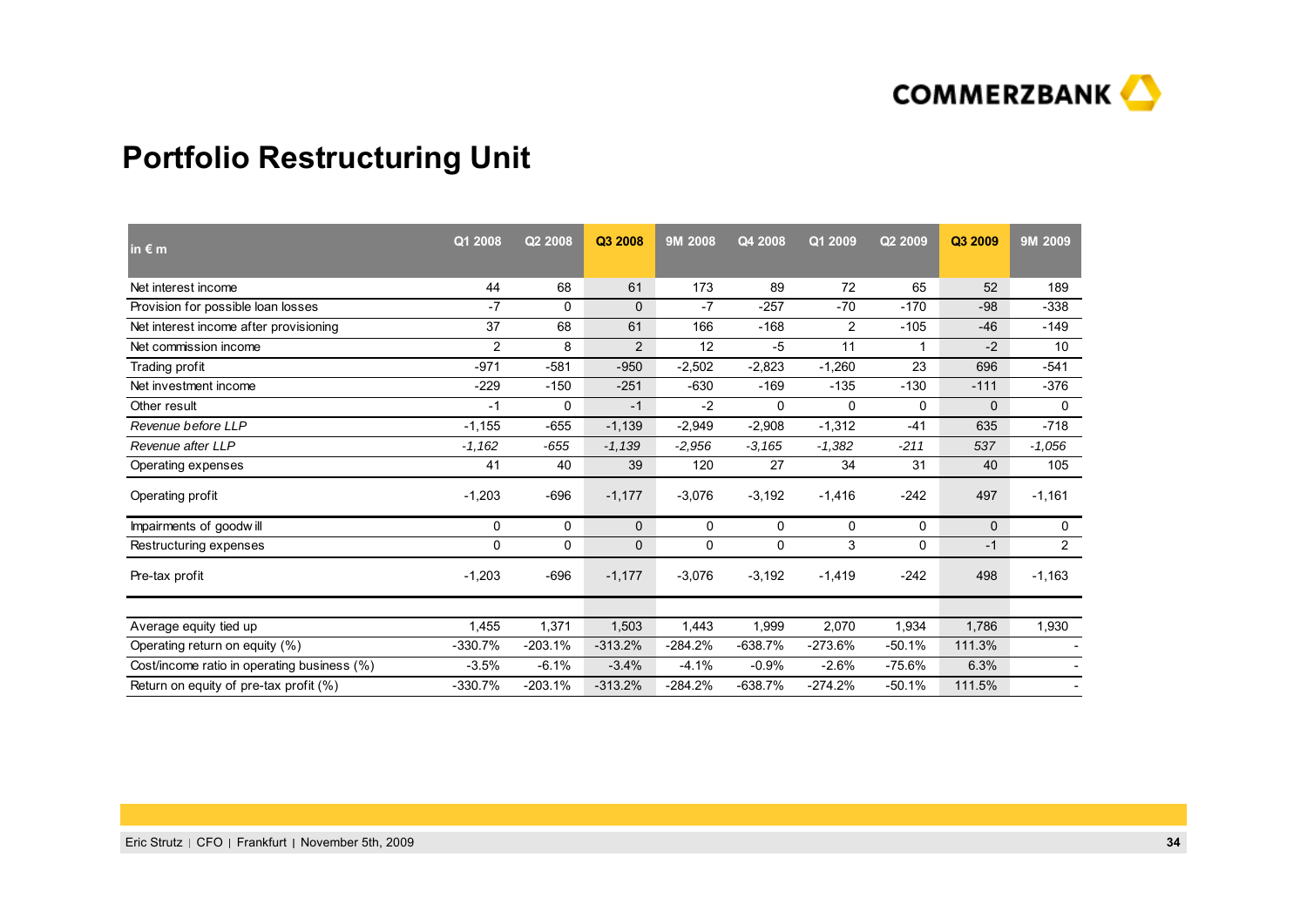

### **Others & Consolidation**

| in $\epsilon$ m                             | Q1 2008  | Q2 2008  | Q3 2008      | 9M 2008  | Q4 2008  | Q1 2009  | Q2 2009 | Q3 2009        | 9M 2009                  |
|---------------------------------------------|----------|----------|--------------|----------|----------|----------|---------|----------------|--------------------------|
| Net interest income                         | $-253$   | -9       | $-164$       | $-426$   | 310      | $-89$    | $-19$   | $\overline{0}$ | $-108$                   |
| Provision for possible loan losses          | 7        | $-2$     | $-31$        | $-26$    | 12       | 0        | $-6$    | $-4$           | $-10$                    |
| Net interest income after provisioning      | $-246$   | $-11$    | $-195$       | $-452$   | 322      | $-89$    | $-25$   | $-4$           | $-118$                   |
| Net commission income                       | $-84$    | -9       | $-4$         | $-97$    | 20       | $-81$    | $-15$   | $-28$          | $-124$                   |
| Trading profit                              | $-17$    | 8        | 29           | 20       | 23       | $-144$   | $-40$   | $-120$         | $-304$                   |
| Net investment income                       | 661      | 132      | 126          | 919      | 132      | 589      | 314     | 14             | 917                      |
| Other result                                | 32       | 6        | $-40$        | $-2$     | 11       | $-11$    | 8       | 85             | 82                       |
| Revenue before LLP                          | 339      | 128      | $-53$        | 414      | 496      | 264      | 248     | $-49$          | 463                      |
| Revenue after LLP                           | 346      | 126      | $-84$        | 387      | 508      | 264      | 242     | $-53$          | 453                      |
| Operating expenses                          | $-22$    | 74       | 98           | 150      | 110      | $-50$    | 124     | 163            | 237                      |
| Operating profit                            | 368      | 52       | $-183$       | 237      | 400      | 314      | 118     | $-216$         | 216                      |
| Impairments of goodwill                     | 0        | 0        | $\mathbf{0}$ | 0        | 12       | 0        | 0       | 1              | $\mathbf{1}$             |
| Restructuring expenses                      | 10       | 1        | 3            | 14       | 19       | 156      | 55      | 577            | 788                      |
| Pre-tax profit                              | 357      | 52       | $-187$       | 222      | 370      | 158      | 63      | $-794$         | $-573$                   |
|                                             |          |          |              |          |          |          |         |                |                          |
| Average equity tied up                      | $-7,759$ | $-7,323$ | $-8,021$     | $-7,701$ | $-9,409$ | $-1,638$ | 2,892   | 11,625         | 4,293                    |
| Operating return on equity (%)              | $-19.0%$ | $-2.8%$  | 9.1%         | $-4.1%$  | $-17.0%$ | $-76.7%$ | 16.3%   | $-7.4%$        |                          |
| Cost/income ratio in operating business (%) | $-6.5%$  | 57.8%    | $-184.9%$    | 36.2%    | 22.2%    | $-18.9%$ | 50.0%   | $-332.7%$      |                          |
| Return on equity of pre-tax profit (%)      | $-18.4%$ | $-2.8%$  | 9.3%         | $-3.8%$  | $-15.7%$ | $-38.6%$ | 8.7%    | $-27.3%$       | $\overline{\phantom{a}}$ |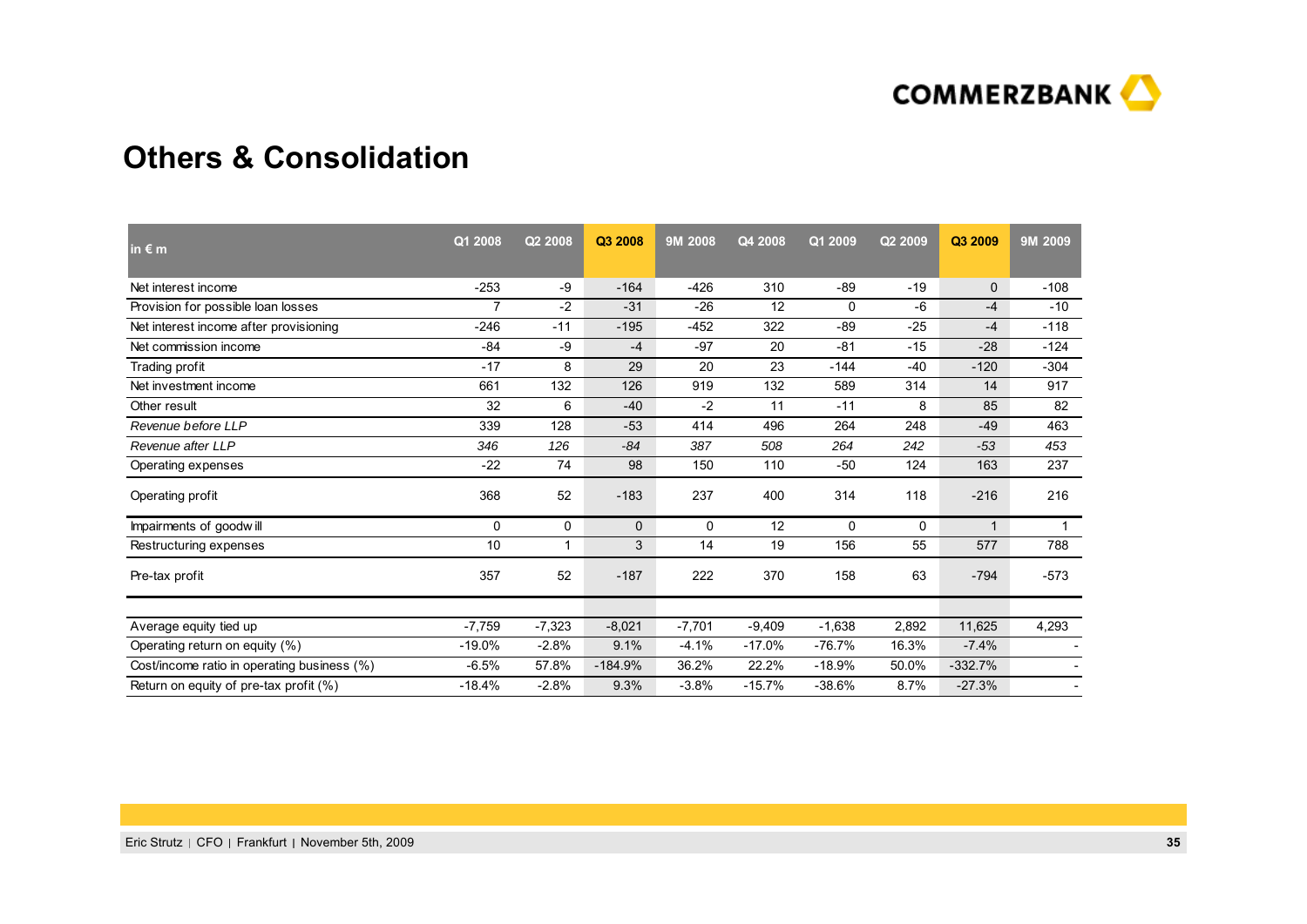

## **Group equity definitions**

| <b>Reconciliation of equity definitions</b>                                                                 | <b>Equity basis for RoE</b> |                |                                         |
|-------------------------------------------------------------------------------------------------------------|-----------------------------|----------------|-----------------------------------------|
| Equity definitions in $\epsilon$ m                                                                          | <b>Sep 2009</b>             | Jan - Sep 2009 |                                         |
| Subscribed capital                                                                                          | 3,071                       | 2,592          |                                         |
| Capital reserve                                                                                             | 7,959                       | 7,350          |                                         |
| Retained earnings                                                                                           | 5,916                       | 5,859          |                                         |
| Silent participation SoFFin                                                                                 | 17,178                      | 12,070         |                                         |
| Reserve from currency translation                                                                           | $-529$                      | $-410$         |                                         |
| <b>Investors' Capital without minorities</b>                                                                | 33,595                      | 27,461         | Basis for RoE on net profit             |
| Minority interests (IFRS)*                                                                                  | 799                         | 834            |                                         |
| <b>Investors' Capital</b>                                                                                   | 34,394                      | 28,295         | Basis for operating RoE and pre-tax RoE |
| Change in consolidated companies; goodwill;<br>consolidated net profit minus portion of dividend;<br>others | $-6,447$                    |                |                                         |
| Basel II core capital without hybrid capital                                                                | 27,947                      |                |                                         |
| Hybrid capital                                                                                              | 4,061                       |                |                                         |
| <b>Basel II Tier I capital</b>                                                                              | 32,008                      |                |                                         |
| * excluding:                                                                                                |                             |                |                                         |

- Revaluation reserve

- Cash flow hedges

- Consolidated profit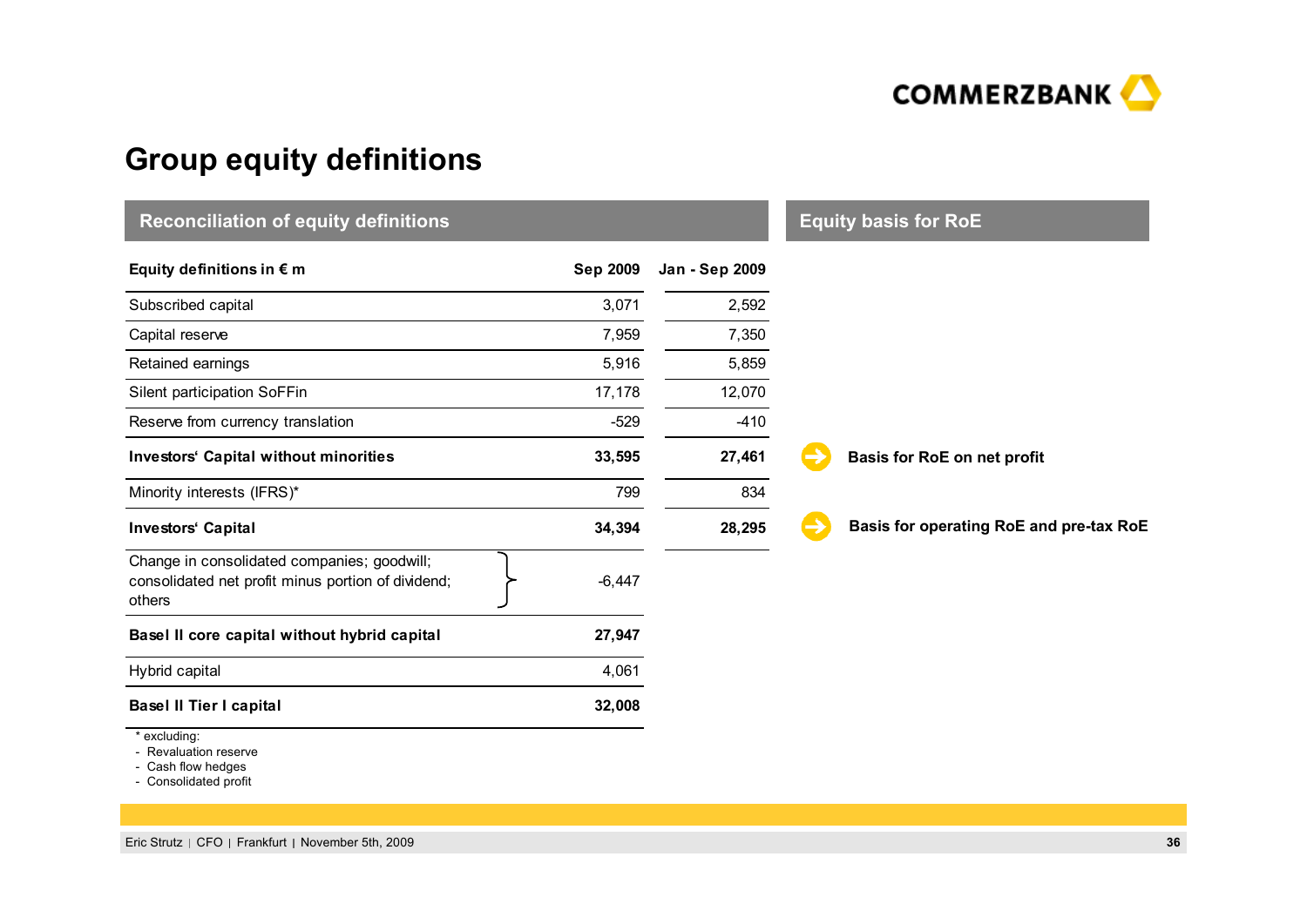

## **Appendix 2: ABS-Portfolio (PRU) & Leveraged Acquisition Finance (LAF)**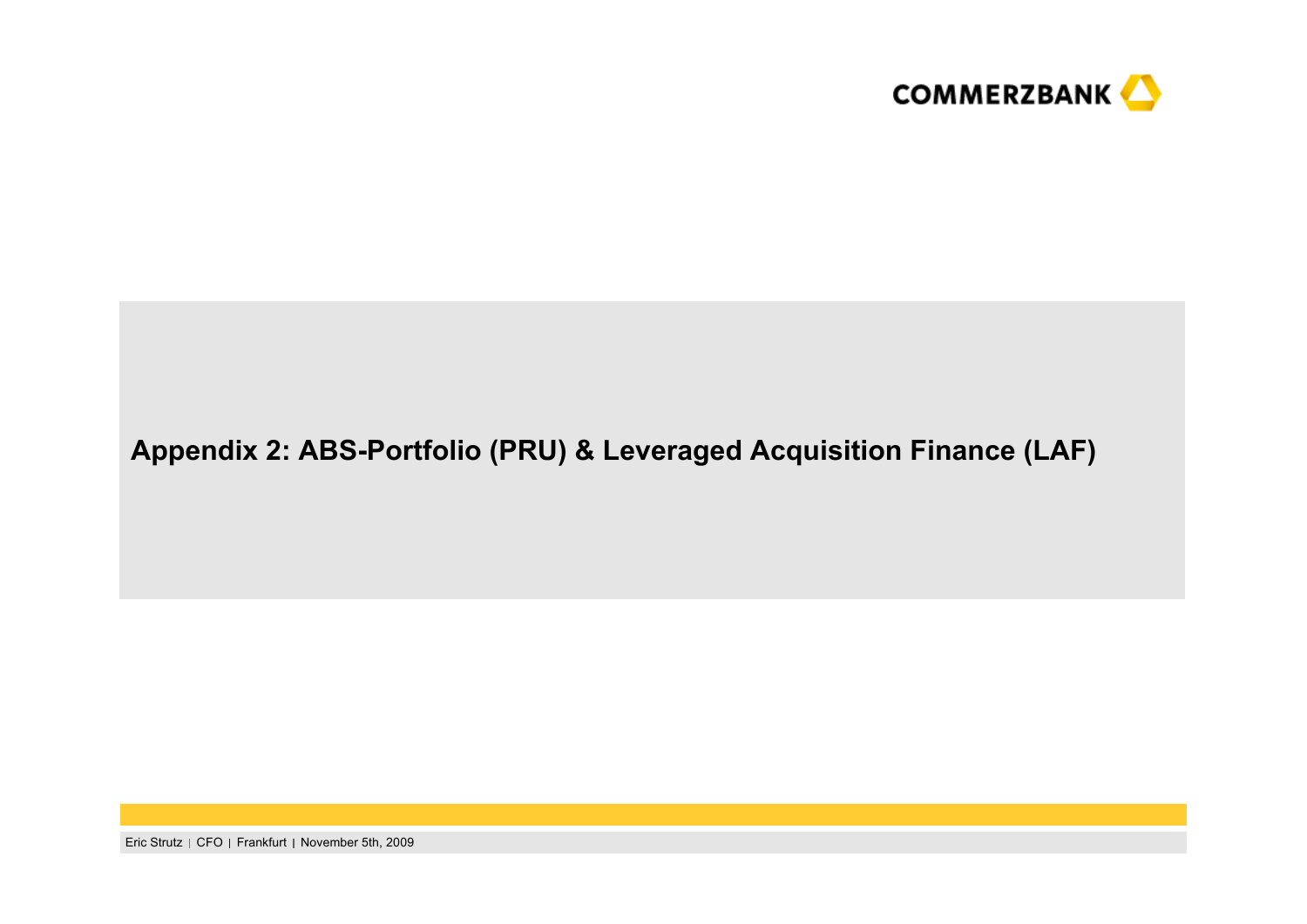

## **CDA and Counterparty Risk from Monolines**



#### **Details**

- $\rightarrow$  MtM of derivatives has to be adiusted for the creditworthiness of counterparties. This fair value is corrected through trading P&L via CDAs.
- **CDA decline** in Q3 by -€329m to €1,519m is driven by:
	- Full write-down of protection bought from two Monoline companies after concerns about their viability. **CDA release of -€182m** is partly compensating the resulting MtM adjustments of €236m
	- Further **CDA reduction of -€147m** due improved markets (implying lower market values on bought protection) as well as narrowed spreads.

#### **Outlook**

The general outlook for the Monoline industry remains unamended with asset prices and CDS Spreads likely to be volatile over the foreseeable future. This might lead to changes in CDAs accordingly. There is also a potential risk for defaults in this sector.

\* CDAs referring to monoline and non-monoline counterparties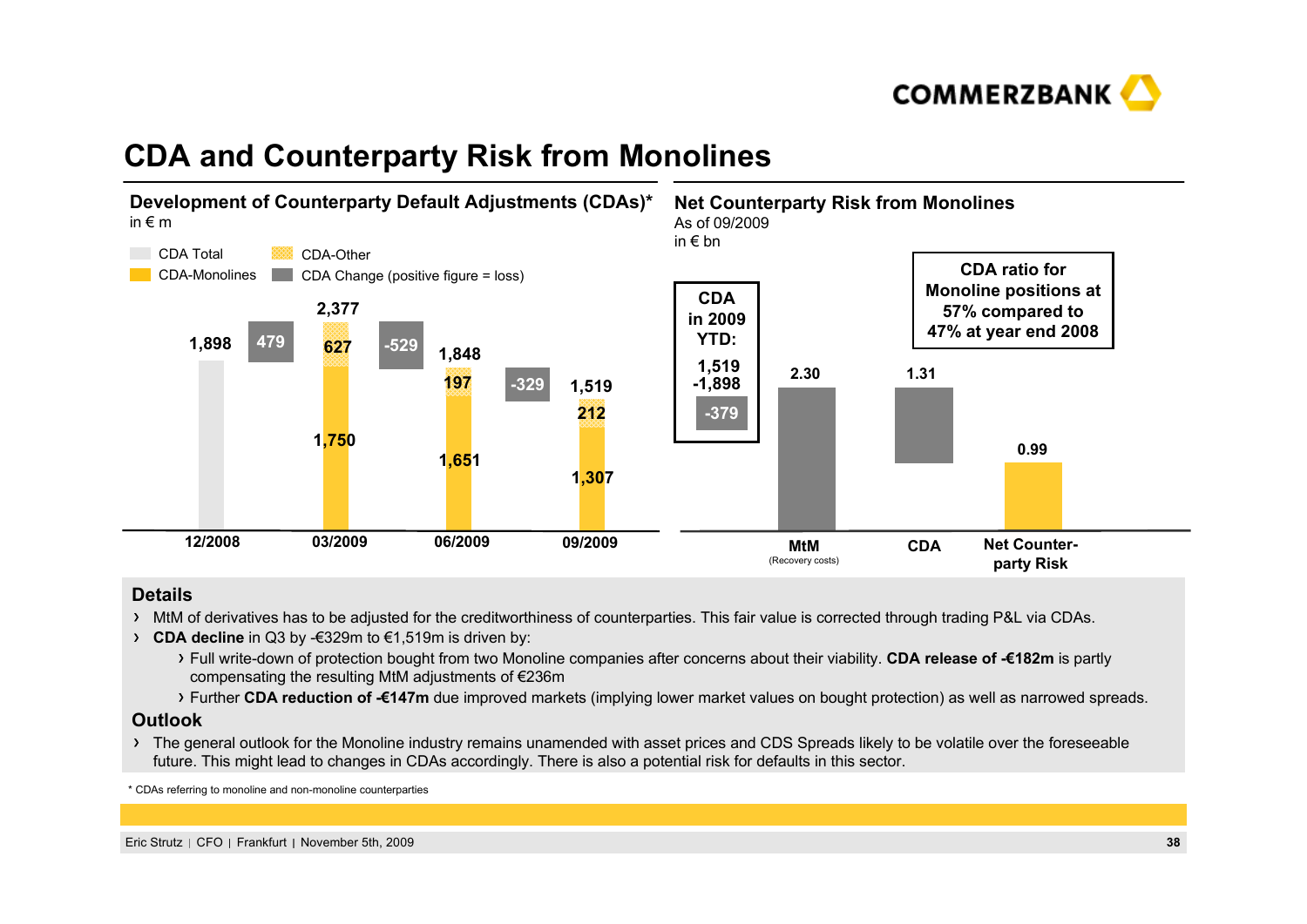

## **Secondary Market ABS (PRU Assets) (ytd)**

**Breakdown of products & rating distribution – secondary market ABS (PRU Assets)** As of 09/2009

### Market values in € bn



#### **Details**

> Loss drivers: US CDO of ABS, US RMBS, CMBS/CRE CDO; markdown ratios of the most critical classes US CDO of ABS and US RMBS currently stand at 73% and 80% respectively.

#### **Outlook**

Further impact from US related positions expected for 2009 due to unchanged weak economic fundamental situation; other segments will also contribute to this development (e.g. CMBS/CRE CDO, Non-US RMBS/ CDO and Large Corp. CDO).

| $(in \in m)$            | Nominal values | <b>Market values</b> | <b>Total Charges</b><br>as of 09/2009 | P&L effect | Effect on revaluation<br>reserve | Mark-down-ratio* |
|-------------------------|----------------|----------------------|---------------------------------------|------------|----------------------------------|------------------|
| Consumer ABS            | 1,995          | 1,774                | 24                                    | 29         | -5                               | 11%              |
| <b>CMBS/CRE CDO</b>     | 1,490          | 876                  | $-244$                                | $-258$     | 14                               | 41%              |
| Government guaranteed   | 562            | 538                  | 34                                    | 34         | $\Omega$                         | 4%               |
| Large Corp. CDO         | 2,966          | 2,029                | $-16$                                 | -3         | $-13$                            | 32%              |
| RMBS/CDO                | 8,161          | 3,277                | $-427$                                | -506       | 79                               | 60%              |
| thereof US RMBS         | 2,185          | 445                  | $-46$                                 | $-161$     | 115                              | 80%              |
| thereof US CDO of ABS   | 3,443          | 923                  | $-230$                                | $-255$     | 25                               | 73%              |
| thereof Non-US RMBS/CDO | 2,533          | 1,909                | $-151$                                | -90        | $-61$                            | 25%              |
| SME CDO                 | 647            | 521                  | $-43$                                 | $-27$      | $-16$                            | 19%              |
| Others                  | 844            | 526                  | $-132$                                | $-134$     | ົ                                | 38%              |
| <b>Total</b>            | 16,665         | 9,541                | $-804$                                | $-865$     | 61                               | 43%              |

\* Markdown-Ratio = 1-(Market Value / Nominal Value)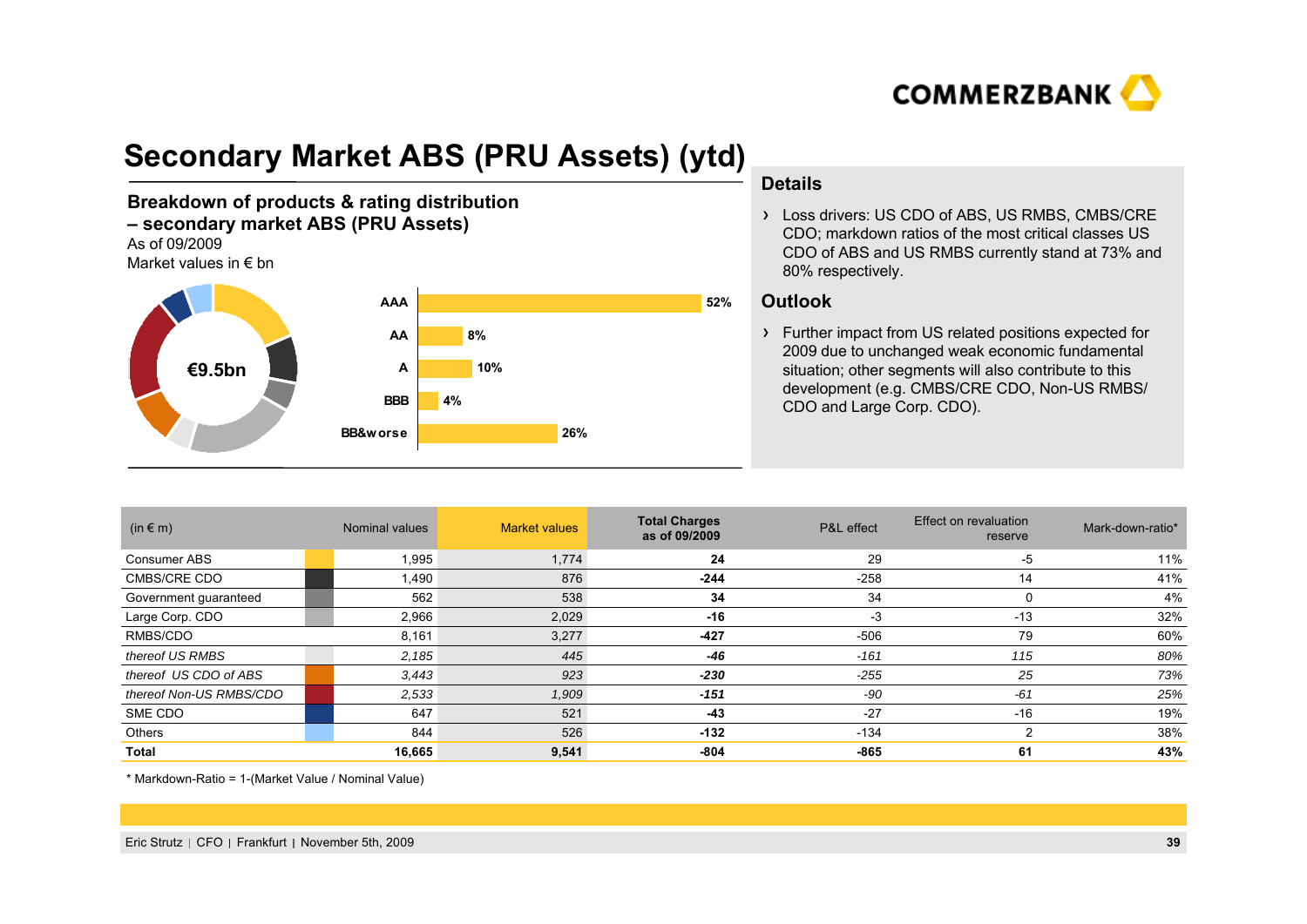

## **Conduits (PRU Assets) (ytd)**



- PRU Conduit assets consist of "Beethoven" and one transaction of each "Silver Tower", "Kaiserplatz" and a third party conduit transaction
- Main part of exposure consist of liquidity back-up lines for these conduits (87%) remaining 13% of Notes/Loans
- Downsizing by €1.8bn since 12/2008, mainly due to reduction/termination of transactions in "Beethoven".
- In Q3 2009 for the first time a SLLP for a transaction has been built (see below "P&L effect").
- Although the "Beethoven" conduit contains critical assets we do not expect sizeable impairments/SLLPs for the

| $(in \in m)$               | Nominal values | <b>Market values</b> | <b>Total Charges</b><br>as of 09/2009 | P&L effect | Effect on revaluation<br>reserve | Mark-down-ratio* |
|----------------------------|----------------|----------------------|---------------------------------------|------------|----------------------------------|------------------|
| <b>Trade Receivables</b>   | 70             | 70                   | 0                                     |            | $\Omega$                         | 0%               |
| Corporate Loans            | 480            | 480                  | U                                     |            |                                  | 0%               |
| Auto Loans/Leases          | 185            | 185                  | 0                                     |            | 0                                | 0%               |
| Film Receivables           | 651            | 651                  | 0                                     |            | $\Omega$                         | 0%               |
| <b>Equipment Leasing</b>   |                | 0                    |                                       |            | 0                                | 0%               |
| <b>Capital Commitments</b> | 517            | 517                  | 0                                     |            | 0                                | 0%               |
| Div. Payment Rights        | 294            | 294                  | 0                                     |            | 0                                | 0%               |
| CRE CDO                    | 269            | 269                  | 0                                     |            | 0                                | 0%               |
| CDO of ABS                 | 270            | 270                  | $-37$                                 | $-37$      | $\Omega$                         | 0%               |
| Non-US RMBS                | 147            | 147                  | 0                                     |            | 0                                | 0%               |
| Consumer Loans             | 23             | 23                   | 0                                     |            | 0                                | 0%               |
| Total                      | 2,906          | 2,906                | $-37$                                 | $-37$      | ŋ                                | 0%               |

\* Markdown-Ratio = 1-(Market Value / Nominal Value) \*\* Includes drawn and undrawn back-up lines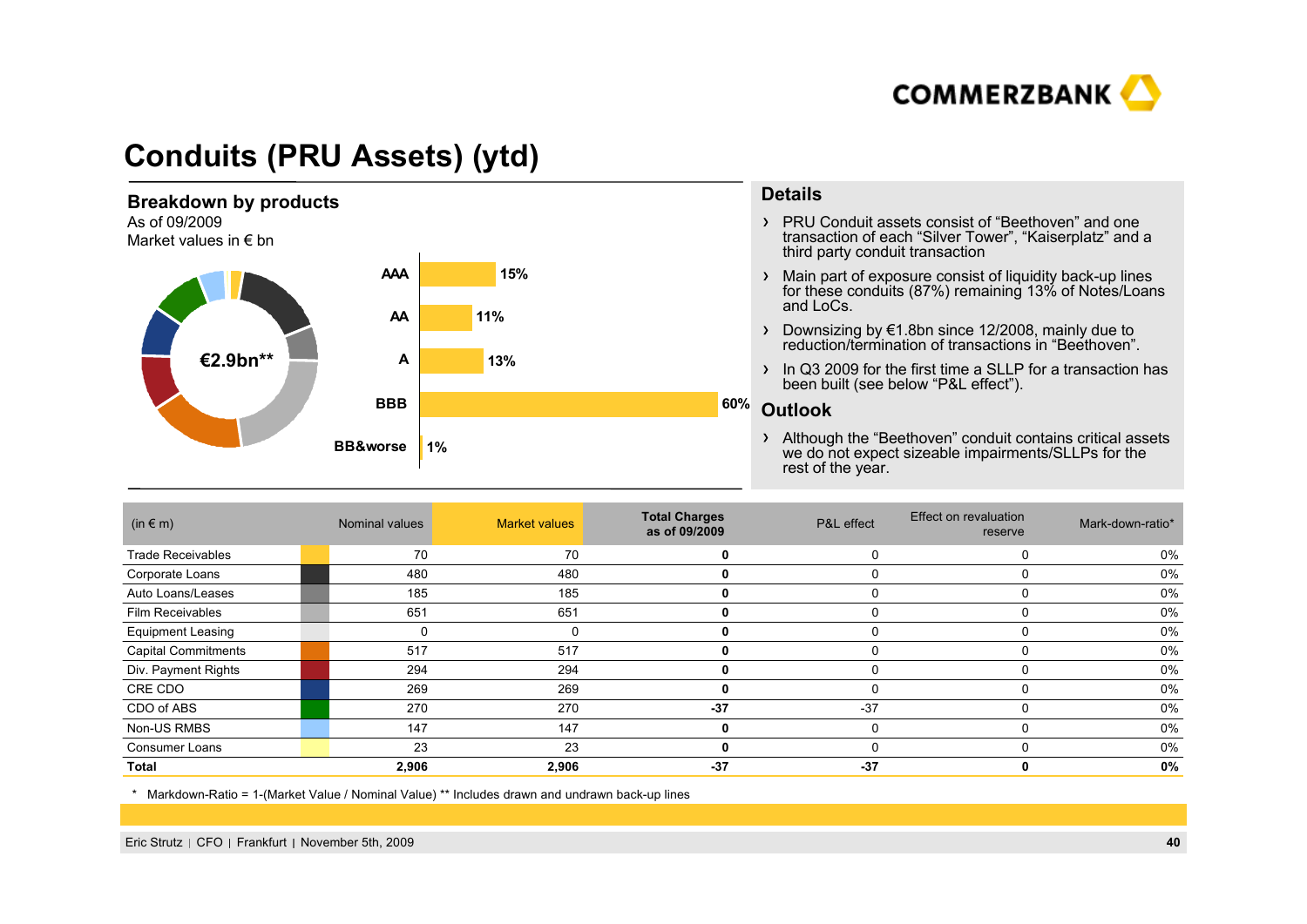

## **ABS Hedge Book – Monoline 1/2 (ytd)**

#### **Breakdown by asset and rating classes**

Rating distribution on the basis of market values in % Market values in  $\epsilon$  bn



#### **Details**

- **Portfolio decreased** by -€0.3bn to €8.4bn and rating profile is affected by downgrades from AAA to AA or A (€402m)
- **Positive P&L effect** in Q3 (+€107m) due to:
- **- Received payment** from a Monoline for commutation of hedges in 2008 **(+€84m)**
- **- CDA release (+€264m)** thereof against writedowns (+€182m; see below) and reduction due to lower market values
- **- Full write-down** of protection **(-€236m)** after downgrade of two Monolines (partly covered by CDAs) leading to a net loss of €54m.

#### **Outlook**

Creditworthiness of Monolines continuing doubtful - further P&L effects highly likely.

| (in $\in$ m)          | Nominal values | <b>Market values</b> | <b>Total Charges</b><br>as of 09/2009 | P&L effect* | Effect on revaluation<br>reserve | Mark-down-Ratio |
|-----------------------|----------------|----------------------|---------------------------------------|-------------|----------------------------------|-----------------|
| <b>Monoline</b>       |                |                      |                                       |             |                                  |                 |
| CMBS/CRE CDO          | 190            | 98                   | $-75$                                 | $-75$       |                                  | 48%             |
| Large Corp. CDO       | 1.010          | 791                  | 31                                    | 31          |                                  | 22%             |
| RMBS/CDO              | 8,560          | 6,937                | $-104$                                | $-104$      |                                  | 19%             |
| thereof US RMBS       | 259            | 214                  | $-29$                                 | $-29$       |                                  | 17%             |
| thereof US CDO of ABS | 3,127          | 1,731                | $-150$                                | $-150$      |                                  | 45%             |
| thereof Non-US RMBS** | 5,174          | 4,992                | 75                                    | 75          |                                  | 4%              |
| Others                | 651            | 585                  | $-36$                                 | $-36$       |                                  | 10%             |
| Total                 | 10,411         | 8,411                | $-184$                                | $-184$      |                                  | 19%             |

\* P&L figures include ABS related Monoline CDA effects (-€64m ytd compensated by €32.8m PPAs ytd)

\*\* Consists exclusively of Triple A rated Super Senior positions of European RMBS transactions; Markdown-Ratio CDO/RMBS excluding "Non-US RMBS" of 35%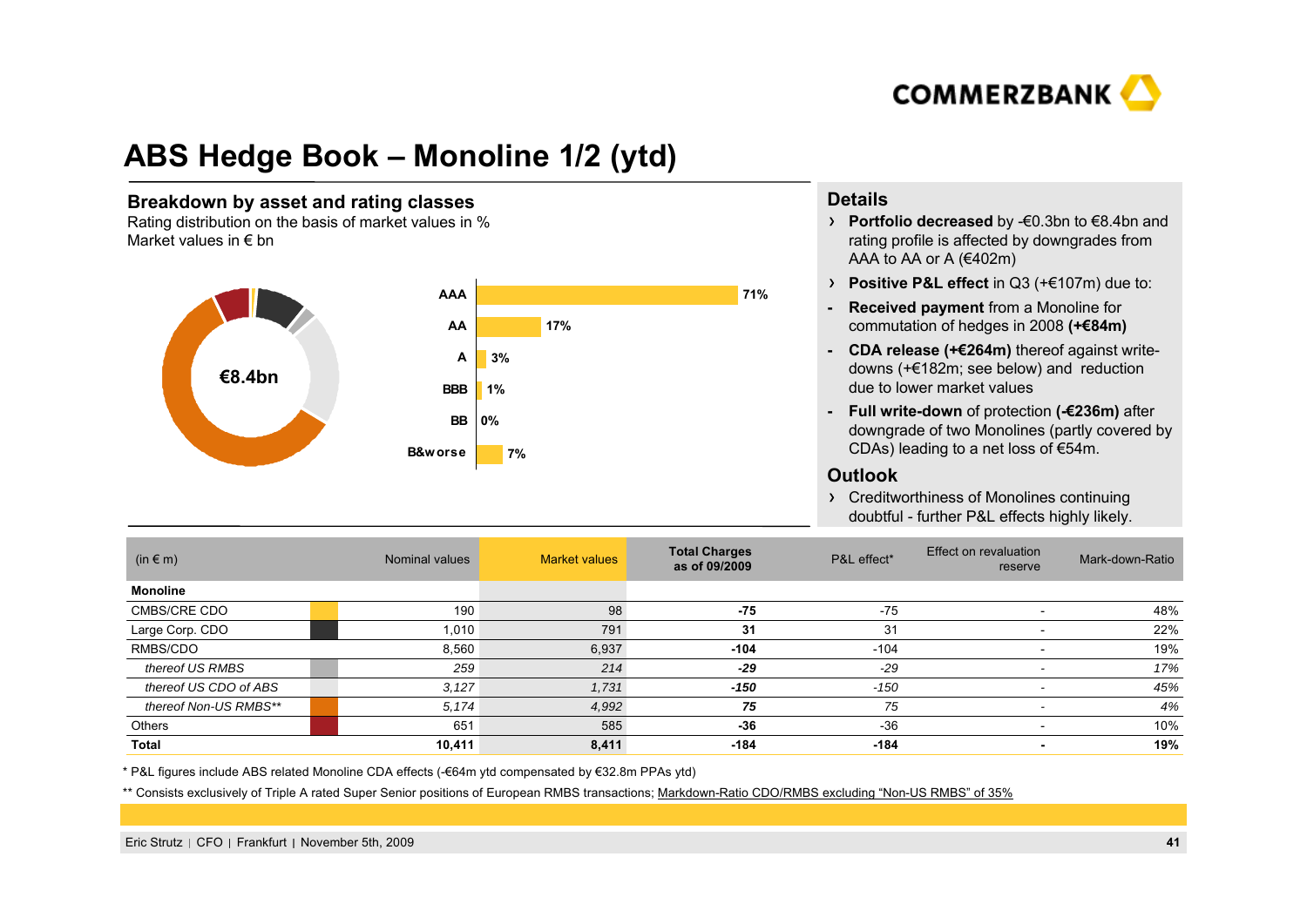

## **ABS Hedge Book – Non-Monoline 2/2 (ytd)**

#### **Breakdown by asset and rating classes**

Rating distribution on the basis of market values in % Market values in  $\epsilon$  bn



### **Details**

- Market values diminished by -€0.3bn to €1.6bn due to:
	- **Portfolio reduction** as a result of lower financing provided under a TRS arrangement
	- **unwinding** of CMBS, Large Corp. CDO, US CDO of ABS assets.

### **Outlook**

**No significant P&L** effects expected as creditworthiness of the counterparties (well known Financial Institutions) is considered to be reliable.

| $(in \in m)$                | Nominal values | <b>Market values</b> | <b>Total Charges</b><br>as of 09/2009 | P&L effect | <b>Effect on revaluation</b><br>reserve | Mark-down-Ratio* |
|-----------------------------|----------------|----------------------|---------------------------------------|------------|-----------------------------------------|------------------|
| Non-Monoline                |                |                      |                                       |            |                                         |                  |
| CMBS/CRE CDO                | 366            | 115                  | 2                                     | 2          |                                         | 68%              |
| Large Corp. CDO             | 1,261          | 992                  | -3                                    | $-3$       |                                         | 21%              |
| RMBS/CDO                    | 703            | 393                  | -3                                    | $-3$       |                                         | 44%              |
| thereof US RMBS             | 36             |                      |                                       | 0          |                                         | 97%              |
| thereof US CDO of ABS       | 242            | 17                   | -4                                    | $-4$       |                                         | 93%              |
| thereof Non-US RMBS         | 425            | 375                  |                                       |            |                                         | 12%              |
| Others                      | 145            | 65                   | $-14$                                 | $-14$      |                                         | 55%              |
| <b>Total Non-Monoline</b>   | 2,475          | 1,565                | -18                                   | $-18$      |                                         | 37%              |
| <b>Total ABS Hedge Book</b> | 12,886         | 9,976                | $-202$                                | $-202$     |                                         | 23%              |

\* Mark-down-Ratio = 1-(market value / nominal value)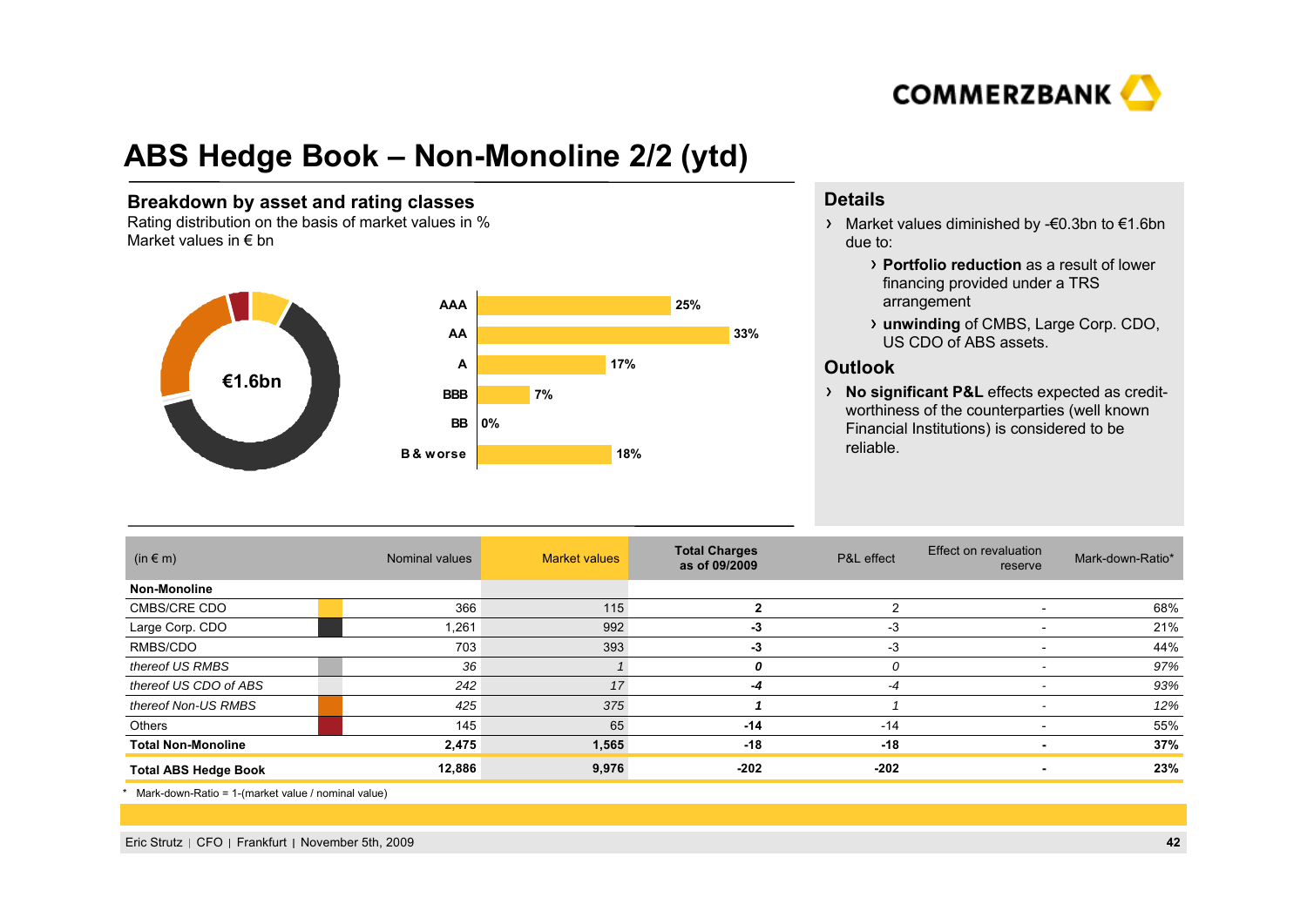

## **Leveraged Acquisition Finance (LAF)**



#### **Portfolio details\***

- **Direct LAF Book:** In Q3 2009, the bank did not take further significant provisions due to its active risk management and close customer contact. The main drivers for the reduction in volume vs. the end of last year are asset transfers to the default portfolio, though the majority of provisions were already incurred in 2008.
- **Leveraged Loan CIRCs:** Over Q1-Q3 2009 several CIRCs were restructured / unwound leading to a significant reduction in risk / volume (as of Q3 -€2.8bn vs. 12/2008) without incurring a loss. Six transactions are still outstanding.
- **CLO Financings:** Defaulting individual loans in the CLO portfolios have led to one specific provision (€30m).
- The **CLO Financings** as well as **Leveraged Loan CIRCs** have been transferred to the Portfolio Restructuring Unit, which will continue to manage the portfolios down in an orderly manner.

#### **Outlook**

- **Direct LAF Book:** Due to their high leverage, the companies in the portfolio are more susceptible to the still negative economic environment. This will lead to further rating downgrades and thus P&L impacts with the number of defaults likely to increase if the negative economic development persists.
- **Leveraged Loan CIRCs:** We do not expect any material losses.
- **CLO Financings:** We cannot rule out additional P&L impacts from rating downgrades and/or defaults though would deem the extent of such impacts to be limited.

\* excluding default portfolio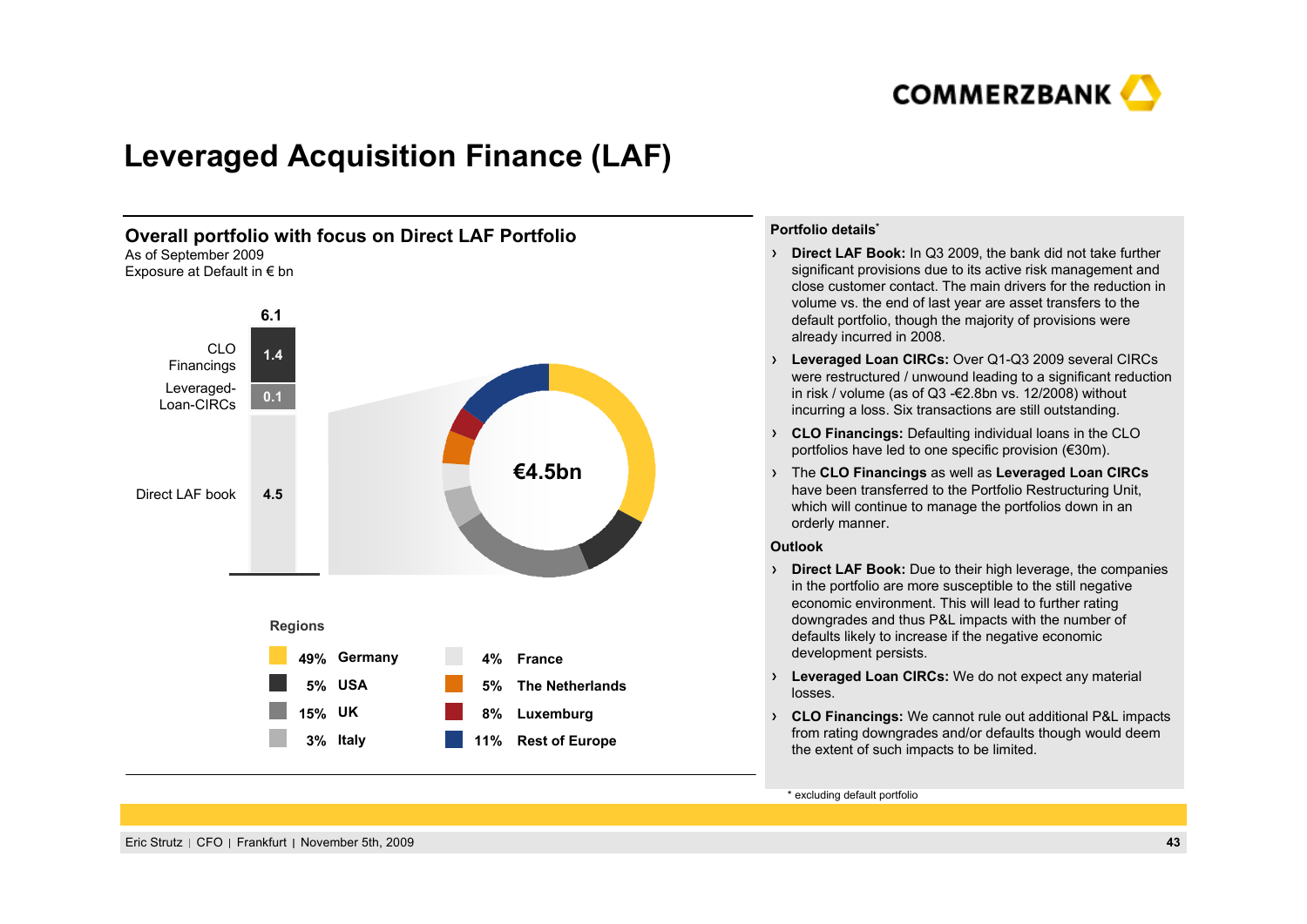

### **For more information, please contact Commerzbank´s IR team:**

**Jürgen Ackermann (Head of Investor Relations)** P: +49 69 136 22338M: juergen.ackermann@commerzbank.com

**Michael H. Klein** (Head of Equity IR) P: +49 69 136 24522M: michael.klein@commerzbank.com

**Sandra Büschken**P: +49 69 136 23617M: sandra.bueschken@commerzbank.com

**Dr. Frank Grobe**P: +49 69 136 45660M: frank.grobe@dresdner-bank.com

**Ute Heiserer-Jäckel**P: +49 69 136 41874M: ute.heiserer-jaeckel@commerzbank.com

**Simone Nuxoll**P: +49 69 136 45660M: simone.nuxoll@commerzbank.com

**Stefan Philippi** P: +49 69 136 45231M: stefan.philippi@commerzbank.com

**Christina Perić** (Assistant) P: +49 69 136 22255 M: christina.peric@commerzbank.com

#### **Equity IR Financial Reporting / Fixed Income Strategic Research**

**Klaus-Dieter Schallmayer** (Head of FR/FI) P: +49-69 263 57628M: klaus-dieter.schallmayer @dresdner-bank.com

**Wennemar von Bodelschwingh**  $P: +496913643611$ M: wennemar.vonbodelschwingh @commerzbank.com

**Michael Desprez** P: +49 69 263 54357M: michael.desprez@dresdner-bank.com

**Karsten Swoboda**P: +49 69 136 22339M: karsten.swoboda@commerzbank.com **ir@commerzbank.com www.ir.commerzbank.com**

**Dirk Bartsch** (Head of Strategic Research) P: +49 69 136 2 2799 M: dirk.bartsch@commerzbank.com

**Markus Bär**P: +49 69 136 43886 M: markus.baer@commerzbank.com

**Ulf Plesmann**P: +49 69 136 43888 M: ulf.plesmann@commerzbank.com